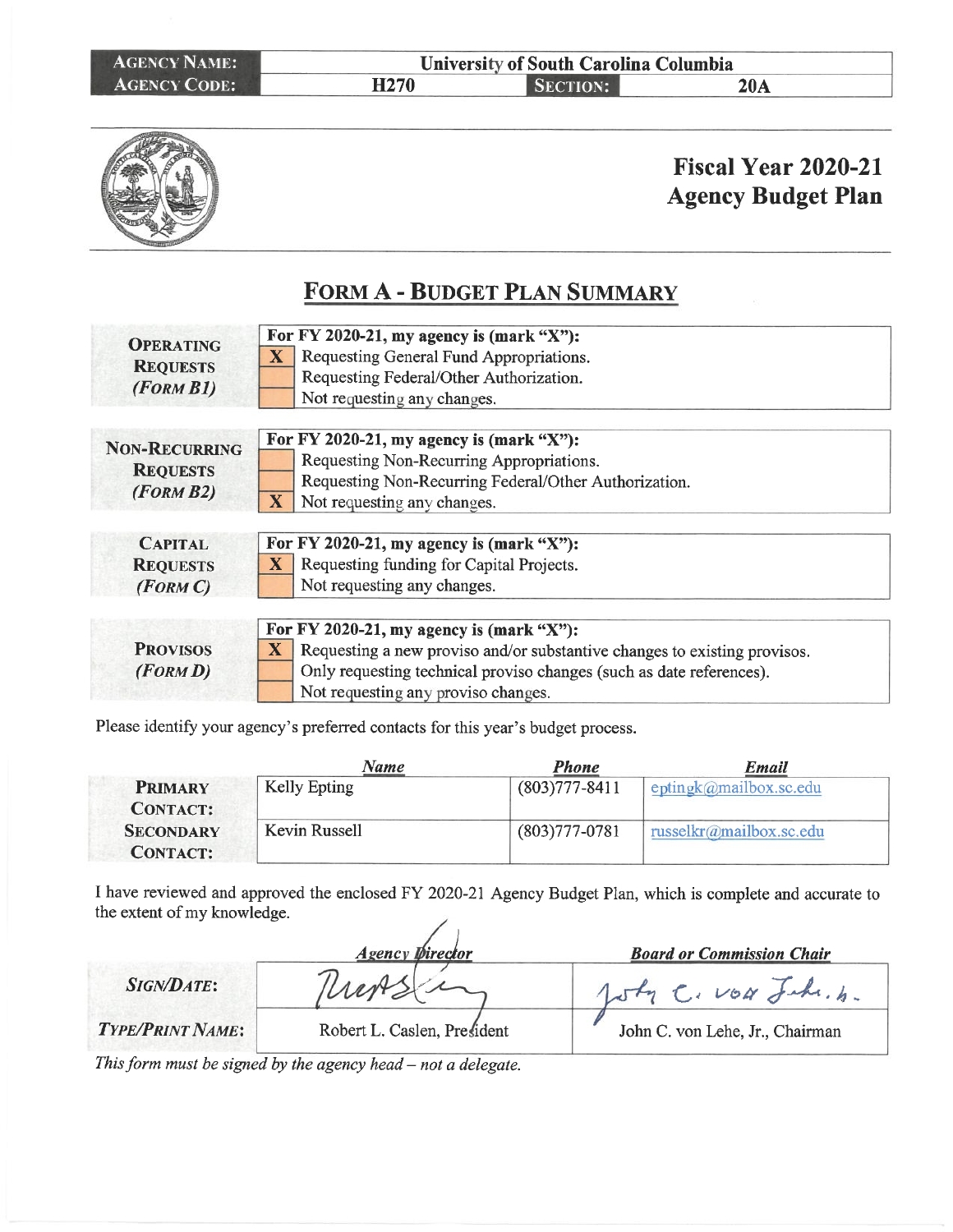| <b>Agency Code:</b> | H <sub>270</sub>             |
|---------------------|------------------------------|
| <b>Agency Name:</b> | University Of South Carolina |
| Section:            | 20A                          |

| <b>BUDGET REQUESTS</b> |                     | <b>FUNDING</b>                                                              |              |              | <b>FTES</b> |                   |              |              |         |           |            |          |
|------------------------|---------------------|-----------------------------------------------------------------------------|--------------|--------------|-------------|-------------------|--------------|--------------|---------|-----------|------------|----------|
| Priority               | <b>Request Type</b> | <b>Request Title</b>                                                        | <b>State</b> | Federal      | Earmarked   | <b>Restricted</b> | <b>Total</b> | <b>State</b> | Federal | Earmarked | Restricted | Total    |
|                        |                     |                                                                             |              |              |             |                   |              |              |         |           |            |          |
|                        | B1 - Recurring      | Access and Affordability for In-State Students - Tuition Mitigation Funding | 9,358,187    |              |             |                   | 9,358,187    |              |         |           |            | 0.00     |
| $\overline{2}$         | C - Capital         | USC Columbia School of Medicine Relocation                                  | 35,000,000   |              |             |                   | 35,000,000   |              |         |           |            | 0.00     |
| -3                     | B1 - Recurring      | School of Medicine - Rural Health Initiative                                | 2,000,000    |              |             |                   | 2,000,000    |              |         |           |            | 0.00     |
| $\overline{4}$         | B1 - Recurring      | School of Law Library                                                       | 826,000      |              |             |                   | 826,000      |              |         |           |            | 0.00     |
| -5                     | C - Capital         | USC Columbia Maintenance: Critical Care and Repair (1:1)                    | 14,000,000   |              |             |                   | 14,000,000   |              |         |           |            | 0.00     |
|                        |                     | USC Palmetto College - Increase Bachelor's Degrees for South Carolinians    |              |              |             |                   |              |              |         |           |            |          |
| 6                      | B1 - Recurring      | and Active Duty Military                                                    | 2,000,000    |              |             |                   | 2,000,000    |              |         |           |            | 0.00     |
|                        |                     |                                                                             |              |              |             |                   | $\theta$     |              |         |           |            | 0.00     |
| 8                      |                     |                                                                             |              |              |             |                   | $\Omega$     |              |         |           |            | 0.00     |
| 9                      |                     |                                                                             |              |              |             |                   | $\Omega$     |              |         |           |            | 0.00     |
| 10                     |                     |                                                                             |              |              |             |                   | $\theta$     |              |         |           |            | 0.00     |
| 11                     |                     |                                                                             |              |              |             |                   | $\mathbf{0}$ |              |         |           |            | 0.00     |
| 12                     |                     |                                                                             |              |              |             |                   | $\theta$     |              |         |           |            | 0.00     |
| 13                     |                     |                                                                             |              |              |             |                   | $\theta$     |              |         |           |            | 0.00     |
| 14                     |                     |                                                                             |              |              |             |                   | $\mathbf{0}$ |              |         |           |            | 0.00     |
| 15                     |                     |                                                                             |              |              |             |                   | $\mathbf{0}$ |              |         |           |            | 0.00     |
| 16                     |                     |                                                                             |              |              |             |                   | $\theta$     |              |         |           |            | 0.00     |
| 17                     |                     |                                                                             |              |              |             |                   | $\mathbf{0}$ |              |         |           |            | 0.00     |
| 18                     |                     |                                                                             |              |              |             |                   | $\theta$     |              |         |           |            | 0.00     |
| 19                     |                     |                                                                             |              |              |             |                   | $\mathbf{0}$ |              |         |           |            | 0.00     |
| 20                     |                     |                                                                             |              |              |             |                   | $\theta$     |              |         |           |            | 0.00     |
| 21                     |                     |                                                                             |              |              |             |                   | $\theta$     |              |         |           |            | 0.00     |
| 22                     |                     |                                                                             |              |              |             |                   | $\theta$     |              |         |           |            | 0.00     |
| 23                     |                     |                                                                             |              |              |             |                   | $\theta$     |              |         |           |            | 0.00     |
| 24                     |                     |                                                                             |              |              |             |                   | $\Omega$     |              |         |           |            | 0.00     |
| 25                     |                     |                                                                             |              |              |             |                   | $\Omega$     |              |         |           |            | 0.00     |
| 26                     |                     |                                                                             |              |              |             |                   | $\theta$     |              |         |           |            | 0.00     |
| 27                     |                     |                                                                             |              |              |             |                   | $\theta$     |              |         |           |            | 0.00     |
| 28                     |                     |                                                                             |              |              |             |                   | $\Omega$     |              |         |           |            | 0.00     |
| 29                     |                     |                                                                             |              |              |             |                   | $\theta$     |              |         |           |            | 0.00     |
| 30                     |                     |                                                                             |              |              |             |                   | $\Omega$     |              |         |           |            | 0.00     |
|                        |                     |                                                                             |              |              |             |                   |              |              |         |           |            |          |
|                        |                     | TOTAL BUDGET REQUESTS                                                       | 63,184,187   | $\mathbf{0}$ | $\Omega$    | $\overline{0}$    | 63,184,187   | 0.00         | 0.00    | 0.00      | 0.00       | $0.00\,$ |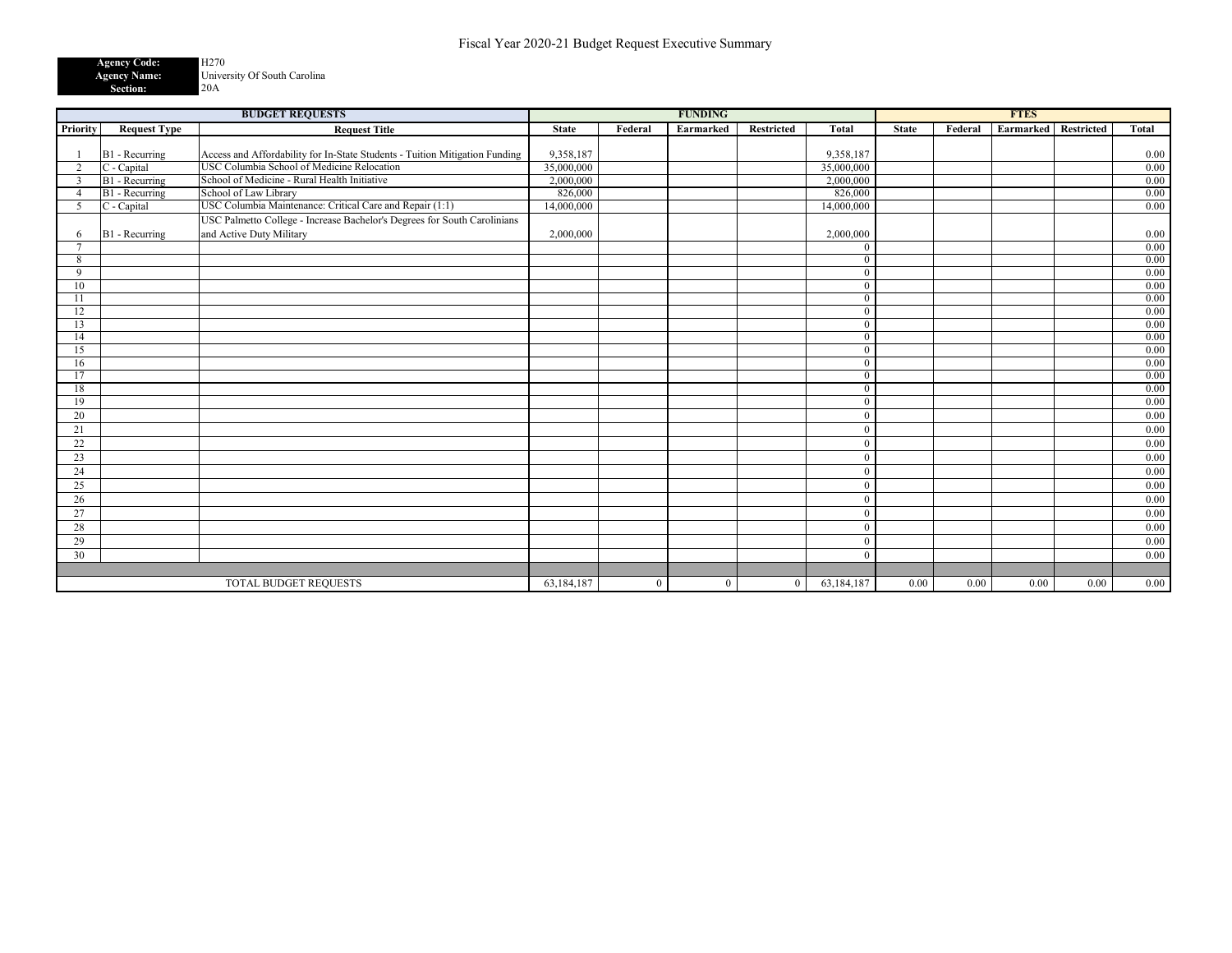| <b>AGENCY NAME:</b> | <b>University of South Carolina Columbia</b> |                 |     |  |
|---------------------|----------------------------------------------|-----------------|-----|--|
| <b>AGENCY CODE:</b> | H270                                         | <b>SECTION:</b> | 20A |  |

## **FORM B1 – RECURRING OPERATING REQUEST**

| <b>AGENCY PRIORITY</b> | 1                                                                                        |  |  |
|------------------------|------------------------------------------------------------------------------------------|--|--|
|                        | Provide the Agency Priority Ranking from the Executive Summary.                          |  |  |
|                        |                                                                                          |  |  |
| <b>TITLE</b>           | Access and Affordability for In-State Students - Tuition Mitigation Funding              |  |  |
|                        |                                                                                          |  |  |
|                        | Provide a brief, descriptive title for this request.                                     |  |  |
|                        |                                                                                          |  |  |
|                        | General: \$9,358,187                                                                     |  |  |
| <b>AMOUNT</b>          | <b>Federal:</b>                                                                          |  |  |
|                        | Other:                                                                                   |  |  |
|                        | <b>Total:</b><br>\$9,358,187                                                             |  |  |
|                        | What is the net change in requested appropriations for FY 2019-20? This amount should    |  |  |
|                        | correspond to the total for all funding sources on the Executive Summary.                |  |  |
| <b>NEW POSITIONS</b>   | 0.0                                                                                      |  |  |
|                        |                                                                                          |  |  |
|                        | Please provide the total number of new positions needed for this request.                |  |  |
|                        | Mark "X" for all that apply:                                                             |  |  |
|                        | Change in cost of providing current services to existing program audience<br>X           |  |  |
|                        | Change in case load/enrollment under existing program guidelines                         |  |  |
|                        | Non-mandated change in eligibility/enrollment for existing program                       |  |  |
| <b>FACTORS</b>         | Non-mandated program change in service levels or areas                                   |  |  |
| <b>ASSOCIATED WITH</b> | Proposed establishment of a new program or initiative                                    |  |  |
| <b>THE REQUEST</b>     | Loss of federal or other external financial support for existing program                 |  |  |
|                        | Exhaustion of fund balances previously used to support program                           |  |  |
|                        | IT Technology/Security related                                                           |  |  |
|                        | Consulted DTO during development                                                         |  |  |
|                        | Related to a Non-Recurring request $-$ If so, Priority #                                 |  |  |
|                        |                                                                                          |  |  |
|                        |                                                                                          |  |  |
|                        | Mark "X" for primary applicable Statewide Enterprise Strategic Objective:                |  |  |
| <b>STATEWIDE</b>       | Education, Training, and Human Development<br>$\mathbf{X}$                               |  |  |
| <b>ENTERPRISE</b>      | Healthy and Safe Families                                                                |  |  |
| <b>STRATEGIC</b>       | Maintaining Safety, Integrity, and Security                                              |  |  |
| <b>OBJECTIVES</b>      | Public Infrastructure and Economic Development                                           |  |  |
|                        | Government and Citizens                                                                  |  |  |
|                        |                                                                                          |  |  |
|                        |                                                                                          |  |  |
|                        | This request supports multiple Goals, Strategies and Objectives contained in the annual  |  |  |
|                        | Accountability Report, but primarily Goals 1 and 5 related to Education, Training and    |  |  |
|                        | Human Development. This request supports objectives 1.2.1 and 2.1.1 dealing with         |  |  |
| <b>ACCOUNTABILITY</b>  | student retention rates and student/faculty ratios. Goal 4 related to Government and     |  |  |
| OF FUNDS               | Citizens is supported, specifically objectives 4.2.1, 4.2.2 and 4.2.3 dealing with       |  |  |
|                        | underrepresented students, full-time faculty and staff.                                  |  |  |
|                        |                                                                                          |  |  |
|                        | The University assesses academic and administrative units annually, using Blueprints for |  |  |
|                        |                                                                                          |  |  |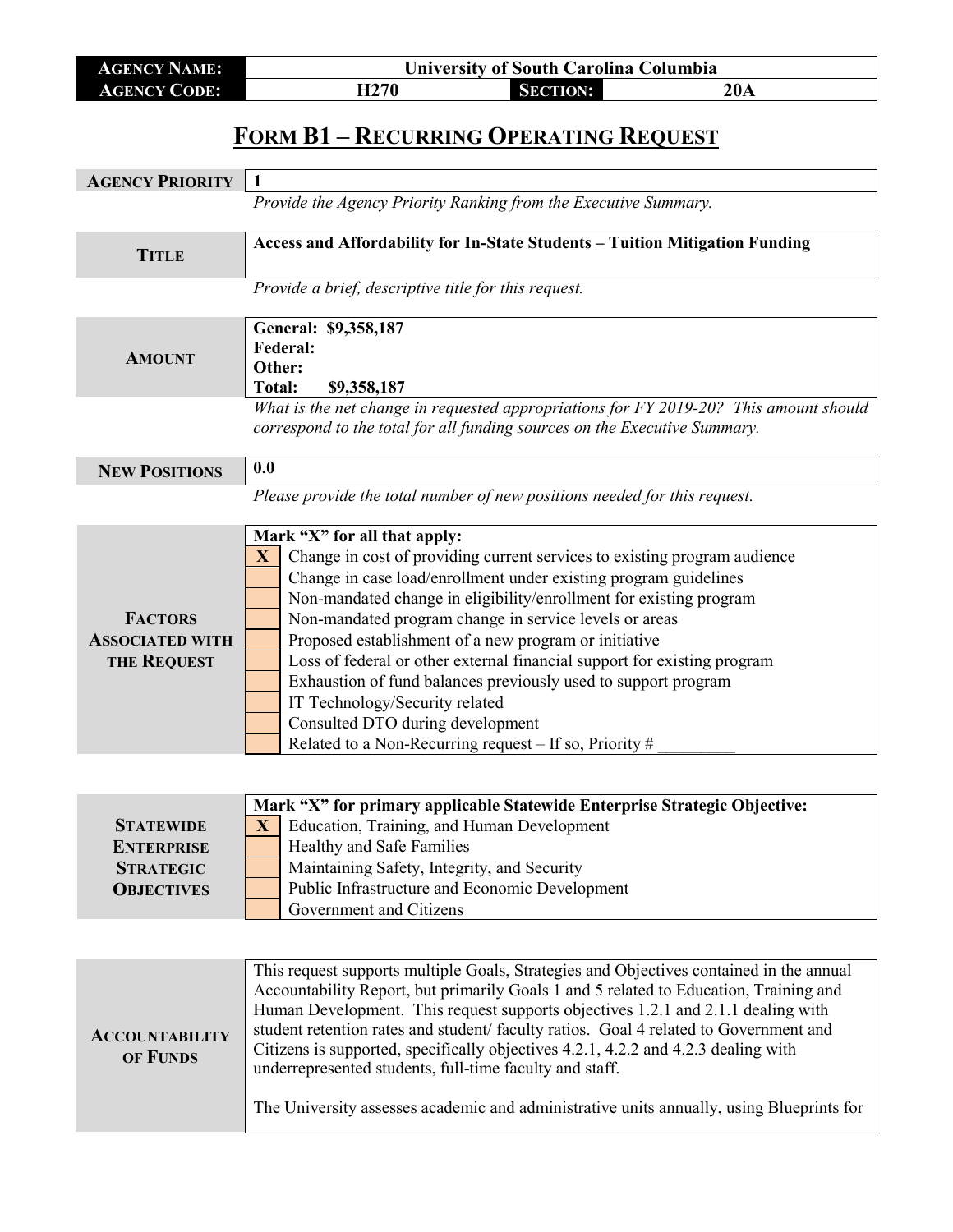| <b>AGENCY NAME:</b>                       | <b>University of South Carolina Columbia</b>                                                                                                                                                                                                                                                                                                                                                                                                                                                                                                                                                                                                                                                                                                                                                                                                                                                                                                                                                                                                                                                                                                                                                                                                                                                                                                                                                                                                                                                                                                                                                                                                                                                                                                                                                                                                                                                                                                                                                                                                                                                                                                                                                                                                                                                                                                                                                                                                                                                                                                                                                                                                                                                                                            |  |  |  |
|-------------------------------------------|-----------------------------------------------------------------------------------------------------------------------------------------------------------------------------------------------------------------------------------------------------------------------------------------------------------------------------------------------------------------------------------------------------------------------------------------------------------------------------------------------------------------------------------------------------------------------------------------------------------------------------------------------------------------------------------------------------------------------------------------------------------------------------------------------------------------------------------------------------------------------------------------------------------------------------------------------------------------------------------------------------------------------------------------------------------------------------------------------------------------------------------------------------------------------------------------------------------------------------------------------------------------------------------------------------------------------------------------------------------------------------------------------------------------------------------------------------------------------------------------------------------------------------------------------------------------------------------------------------------------------------------------------------------------------------------------------------------------------------------------------------------------------------------------------------------------------------------------------------------------------------------------------------------------------------------------------------------------------------------------------------------------------------------------------------------------------------------------------------------------------------------------------------------------------------------------------------------------------------------------------------------------------------------------------------------------------------------------------------------------------------------------------------------------------------------------------------------------------------------------------------------------------------------------------------------------------------------------------------------------------------------------------------------------------------------------------------------------------------------------|--|--|--|
| <b>AGENCY CODE:</b>                       | H <sub>270</sub><br><b>SECTION:</b><br>20A                                                                                                                                                                                                                                                                                                                                                                                                                                                                                                                                                                                                                                                                                                                                                                                                                                                                                                                                                                                                                                                                                                                                                                                                                                                                                                                                                                                                                                                                                                                                                                                                                                                                                                                                                                                                                                                                                                                                                                                                                                                                                                                                                                                                                                                                                                                                                                                                                                                                                                                                                                                                                                                                                              |  |  |  |
|                                           | Academic and Service Excellence as measured against stated goals. Regular evaluation<br>versus peer institutions is permitted through data consortia such as the Consortium for<br>Student Retention Data Exchange, the South Universities Group Salary Study, IPEDS<br>and the Delaware Study. Data regarding student learning and other outcomes are<br>gathered locally and compared to national norms. Excellence is measured through regular<br>reaffirmation of accreditation with the Southern Association of Colleges and Schools<br>Commission on Colleges, along with program- and discipline-specific accreditation<br>reviews. Factors associated with The University's ability to attract, recruit, retain and<br>educate students in today's competitive higher education market are also detailed in the<br>University's annual Accountability Report.<br>What specific strategy, as outlined in the $FY$ 2018-19 Strategic Planning and<br>Performance Measurement template of agency's accountability report, does this funding<br>request support? How would this request advance that strategy? How would the use of<br>these funds be evaluated?                                                                                                                                                                                                                                                                                                                                                                                                                                                                                                                                                                                                                                                                                                                                                                                                                                                                                                                                                                                                                                                                                                                                                                                                                                                                                                                                                                                                                                                                                                                                                                    |  |  |  |
| <b>RECIPIENTS OF</b><br><b>FUNDS</b>      | The University of South Carolina is requesting funds to be allocated across all academic<br>and administrative units to offset mandated cost increases due to state budget actions on<br>pension, health insurance and cost of living adjustments as well as increased funding to<br>cover required inflationary costs.                                                                                                                                                                                                                                                                                                                                                                                                                                                                                                                                                                                                                                                                                                                                                                                                                                                                                                                                                                                                                                                                                                                                                                                                                                                                                                                                                                                                                                                                                                                                                                                                                                                                                                                                                                                                                                                                                                                                                                                                                                                                                                                                                                                                                                                                                                                                                                                                                 |  |  |  |
| <b>JUSTIFICATION OF</b><br><b>REQUEST</b> | What individuals or entities would receive these funds (contractors, vendors, grantees,<br>individual beneficiaries, etc.)? How would these funds be allocated $-$ using an existing<br>formula, through a competitive process, based upon predetermined eligibility criteria?<br>The top legislative and budget priority for the University of South Carolina System<br>remains passing the Higher Education Opportunity Act (HEOA). Among other important<br>provisions, HEOA would establish two dedicated funding streams for higher education<br>for the principle purpose of increasing access and affordability for in-state students. The<br>first ties the growth (or decline) in institutional funding to the growth (or decline) in the<br>General Fund, and by extension, to the state's economy, the health of which is directly<br>linked to a well-educated workforce. This new approach would provide predictable<br>revenue (or proportional reductions) for colleges while allowing policymakers to<br>maintain, but not necessarily increase, higher education spending as a share of the<br>overall state budget. The second would dedicate a portion of new state sales tax revenue<br>now being collected from out-of-state Internet retailers, investing at least \$125 million<br>each year into higher education to be distributed among colleges based on their in-state<br>enrollment. This important but modest new funding source for higher education, which<br>does not require a tax increase or a reallocation from other important areas of state<br>spending, represents just 25% of total annual Internet sales tax collections, less than 4%<br>of all sales tax collections and less than 1.5% of the State's total General Fund budget.<br>Importantly, this new funding source would come with a new statutory requirement that<br>colleges must freeze tuition for one year and cap tuition growth to a rate at or below<br>inflation (as measured by the Higher Education Price Index (HEPI)) each year thereafter.<br>In the spirit of HEOA, and out of a genuine desire to partner with the state to freeze<br>tuition and required fees for in-state students next year, the UofSC System is requesting<br>a modest increase in recurring funding of at least 6.0% for FY2021, which is equivalent<br>to early projections of growth in state appropriation act revenue next year according to<br>internal estimates informed by preliminary conversations with legislative budget experts<br>and other analyses. These funds would enable the System to offset a portion of the rise in<br>basic inflationary costs it faces as well as strategic initiatives to improve access to higher |  |  |  |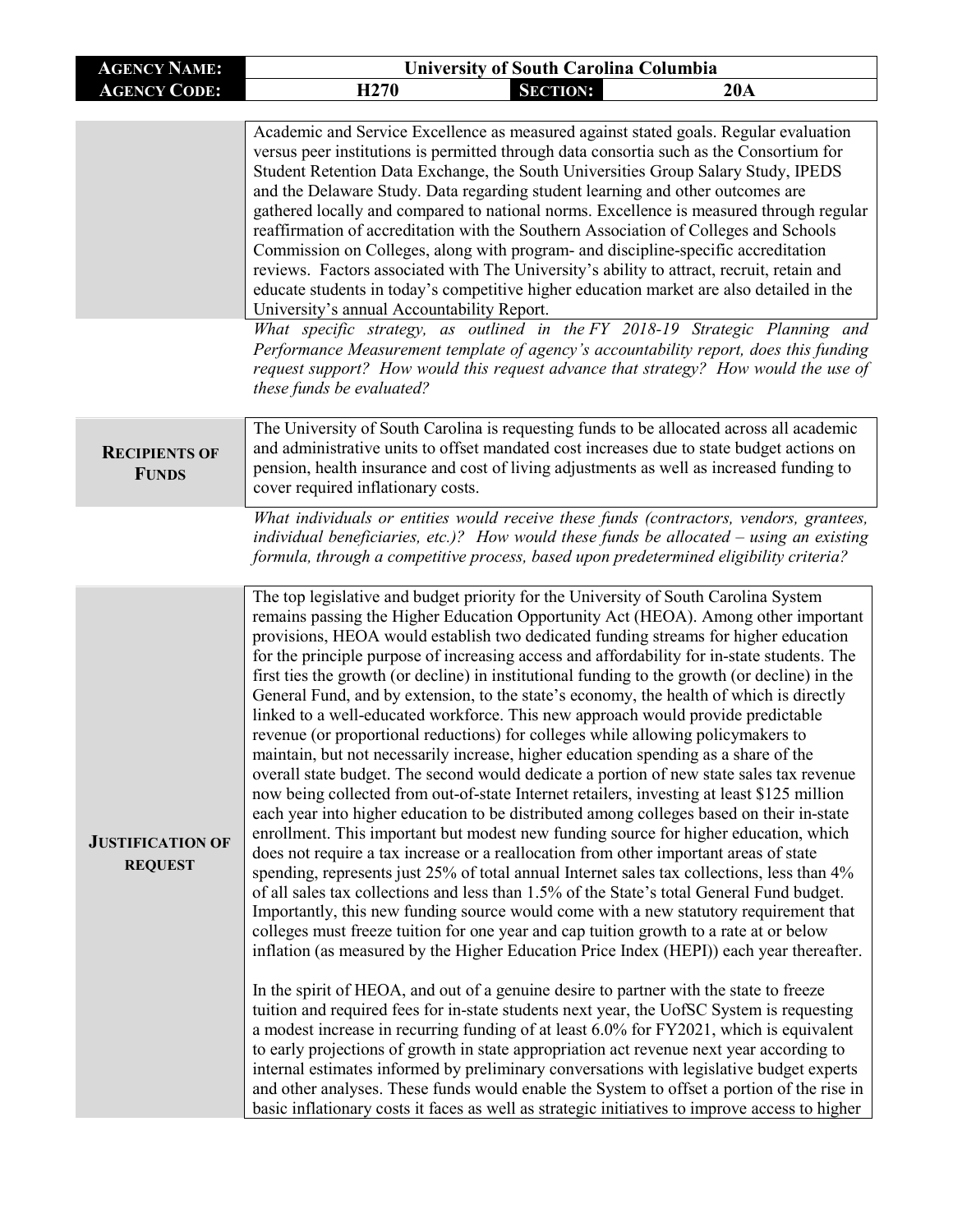| <b>AGENCY NAME:</b> | <b>University of South Carolina Columbia</b>                                                                                                                                                                                                                                                                                                                                                                                                                                                                                                                                                                                                                                                                                                           |  |  |  |  |
|---------------------|--------------------------------------------------------------------------------------------------------------------------------------------------------------------------------------------------------------------------------------------------------------------------------------------------------------------------------------------------------------------------------------------------------------------------------------------------------------------------------------------------------------------------------------------------------------------------------------------------------------------------------------------------------------------------------------------------------------------------------------------------------|--|--|--|--|
| <b>AGENCY CODE:</b> | <b>SECTION:</b><br>H <sub>270</sub><br>20A                                                                                                                                                                                                                                                                                                                                                                                                                                                                                                                                                                                                                                                                                                             |  |  |  |  |
|                     | education for students across South Carolina.                                                                                                                                                                                                                                                                                                                                                                                                                                                                                                                                                                                                                                                                                                          |  |  |  |  |
|                     | Therefore, USC Columbia respectfully requests \$9,358,187 in new recurring funds,<br>an amount equivalent to a 6.0% increase, as is consistent with the provisions<br>included in HEOA. Importantly, this funding would allow the University to freeze<br>tuition and required fees for in-state residents next year by covering the following<br>basic inflationary cost increases including state retirement (and assuming a state<br>mandated COLA of no more than 1%):                                                                                                                                                                                                                                                                             |  |  |  |  |
|                     | Estimated 1% retirement for USC Columbia with SOM - \$2,833,000*<br>Estimated health insurance for USC Columbia with SOM - \$903,058<br>Estimated required cost increases for basic operations including utilities and inflation of<br>goods and services with SOM - \$3,600,000<br>Possible 1% COLA pay package for USC Columbia with SOM - \$2,921,064                                                                                                                                                                                                                                                                                                                                                                                               |  |  |  |  |
|                     | Total estimated inflationary and mandated cost increases - \$9,354,064*<br>(Estimates are preliminary and subject to change and do not include costs associated<br>with important University excellence and/or other strategic initiatives.)                                                                                                                                                                                                                                                                                                                                                                                                                                                                                                           |  |  |  |  |
|                     | *Note: For every 1% COLA mandated by the State, the University's net cost (after<br>allocations) is approximately \$2.9M. If the state were to mandate a 2% COLA similar to<br>last year, the University would respectfully amend its budget submission by requesting<br>an additional \$2.9M in order to ensure our desired tuition freeze remains achievable.<br>Absent appropriation of these additional funds to cover such a state mandate, the<br>University would request flexibility from the state to limit its increase to in-state<br>students, if any, to an amount necessary to account for the unfunded portion of mandates<br>(to include retirement, health and/or COLA) not covered by the University's final state<br>appropriation. |  |  |  |  |
|                     | Note: This retirement estimate represents USC-Columbia's increased cost (including<br>SOM) to implement year four of the state's recent pension reform which is phasing-in an<br>increase to the employer share of the state's required pension contribution rate, which<br>was 6.85% in FY2004 and will rise to 18.56% by FY2023 as required by state law.                                                                                                                                                                                                                                                                                                                                                                                            |  |  |  |  |
|                     | This request is similar to the request made for FY2020 for which the state awarded more<br>than \$18 million in new recurring funding across the entire System. With those funds<br>available to help cover the cost of mandated increases USC Columbia was able to hold<br>tuition growth to the lowest increase in more than 20 years at $0.6\%$ (a rate almost $80\%$ )<br>below inflation); the three comprehensive universities completely froze tuition growth to<br>0.0% as did the four Palmetto College campuses (including Online). The entire UofSC<br>System is grateful for this support without which this tuition mitigation would not have<br>been possible.                                                                           |  |  |  |  |
|                     | The State of South Carolina needs—and the HEOA provides—a comprehensive<br>legislative package to restore state investment and create a sustainable funding model for<br>higher education that:                                                                                                                                                                                                                                                                                                                                                                                                                                                                                                                                                        |  |  |  |  |
|                     | Develops a new funding model that rewards institutions for educating South<br>Carolinians;<br>Resumes reliable state investments in assets and infrastructure through capital                                                                                                                                                                                                                                                                                                                                                                                                                                                                                                                                                                          |  |  |  |  |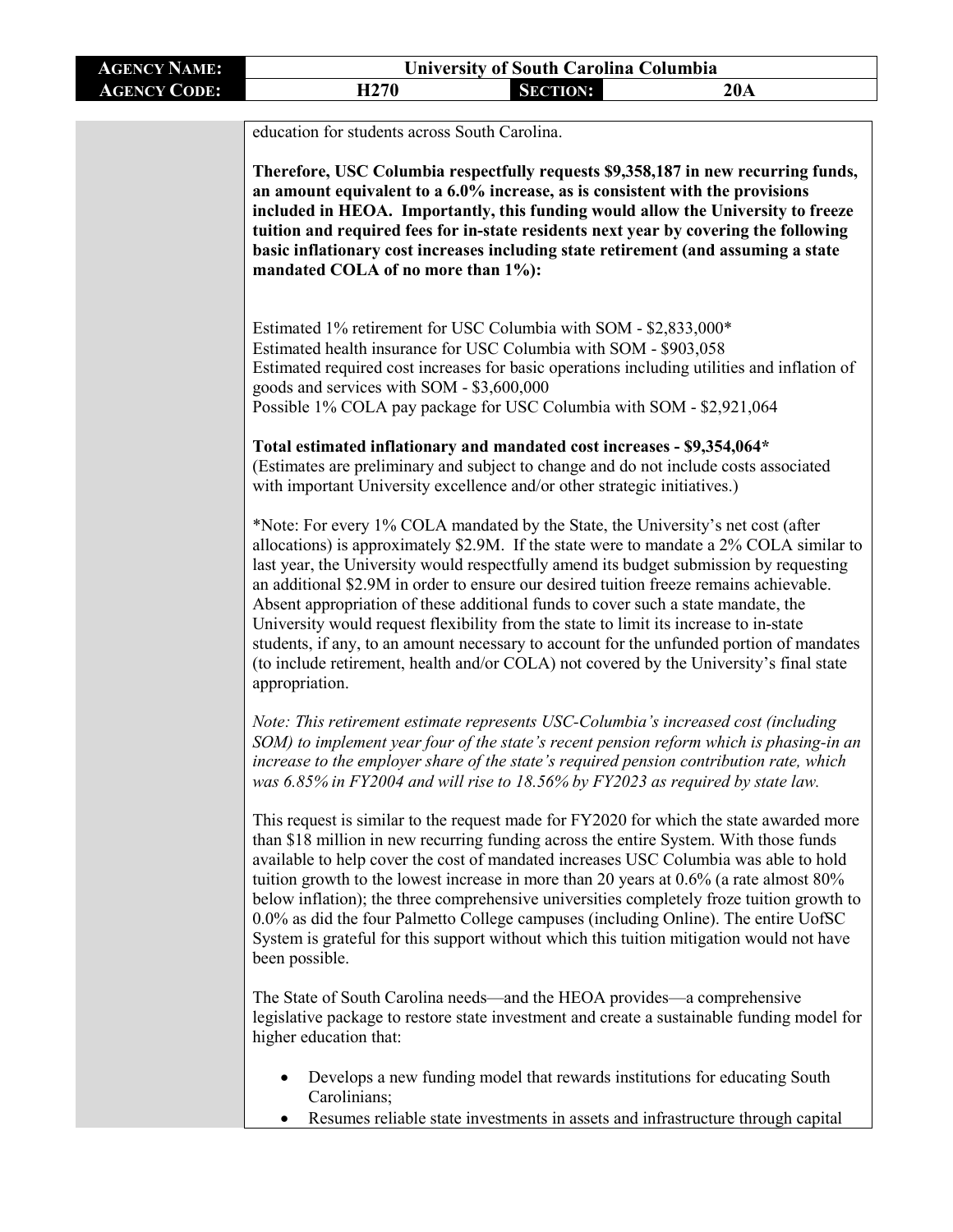| <b>AGENCY NAME:</b> | <b>University of South Carolina Columbia</b> |                 |     |
|---------------------|----------------------------------------------|-----------------|-----|
| <b>AGENCY CODE:</b> | H <sub>270</sub>                             | <b>SECTION:</b> | 20A |
|                     |                                              |                 |     |

bond bills or other dedicated sources;

- Removes burdensome and duplicative bureaucratic red tape;
- Increases state investment in need-based aid programs that increases opportunity for students from low-income families.

The HEOA does each of these and in doing so establishes a system that keeps tuition increases in check.

This new funding model is important because in 2000 higher education funding was 14.6% of the state budget, by 2008 it had fallen to less than 12% and, despite state revenue having increased by more than \$3.5 billion since the end of the Great Recession, funding for higher education has continued to decline, representing just 7.6% of the state budget today. In fact, the key finding of a recent Legislative Audit Council report is that since FY2001 funding for higher education has been reduced by half and that the state has underfunded higher education by a cumulative \$4 billion in statutorily required funding over that 17-year period.

Working together we began to reverse that trend last year. The progress must continue and this budget request, while modest, when coupled with the thoughtful and long-term reforms contemplated under HEOA will work in concert to advance access, affordability and excellence in public higher education across South Carolina.

The UofSC System agrees with Governor McMaster, who recently wrote: "I hope that this one-year tuition freeze will serve as the first step toward a *comprehensive overhaul of higher education funding and tuition reform*." The UofSC System genuinely believes that HEOA represents that reform and we look forward to working with the Governor and the General Assembly to secure its passage this legislative session.

Higher education is the key to our state's future economic and overall prosperity. Our state needs 70,000 additional baccalaureate degree holders above current graduation rates to meet the needs of business and industry by 2030. As the state's largest education provider, the UofSC System is meeting those needs for highly educated, in-demand and employable graduates in high need areas. With appropriate investment and partnership from the state, South Carolina can have the most cost-efficient and cost-effective higher education sector in the country.

*Please thoroughly explain the request to include the justification for funds, potential offsets, matching funds, and method of calculation. Please include any explanation of impact if funds are not received. If new positions have been requested, explain why existing vacancies are not sufficient.*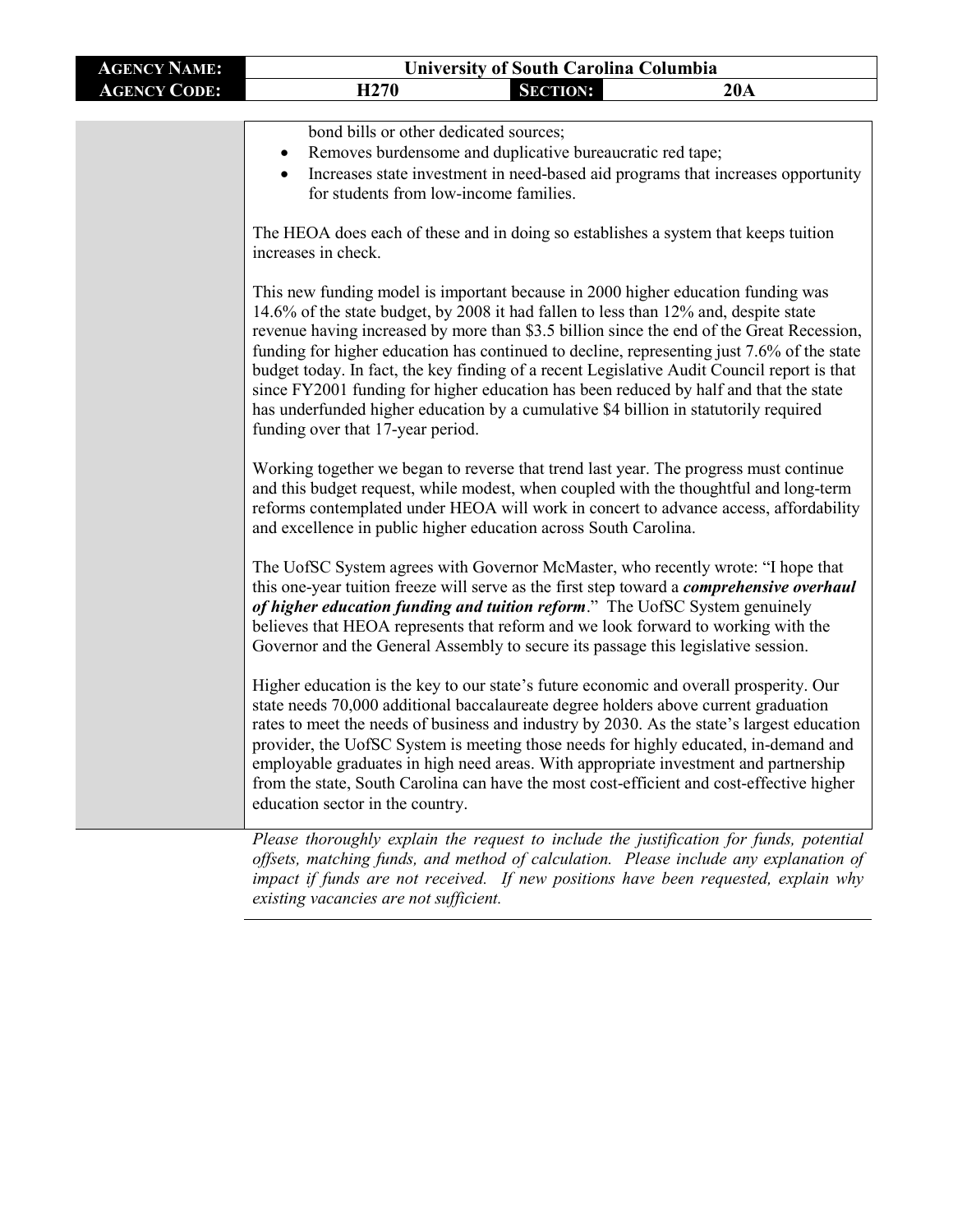| AGENCY NAME:        | <b>University of South Carolina Columbia</b> |                 |     |
|---------------------|----------------------------------------------|-----------------|-----|
| <b>AGENCY CODE:</b> | H270                                         | <b>SECTION:</b> | 20A |

## **FORM B1 – RECURRING OPERATING REQUEST**

| <b>AGENCY PRIORITY</b> | $\mathbf{3}$                                                                                                                                                       |  |  |
|------------------------|--------------------------------------------------------------------------------------------------------------------------------------------------------------------|--|--|
|                        | Provide the Agency Priority Ranking from the Executive Summary.                                                                                                    |  |  |
|                        |                                                                                                                                                                    |  |  |
| <b>TITLE</b>           | <b>School of Medicine - Rural Health Initiative</b>                                                                                                                |  |  |
|                        | Provide a brief, descriptive title for this request.                                                                                                               |  |  |
|                        |                                                                                                                                                                    |  |  |
|                        | General: \$2,000,000                                                                                                                                               |  |  |
| <b>AMOUNT</b>          | <b>Federal:</b>                                                                                                                                                    |  |  |
|                        | Other:                                                                                                                                                             |  |  |
|                        | <b>Total:</b><br>\$2,000,000                                                                                                                                       |  |  |
|                        | What is the net change in requested appropriations for FY 2019-20? This amount should<br>correspond to the total for all funding sources on the Executive Summary. |  |  |
|                        |                                                                                                                                                                    |  |  |
| <b>NEW POSITIONS</b>   | 0.0                                                                                                                                                                |  |  |
|                        | Please provide the total number of new positions needed for this request.                                                                                          |  |  |
|                        |                                                                                                                                                                    |  |  |
|                        | Mark "X" for all that apply:                                                                                                                                       |  |  |
|                        | Change in cost of providing current services to existing program audience<br>$\mathbf{X}$                                                                          |  |  |
|                        | Change in case load/enrollment under existing program guidelines                                                                                                   |  |  |
|                        | Non-mandated change in eligibility/enrollment for existing program                                                                                                 |  |  |
| <b>FACTORS</b>         | Non-mandated program change in service levels or areas                                                                                                             |  |  |
| <b>ASSOCIATED WITH</b> | Proposed establishment of a new program or initiative                                                                                                              |  |  |
| <b>THE REQUEST</b>     | Loss of federal or other external financial support for existing program                                                                                           |  |  |
|                        | Exhaustion of fund balances previously used to support program                                                                                                     |  |  |
|                        | IT Technology/Security related                                                                                                                                     |  |  |
|                        | Consulted DTO during development                                                                                                                                   |  |  |
|                        | Related to a Non-Recurring request $-$ If so, Priority #                                                                                                           |  |  |
|                        |                                                                                                                                                                    |  |  |
|                        | Mark "X" for primary applicable Statewide Enterprise Strategic Objective:                                                                                          |  |  |
| <b>STATEWIDE</b>       | Education, Training, and Human Development<br>$\mathbf{X}$                                                                                                         |  |  |
| <b>ENTERPRISE</b>      | Healthy and Safe Families                                                                                                                                          |  |  |
| <b>STRATEGIC</b>       | Maintaining Safety, Integrity, and Security                                                                                                                        |  |  |
| <b>OBJECTIVES</b>      | Public Infrastructure and Economic Development                                                                                                                     |  |  |
|                        | Government and Citizens                                                                                                                                            |  |  |
|                        | This request supports multiple Goals, Strategies and Objectives contained in the annual                                                                            |  |  |
|                        | Accountability Report, but primarily Goals 1 and 5 related to Education, Training and                                                                              |  |  |
|                        | Human Development. This request supports objectives 1.2.1 and 2.1.1 dealing with                                                                                   |  |  |
|                        | student retention rates and student/faculty ratios. Goal 4 related to Government and                                                                               |  |  |
|                        | Citizens is supported, specifically objectives 4.2.1, 4.2.2 and 4.2.3 dealing with                                                                                 |  |  |
| <b>ACCOUNTABILITY</b>  | underrepresented students, full-time faculty and staff.                                                                                                            |  |  |
| OF FUNDS               | The School of Medicine will use these funds to expand programs to educate and engage                                                                               |  |  |
|                        | students, healthcare providers and communities through statewide partnerships in                                                                                   |  |  |
|                        | continuing the development of statewide rural and underserved provider capacity and                                                                                |  |  |
|                        | quality of care.                                                                                                                                                   |  |  |
|                        | These programs include the resources for teaching programs and courses for improving                                                                               |  |  |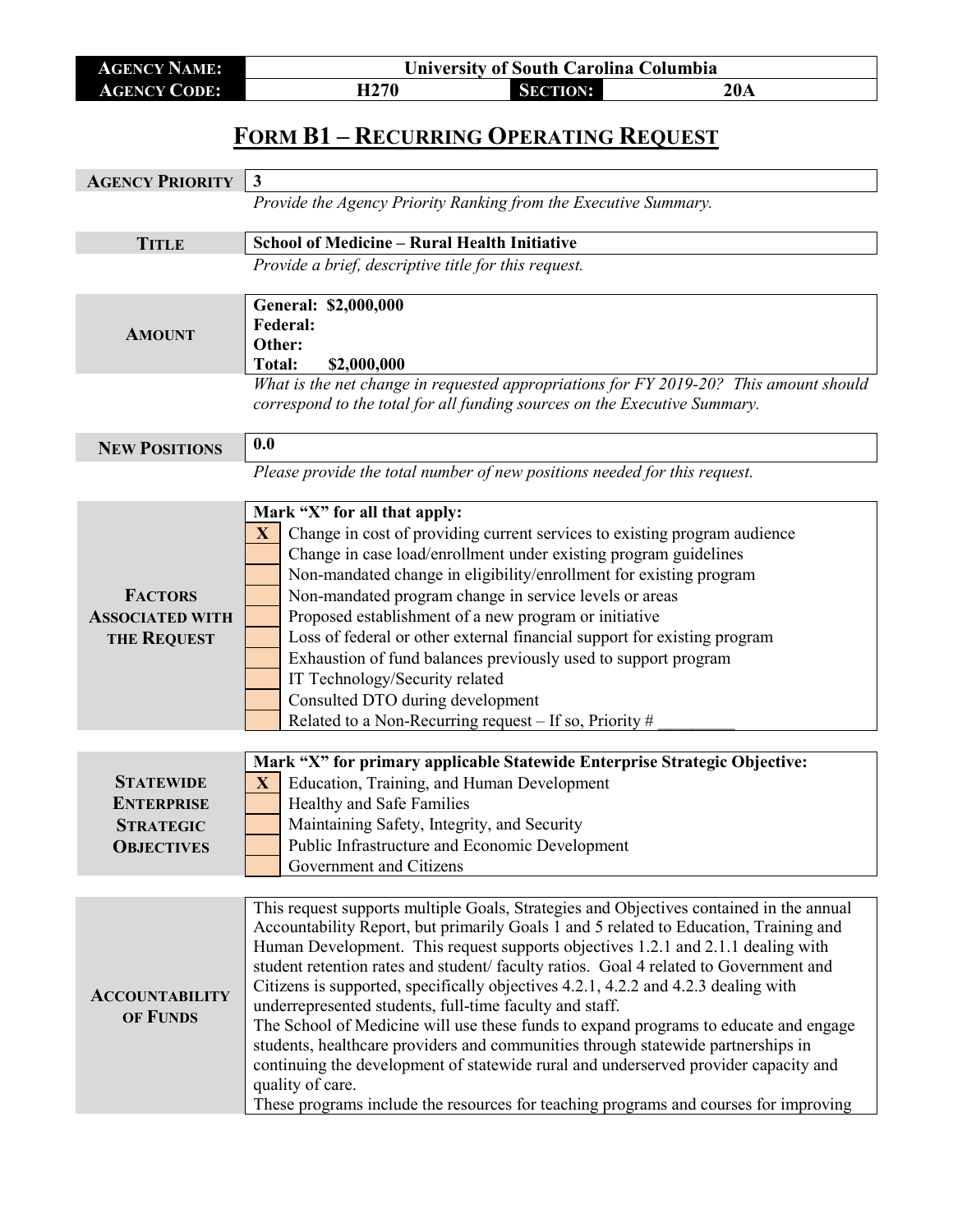| <b>AGENCY NAME:</b>                       | <b>University of South Carolina Columbia</b>                                                                                                                                                                                                                                                                                                                                                                                                                                                                                                                                                                                                                                                                                                                                                                                                                                                                                                                                                                                                                                                                                                                                                                                                                                                                      |  |  |  |
|-------------------------------------------|-------------------------------------------------------------------------------------------------------------------------------------------------------------------------------------------------------------------------------------------------------------------------------------------------------------------------------------------------------------------------------------------------------------------------------------------------------------------------------------------------------------------------------------------------------------------------------------------------------------------------------------------------------------------------------------------------------------------------------------------------------------------------------------------------------------------------------------------------------------------------------------------------------------------------------------------------------------------------------------------------------------------------------------------------------------------------------------------------------------------------------------------------------------------------------------------------------------------------------------------------------------------------------------------------------------------|--|--|--|
| <b>AGENCY CODE:</b>                       | H <sub>270</sub><br><b>SECTION:</b><br>20A                                                                                                                                                                                                                                                                                                                                                                                                                                                                                                                                                                                                                                                                                                                                                                                                                                                                                                                                                                                                                                                                                                                                                                                                                                                                        |  |  |  |
|                                           |                                                                                                                                                                                                                                                                                                                                                                                                                                                                                                                                                                                                                                                                                                                                                                                                                                                                                                                                                                                                                                                                                                                                                                                                                                                                                                                   |  |  |  |
|                                           | healthcare access, providing various educational and professional development support to<br>physicians and advanced practice providers, reducing health inequities in rural<br>communities and for the underserved.<br>The University assesses academic and administrative units annually, using Blueprints for<br>Academic and Service Excellence as measured against stated goals. Regular evaluation<br>versus peer institutions is permitted through data consortia such as the Consortium for<br>Student Retention Data Exchange, the South Universities Group Salary Study, IPEDS<br>and the Delaware Study. Data regarding student learning and other outcomes are<br>gathered locally and compared to national norms. Excellence is measured through regular<br>reaffirmation of accreditation with the Southern Association of Colleges and Schools<br>Commission on Colleges, along with program- and discipline-specific accreditation<br>reviews. Factors associated with The University's ability to attract, recruit, retain and<br>educate students in today's competitive higher education market are also detailed in the<br>University's annual Accountability Report.<br>The School of Medicine will use it Blueprint and its Strategic Planning goals as direction<br>for use of these funds. |  |  |  |
|                                           | What specific strategy, as outlined in the FY 2018-19 Strategic Planning and<br>Performance Measurement template of agency's accountability report, does this funding<br>request support? How would this request advance that strategy? How would the use of<br>these funds be evaluated?                                                                                                                                                                                                                                                                                                                                                                                                                                                                                                                                                                                                                                                                                                                                                                                                                                                                                                                                                                                                                         |  |  |  |
| <b>RECIPIENTS OF</b><br><b>FUNDS</b>      | Use of these funds benefits the School of Medicine - Columbia and the rural programs<br>and communities it serves; includes operations and services it renders to communities<br>and the student body and the faculty/administrative staff who serve them. Funds would<br>not be allocated outside of the University but would be used internally.                                                                                                                                                                                                                                                                                                                                                                                                                                                                                                                                                                                                                                                                                                                                                                                                                                                                                                                                                                |  |  |  |
|                                           | What individuals or entities would receive these funds (contractors, vendors, grantees,<br>individual beneficiaries, etc.)? How would these funds be allocated - using an existing<br>formula, through a competitive process, based upon predetermined eligibility criteria?                                                                                                                                                                                                                                                                                                                                                                                                                                                                                                                                                                                                                                                                                                                                                                                                                                                                                                                                                                                                                                      |  |  |  |
| <b>JUSTIFICATION OF</b><br><b>REQUEST</b> | The School of Medicine needs these funds for continued partnering and developing the<br>programmatic infrastructures needed to build collations and collaborations to address<br>Statewide matters of healthcare capacity and quality of care in rural and underserved<br>areas.<br><b>Operations Programming</b><br>\$2,000,000<br>The University of South Carolina will continue to produce premiere medical education                                                                                                                                                                                                                                                                                                                                                                                                                                                                                                                                                                                                                                                                                                                                                                                                                                                                                          |  |  |  |
|                                           | and training in our State for physicians and advance practice professionals that will serve<br>the South Carolina citizenry with continue focus on primary care and support of rural<br>initiatives. These additional funds will be used to expand upon the existing base of<br>programs and resources expended in educating the healthcare team for the future of all<br>South Carolinians.                                                                                                                                                                                                                                                                                                                                                                                                                                                                                                                                                                                                                                                                                                                                                                                                                                                                                                                      |  |  |  |
|                                           | Please thoroughly explain the request to include the justification for funds, potential<br>offsets, matching funds, and method of calculation. Please include any explanation of<br>impact if funds are not received. If new positions have been requested, explain why<br>existing vacancies are not sufficient.                                                                                                                                                                                                                                                                                                                                                                                                                                                                                                                                                                                                                                                                                                                                                                                                                                                                                                                                                                                                 |  |  |  |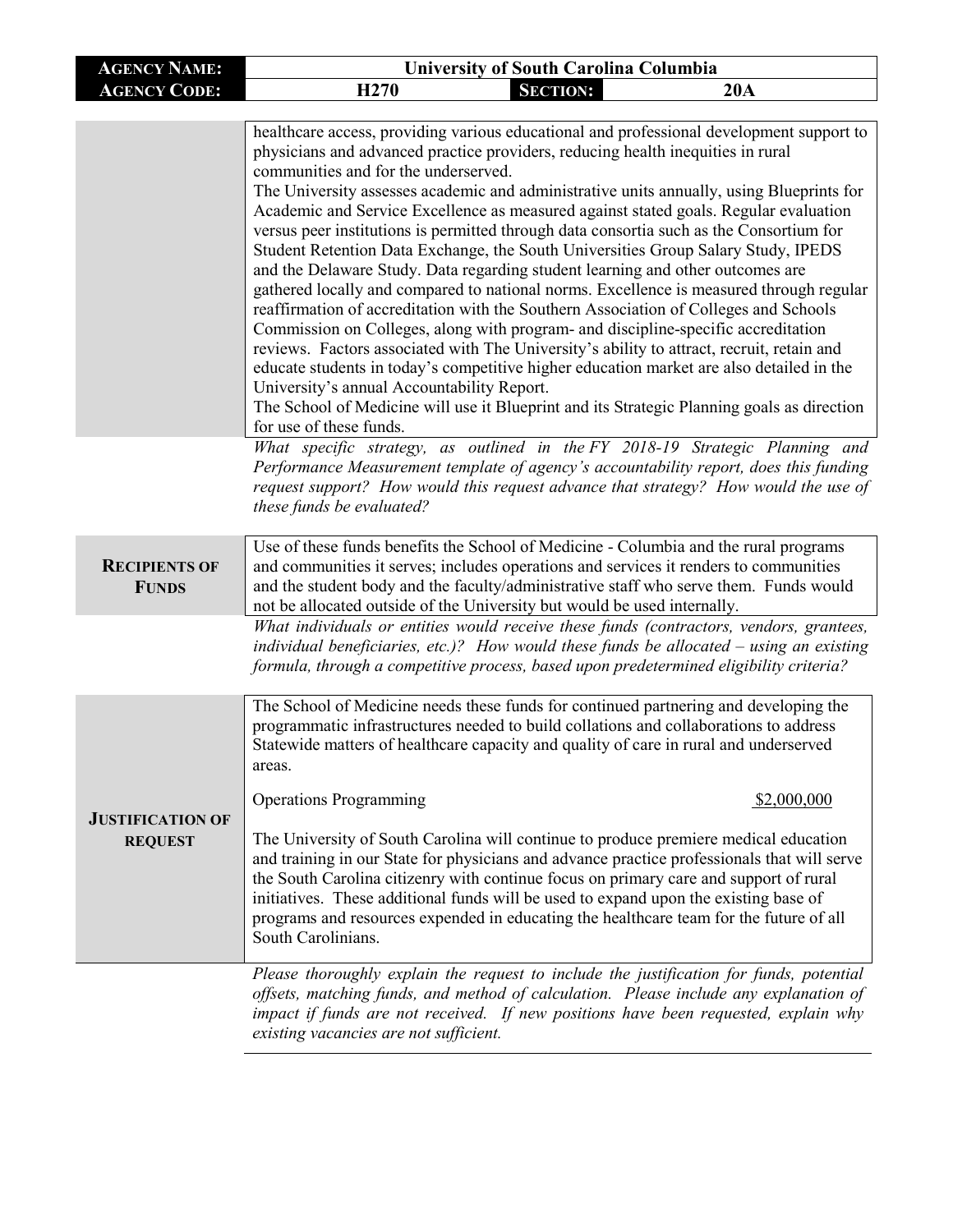| <b>AGENCY NAME:</b> | <b>University of South Carolina Columbia</b> |                 |     |
|---------------------|----------------------------------------------|-----------------|-----|
| <b>AGENCY CODE:</b> | H270                                         | <b>SECTION:</b> | 20A |

# **FORM B1 – RECURRING OPERATING REQUEST**

| <b>AGENCY PRIORITY</b>                                                         | $\overline{\mathbf{4}}$                                                                                                                                                                                                                                                                                                                                                                                                                                                                                                                                                                                                                                              |  |  |
|--------------------------------------------------------------------------------|----------------------------------------------------------------------------------------------------------------------------------------------------------------------------------------------------------------------------------------------------------------------------------------------------------------------------------------------------------------------------------------------------------------------------------------------------------------------------------------------------------------------------------------------------------------------------------------------------------------------------------------------------------------------|--|--|
|                                                                                | Provide the Agency Priority Ranking from the Executive Summary.                                                                                                                                                                                                                                                                                                                                                                                                                                                                                                                                                                                                      |  |  |
| <b>TITLE</b>                                                                   | <b>School of Law Library</b>                                                                                                                                                                                                                                                                                                                                                                                                                                                                                                                                                                                                                                         |  |  |
|                                                                                | Provide a brief, descriptive title for this request.                                                                                                                                                                                                                                                                                                                                                                                                                                                                                                                                                                                                                 |  |  |
| <b>AMOUNT</b>                                                                  | <b>General: \$826,000</b><br>Federal:<br>Other:<br><b>Total:</b><br>\$826,000                                                                                                                                                                                                                                                                                                                                                                                                                                                                                                                                                                                        |  |  |
|                                                                                | What is the net change in requested appropriations for FY 2019-20? This amount should<br>correspond to the total for all funding sources on the Executive Summary.                                                                                                                                                                                                                                                                                                                                                                                                                                                                                                   |  |  |
| <b>NEW POSITIONS</b>                                                           | 0.0                                                                                                                                                                                                                                                                                                                                                                                                                                                                                                                                                                                                                                                                  |  |  |
|                                                                                | Please provide the total number of new positions needed for this request.                                                                                                                                                                                                                                                                                                                                                                                                                                                                                                                                                                                            |  |  |
| <b>FACTORS</b><br><b>ASSOCIATED WITH</b><br><b>THE REQUEST</b>                 | Mark "X" for all that apply:<br>Change in cost of providing current services to existing program audience<br>$\mathbf{X}$<br>Change in case load/enrollment under existing program guidelines<br>Non-mandated change in eligibility/enrollment for existing program<br>Non-mandated program change in service levels or areas<br>Proposed establishment of a new program or initiative<br>Loss of federal or other external financial support for existing program<br>Exhaustion of fund balances previously used to support program<br>IT Technology/Security related<br>Consulted DTO during development<br>Related to a Non-Recurring request - If so, Priority # |  |  |
| <b>STATEWIDE</b><br><b>ENTERPRISE</b><br><b>STRATEGIC</b><br><b>OBJECTIVES</b> | Mark "X" for primary applicable Statewide Enterprise Strategic Objective:<br>Education, Training, and Human Development<br>Healthy and Safe Families<br>Maintaining Safety, Integrity, and Security<br>Public Infrastructure and Economic Development<br>$\mathbf{X}$<br>Government and Citizens                                                                                                                                                                                                                                                                                                                                                                     |  |  |
| <b>ACCOUNTABILITY</b><br>OF FUNDS                                              | This request supports multiple Goals, Strategies and Objectives contained in the annual<br>Accountability Report, but primarily Goal 4 related to Government and Citizens is<br>supported.<br>The School of Law supports the only research law library. As the only research law<br>library in South Carolina open to the public, the University of South Carolina Law<br>Library serves as the <i>de facto</i> state law library.                                                                                                                                                                                                                                   |  |  |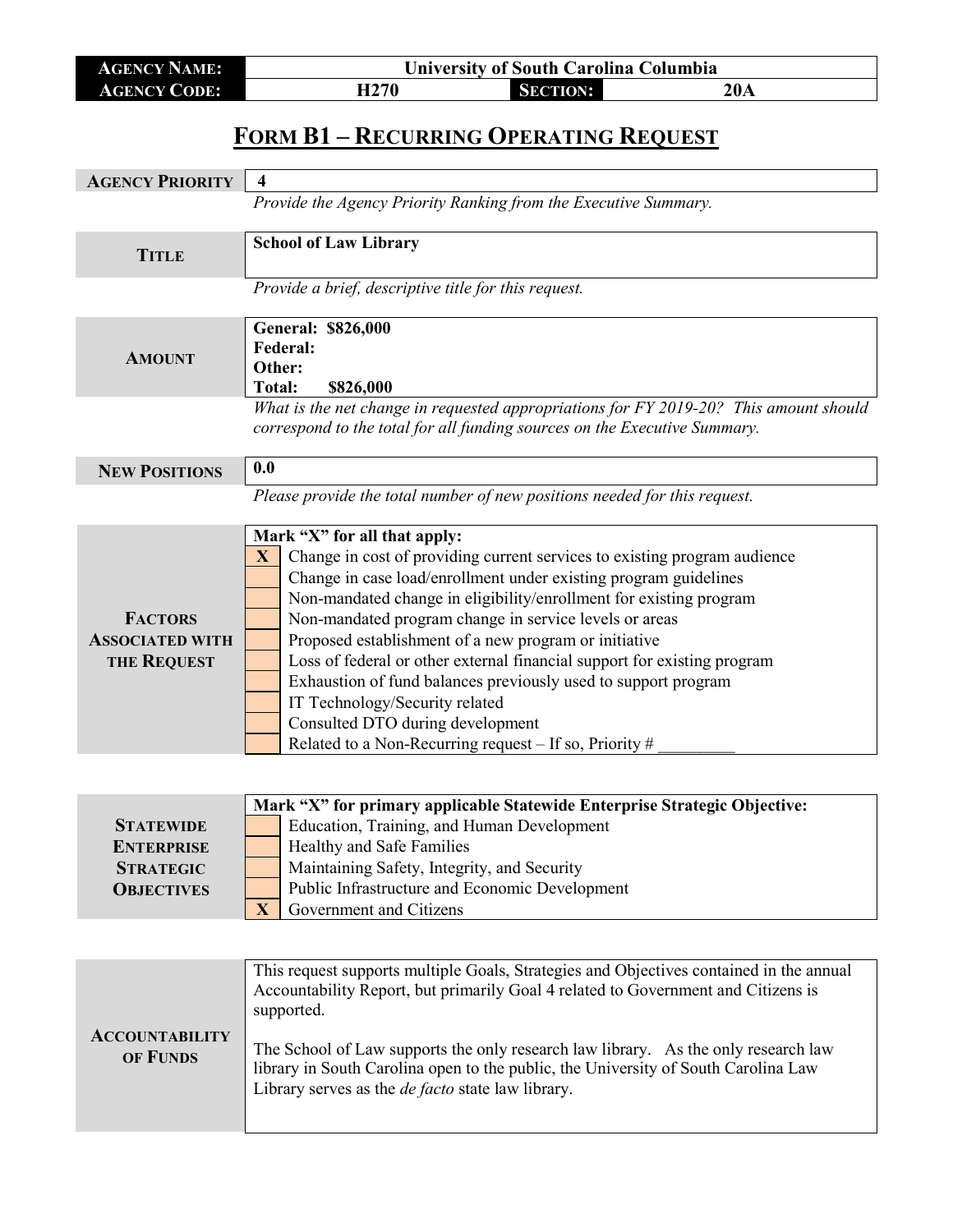| <b>AGENCY NAME:</b>                       | <b>University of South Carolina Columbia</b>                                                                                                                                                                                                                                                                                                                                                                                                                                                                                                                                                                                                                                                                                                                                                                                                                                                                                                                                                                                                                                                                                                                                                                                                                                                                                                                                                                                                                                                                                                                                                                                                                                                                                                                                                                                                                                                                                                                                                                                                                                  |  |  |
|-------------------------------------------|-------------------------------------------------------------------------------------------------------------------------------------------------------------------------------------------------------------------------------------------------------------------------------------------------------------------------------------------------------------------------------------------------------------------------------------------------------------------------------------------------------------------------------------------------------------------------------------------------------------------------------------------------------------------------------------------------------------------------------------------------------------------------------------------------------------------------------------------------------------------------------------------------------------------------------------------------------------------------------------------------------------------------------------------------------------------------------------------------------------------------------------------------------------------------------------------------------------------------------------------------------------------------------------------------------------------------------------------------------------------------------------------------------------------------------------------------------------------------------------------------------------------------------------------------------------------------------------------------------------------------------------------------------------------------------------------------------------------------------------------------------------------------------------------------------------------------------------------------------------------------------------------------------------------------------------------------------------------------------------------------------------------------------------------------------------------------------|--|--|
| <b>AGENCY CODE:</b>                       | H <sub>270</sub><br><b>SECTION:</b><br>20A                                                                                                                                                                                                                                                                                                                                                                                                                                                                                                                                                                                                                                                                                                                                                                                                                                                                                                                                                                                                                                                                                                                                                                                                                                                                                                                                                                                                                                                                                                                                                                                                                                                                                                                                                                                                                                                                                                                                                                                                                                    |  |  |
|                                           | The law library collection serves the bench, bar, and public with its selective collection<br>of core law titles. The lay public generally has difficulty using electronic resources<br>without extensive training, and our experience shows that they are better able to use print<br>resources quickly with support provided by the School of Law.<br>The School of Law will use its Blueprint and its Strategic Planning goals in completing<br>its overall budget with careful attention to the Law Library for adequate funding to<br>support its students and faculty as well as the bench, bar, and public.                                                                                                                                                                                                                                                                                                                                                                                                                                                                                                                                                                                                                                                                                                                                                                                                                                                                                                                                                                                                                                                                                                                                                                                                                                                                                                                                                                                                                                                            |  |  |
|                                           | What specific strategy, as outlined in the FY 2018-19 Strategic Planning and<br>Performance Measurement template of agency's accountability report, does this funding<br>request support? How would this request advance that strategy? How would the use of<br>these funds be evaluated?                                                                                                                                                                                                                                                                                                                                                                                                                                                                                                                                                                                                                                                                                                                                                                                                                                                                                                                                                                                                                                                                                                                                                                                                                                                                                                                                                                                                                                                                                                                                                                                                                                                                                                                                                                                     |  |  |
| <b>RECIPIENTS OF</b><br><b>FUNDS</b>      | Use of these funds benefits the School of Law for the specific support and care of the<br>University of South Carolina Law Library.                                                                                                                                                                                                                                                                                                                                                                                                                                                                                                                                                                                                                                                                                                                                                                                                                                                                                                                                                                                                                                                                                                                                                                                                                                                                                                                                                                                                                                                                                                                                                                                                                                                                                                                                                                                                                                                                                                                                           |  |  |
|                                           | What individuals or entities would receive these funds (contractors, vendors, grantees,<br>individual beneficiaries, etc.)? How would these funds be allocated - using an existing<br>formula, through a competitive process, based upon predetermined eligibility criteria?                                                                                                                                                                                                                                                                                                                                                                                                                                                                                                                                                                                                                                                                                                                                                                                                                                                                                                                                                                                                                                                                                                                                                                                                                                                                                                                                                                                                                                                                                                                                                                                                                                                                                                                                                                                                  |  |  |
| <b>JUSTIFICATION OF</b><br><b>REQUEST</b> | As the only research law library in South Carolina open to the public, the University of<br>South Carolina Law Library serves as the <i>de facto</i> state law library. See below estimates<br>of the operational costs currently borne by the School of Law in serving the legal<br>information needs of the bench, bar and public. The estimate includes collection,<br>personnel, space, and operating costs that can be fairly attributed to the public, non-<br>University use of the Library.<br><b>Annual Allocated Collection Costs: \$584,000</b><br>The cost estimate for the portion of the law library collection serving the bench,<br>bar, and public is based on a selective collection of core law titles. The selected<br>titles in the estimate form a basic collection of legal information and include few<br>electronic information sources. The lay public generally has difficulty using<br>electronic resources without extensive training, and our experience shows that<br>they are better able to use print resources quickly. The allocated cost equals<br>52% of the annual law library budget for collections.<br><b>Annual Allocated Personnel Costs: \$316,000</b><br>The cost estimate for personnel contemplates the minimal staffing required to<br>provide basic services to the bench, bar, and public. Library personnel purchase,<br>process, and catalog materials used by the public and provide significant<br>assistance to patrons attempting to locate relevant legal information. The<br>allocated cost equals 21% of the annual law library budget for personnel.<br><b>Annual Allocated Facilities Costs: \$201,000</b><br>The allocated cost for facilities estimates that approximately 20% of the law<br>library square footage is devoted to serving the bench, bar, and public, primarily<br>for housing publicly used collections and for personnel offices. The estimate<br>multiplies the allocated square footage by the amount charged to the law school<br>by the University per square foot for facilities usage. |  |  |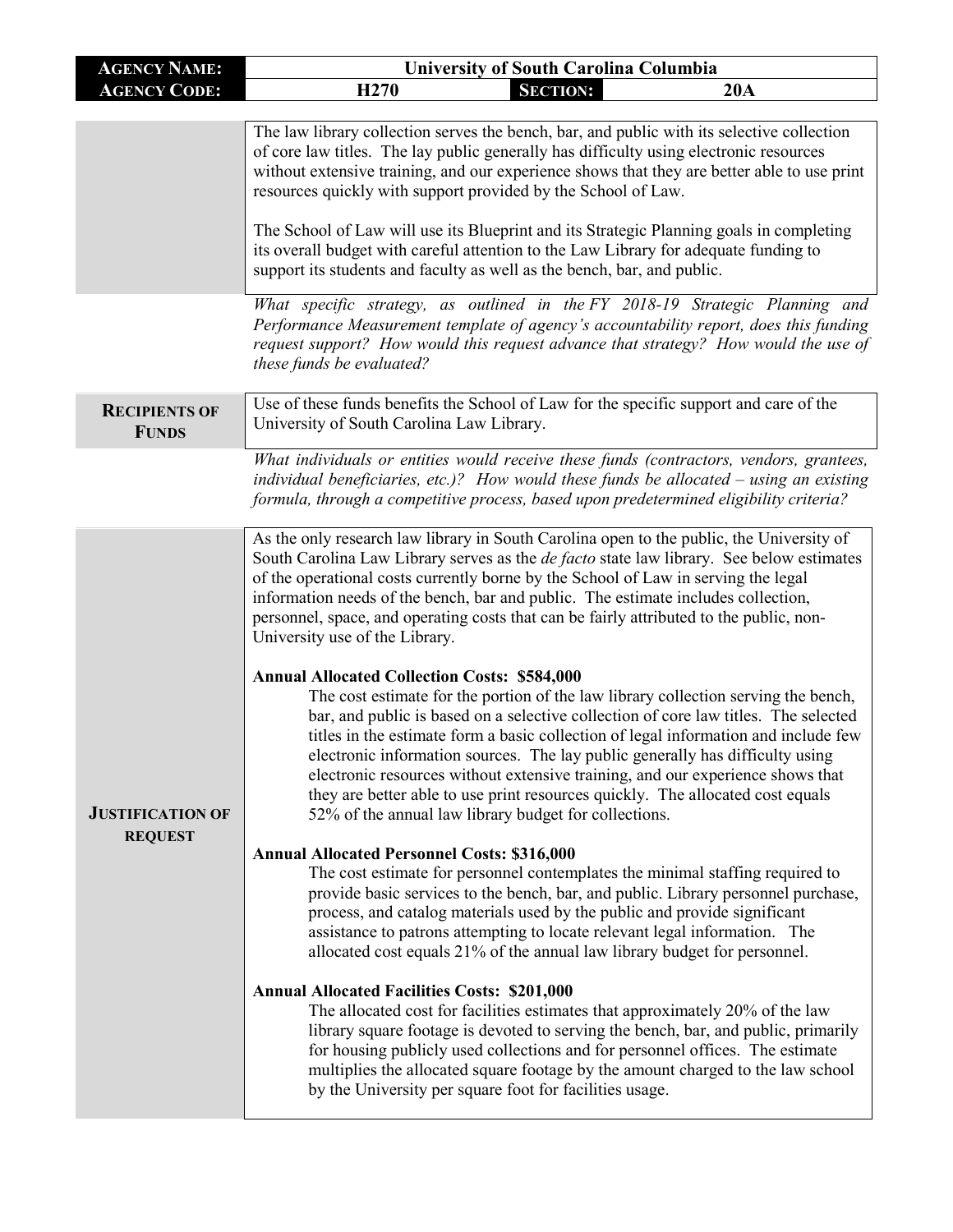| <b>AGENCY NAME:</b> |                  |                 | <b>University of South Carolina Columbia</b> |
|---------------------|------------------|-----------------|----------------------------------------------|
| <b>AGENCY CODE:</b> | H <sub>270</sub> | <b>SECTION:</b> | 20A                                          |

| <b>Annual Allocated Operating Costs: \$69,000</b><br>Estimated operating costs include business costs such as phone service,<br>computers and supplies.                                                                    |
|----------------------------------------------------------------------------------------------------------------------------------------------------------------------------------------------------------------------------|
| Total Annual Allocated Costs for Bench, Bar, and Public Usage: \$1,170,000                                                                                                                                                 |
| <b>Current Direct State Appropriation to Law Library: \$344,000</b><br><b>Additional State Appropriation Required to Reflect Cost of Public Usage: \$826,000</b>                                                           |
| The University of South Carolina will continue to produce premier legal education and<br>training in our State for attorneys and legal practice professionals who will serve the<br>South Carolina bench, bar, and public. |
|                                                                                                                                                                                                                            |

*Please thoroughly explain the request to include the justification for funds, potential offsets, matching funds, and method of calculation. Please include any explanation of impact if funds are not received. If new positions have been requested, explain why existing vacancies are not sufficient.*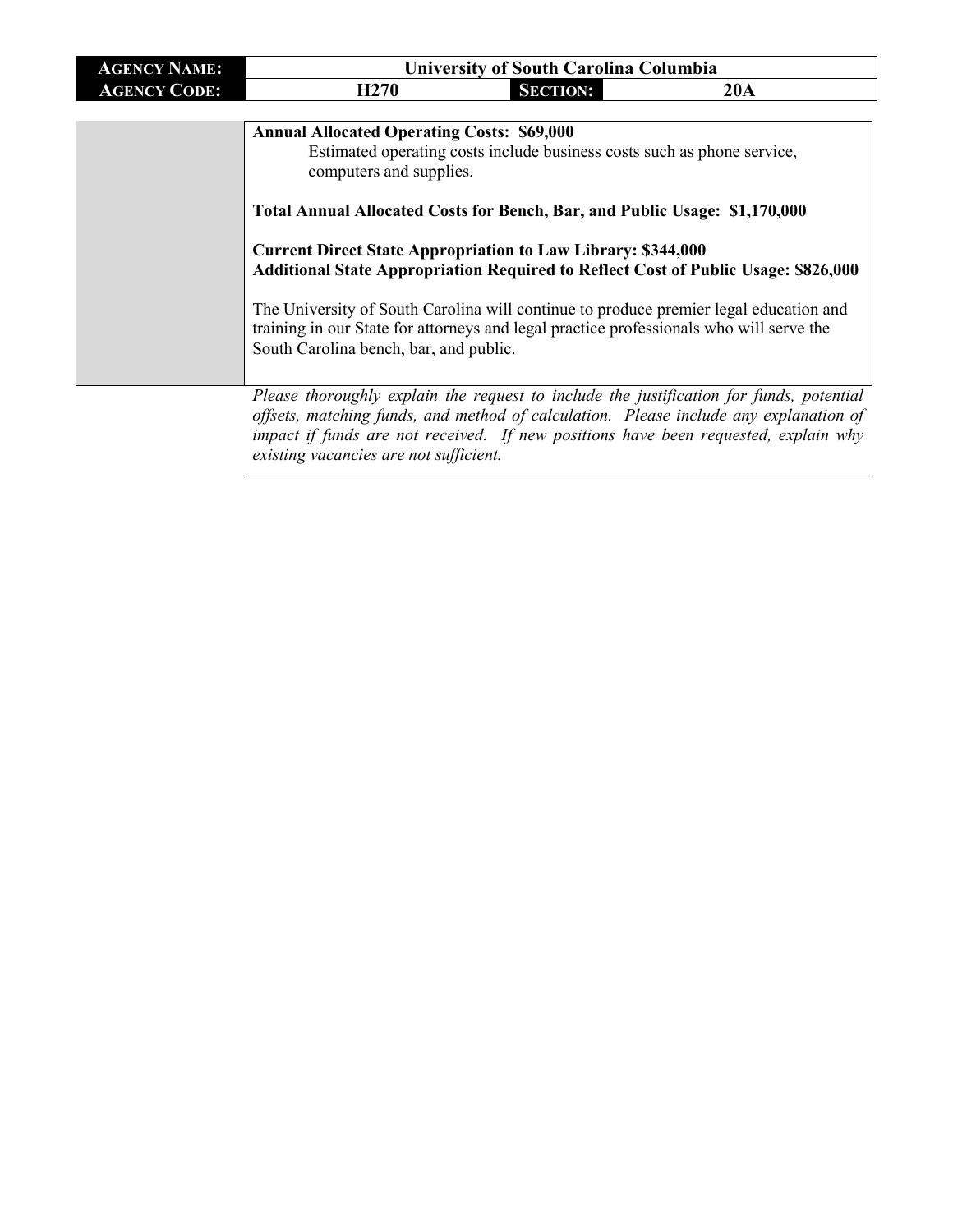**AGENCY NAME: University of South Carolina Columbia**<br> **AGENCY CODE: H270 SECTION: AGENCY CODE: H270 SECTION: 20A**

#### **FORM B1 – RECURRING OPERATING REQUEST**

| <b>AGENCY PRIORITY</b>                                                         | 6                                                                                                                                                                                                                                                                                                                                                                                                                                                                                                                                                                                                                                                                                                      |  |  |
|--------------------------------------------------------------------------------|--------------------------------------------------------------------------------------------------------------------------------------------------------------------------------------------------------------------------------------------------------------------------------------------------------------------------------------------------------------------------------------------------------------------------------------------------------------------------------------------------------------------------------------------------------------------------------------------------------------------------------------------------------------------------------------------------------|--|--|
|                                                                                | Provide the Agency Priority Ranking from the Executive Summary.                                                                                                                                                                                                                                                                                                                                                                                                                                                                                                                                                                                                                                        |  |  |
|                                                                                |                                                                                                                                                                                                                                                                                                                                                                                                                                                                                                                                                                                                                                                                                                        |  |  |
| <b>TITLE</b>                                                                   | USC Palmetto College - Increase Bachelor's Degrees for South Carolinians and<br><b>Active Duty Military</b>                                                                                                                                                                                                                                                                                                                                                                                                                                                                                                                                                                                            |  |  |
|                                                                                | Provide a brief, descriptive title for this request.                                                                                                                                                                                                                                                                                                                                                                                                                                                                                                                                                                                                                                                   |  |  |
| <b>AMOUNT</b>                                                                  | \$2,000,000                                                                                                                                                                                                                                                                                                                                                                                                                                                                                                                                                                                                                                                                                            |  |  |
|                                                                                | What is the net change in requested appropriations for FY 2020-21? This amount should<br>correspond to the total for all funding sources on the Executive Summary.                                                                                                                                                                                                                                                                                                                                                                                                                                                                                                                                     |  |  |
| <b>NEW POSITIONS</b>                                                           | 0.0                                                                                                                                                                                                                                                                                                                                                                                                                                                                                                                                                                                                                                                                                                    |  |  |
|                                                                                | Please provide the total number of new positions needed for this request.                                                                                                                                                                                                                                                                                                                                                                                                                                                                                                                                                                                                                              |  |  |
| <b>FACTORS</b><br><b>ASSOCIATED WITH</b><br>THE REQUEST                        | Mark "X" for all that apply:<br>Change in cost of providing current services to existing program audience<br>$\mathbf{X}$<br>Change in case load/enrollment under existing program guidelines<br>Non-mandated change in eligibility/enrollment for existing program<br>Non-mandated program change in service levels or areas<br>$\mathbf{X}$<br>Proposed establishment of a new program or initiative<br>$\mathbf{X}$<br>Loss of federal or other external financial support for existing program<br>Exhaustion of fund balances previously used to support program<br>IT Technology/Security related<br>Consulted DTO during development<br>Related to a Non-Recurring request $-$ If so, Priority # |  |  |
| <b>STATEWIDE</b><br><b>ENTERPRISE</b><br><b>STRATEGIC</b><br><b>OBJECTIVES</b> | Mark "X" for primary applicable Statewide Enterprise Strategic Objective:<br>Education, Training, and Human Development<br>$\mathbf{X}$<br>Healthy and Safe Families<br>Maintaining Safety, Integrity, and Security<br>Public Infrastructure and Economic Development<br>Government and Citizens                                                                                                                                                                                                                                                                                                                                                                                                       |  |  |
|                                                                                | This effort supports the following objectives as reported in the USC Palmetto College<br>Blueprint for Academic Excellence strategic planning document. The objectives include:<br>Increasing Enrollment.                                                                                                                                                                                                                                                                                                                                                                                                                                                                                              |  |  |

• Increasing Retention and Graduation Rates.

• Expanding Academic Offerings and Student Services.

The request from USC Palmetto College specifically relates to strategy 2.3 to "Prepare professional students for impactful careers, objective 2.3.1 – Increase the percentage of students passing professional exams and strategy 4.2 – Recruit and retain high-quality

**ACCOUNTABILITY OF FUNDS**

students.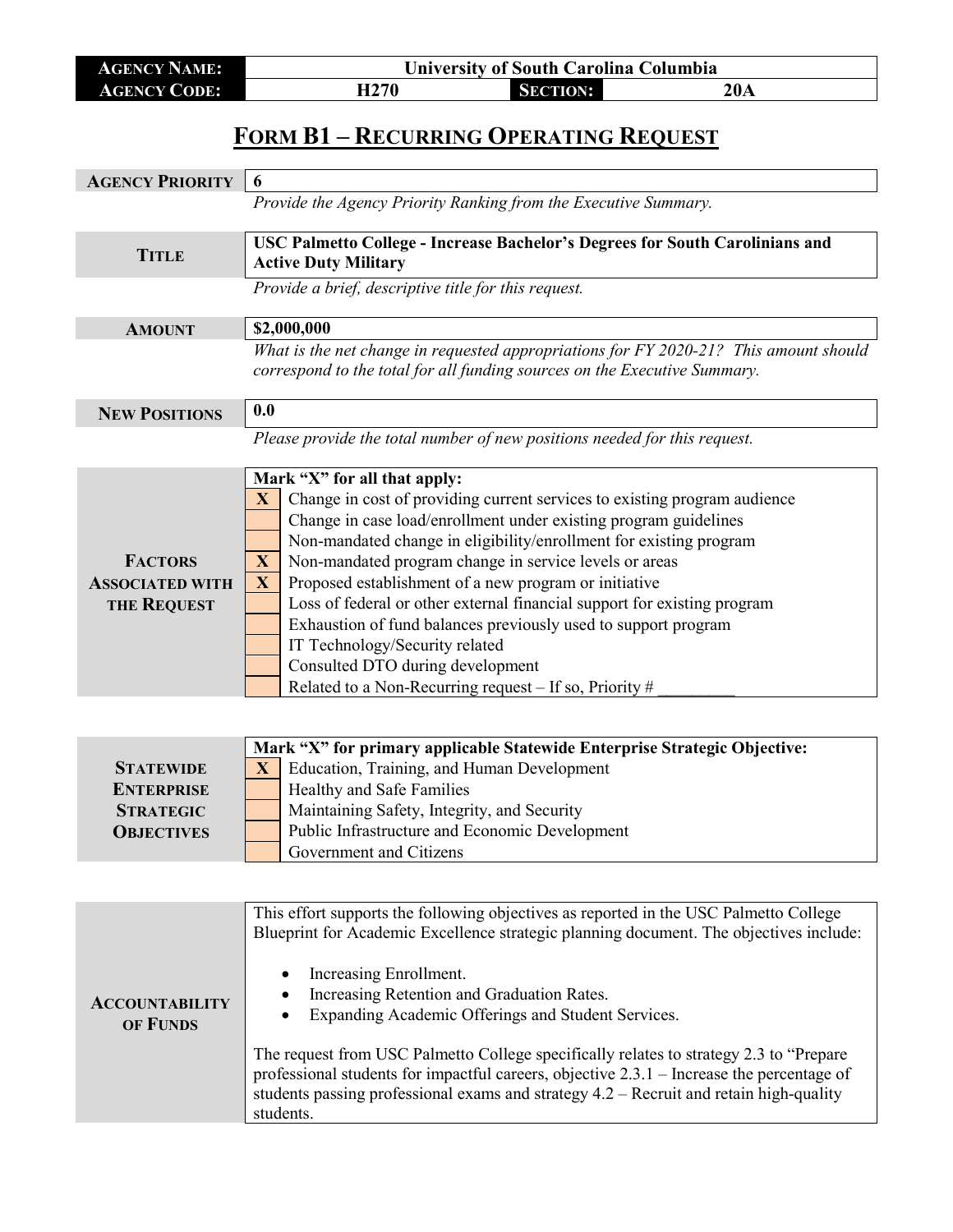| <b>AGENCY NAME:</b>                       | <b>University of South Carolina Columbia</b>                                                                                                                                                                                                                                                                                                                                                                                                                                                                                                                                                                                                                                                                                                                                                                                                                                                                                                                                                                                                                                                                                                                                                                                                                                                                                                                                                                                                                                                                                                                                                                                                                                                                                                                                                                                                                                                                                                                                                                                                                                                                                                                                                                                                                                                                                                                                                |  |  |
|-------------------------------------------|---------------------------------------------------------------------------------------------------------------------------------------------------------------------------------------------------------------------------------------------------------------------------------------------------------------------------------------------------------------------------------------------------------------------------------------------------------------------------------------------------------------------------------------------------------------------------------------------------------------------------------------------------------------------------------------------------------------------------------------------------------------------------------------------------------------------------------------------------------------------------------------------------------------------------------------------------------------------------------------------------------------------------------------------------------------------------------------------------------------------------------------------------------------------------------------------------------------------------------------------------------------------------------------------------------------------------------------------------------------------------------------------------------------------------------------------------------------------------------------------------------------------------------------------------------------------------------------------------------------------------------------------------------------------------------------------------------------------------------------------------------------------------------------------------------------------------------------------------------------------------------------------------------------------------------------------------------------------------------------------------------------------------------------------------------------------------------------------------------------------------------------------------------------------------------------------------------------------------------------------------------------------------------------------------------------------------------------------------------------------------------------------|--|--|
| <b>AGENCY CODE:</b>                       | H <sub>270</sub><br><b>SECTION:</b><br>20A                                                                                                                                                                                                                                                                                                                                                                                                                                                                                                                                                                                                                                                                                                                                                                                                                                                                                                                                                                                                                                                                                                                                                                                                                                                                                                                                                                                                                                                                                                                                                                                                                                                                                                                                                                                                                                                                                                                                                                                                                                                                                                                                                                                                                                                                                                                                                  |  |  |
|                                           | The University's ability to attract, recruit, retain and educate students in today's<br>competitive higher education market are also detailed in the University's Annual<br>Accountability Report.                                                                                                                                                                                                                                                                                                                                                                                                                                                                                                                                                                                                                                                                                                                                                                                                                                                                                                                                                                                                                                                                                                                                                                                                                                                                                                                                                                                                                                                                                                                                                                                                                                                                                                                                                                                                                                                                                                                                                                                                                                                                                                                                                                                          |  |  |
|                                           | What specific strategy, as outlined in the FY 2019-20 Strategic Planning and<br>Performance Measurement template of agency's accountability report, does this funding<br>request support? How would this request advance that strategy? How would the use of<br>these funds be evaluated?                                                                                                                                                                                                                                                                                                                                                                                                                                                                                                                                                                                                                                                                                                                                                                                                                                                                                                                                                                                                                                                                                                                                                                                                                                                                                                                                                                                                                                                                                                                                                                                                                                                                                                                                                                                                                                                                                                                                                                                                                                                                                                   |  |  |
| <b>RECIPIENTS OF</b><br><b>FUNDS</b>      | USC Palmetto College would be the recipient of the funds. Funding for faculty, staff, and<br>other positions would be disbursed through payroll. Funds would also be disbursed<br>through customary state procurement methods for software, equipment, and supplies to<br>facilitate the increased enrollment, retention and graduation efforts, and expansion of<br>academic offerings and student services.                                                                                                                                                                                                                                                                                                                                                                                                                                                                                                                                                                                                                                                                                                                                                                                                                                                                                                                                                                                                                                                                                                                                                                                                                                                                                                                                                                                                                                                                                                                                                                                                                                                                                                                                                                                                                                                                                                                                                                               |  |  |
|                                           | What individuals or entities would receive these funds (contractors, vendors, grantees,<br>individual beneficiaries, etc.)? How would these funds be allocated - using an existing<br>formula, through a competitive process, based upon predetermined eligibility criteria?                                                                                                                                                                                                                                                                                                                                                                                                                                                                                                                                                                                                                                                                                                                                                                                                                                                                                                                                                                                                                                                                                                                                                                                                                                                                                                                                                                                                                                                                                                                                                                                                                                                                                                                                                                                                                                                                                                                                                                                                                                                                                                                |  |  |
| <b>JUSTIFICATION OF</b><br><b>REQUEST</b> | Palmetto College is seeking additional funds to expand its programs and offerings<br>focused on active duty military and to increase its ability to reach and recruit new<br>students in every part of the state.<br>In many of USC's online programs, out-of-state competition has driven up costs for<br>marketing and recruiting for Palmetto College, creating difficulties in connecting South<br>Carolina residents with USC's programs. Beyond this, USC wishes to maintain or<br>reduce its current tuition levels for Palmetto College programs, meaning that extracting<br>additional revenues from tuition increases (to pay for increased marketing and recruiting<br>efforts) presents a less palatable option for USC and Palmetto College.<br>Increasing educational attainment levels, especially in high-need areas of the state and<br>with active duty military, remains a top priority for Palmetto College. Our objectives<br>with this additional funding are principally to:<br>Expand the presence of USC Palmetto College at installations across the state to<br>1.<br>attract active duty military personnel to start and finish their degree at a reduced<br>rate of tuition. Recent changes in pricing from larger for-profits have created a<br>need to reduce total tuition and fees to \$250 per credit hour for the military<br>personnel to match military reimbursement rates and match the rates of for-<br>profit competitors. In FY 2019-20, USC reduced the active duty military rate to<br>\$250 per credit hour, the military tuition assistance rate. This reduction<br>eliminated out-of-pocket costs for tuition for active duty military personnel.<br>Expand and grow the Palmetto College Online degrees to allow students to<br>2.<br>complete their degrees fully online especially for those that are place-bound or<br>military who are deployed. In order to reach every segment and population of<br>the state, Palmetto College needs to continually enhance its offerings and offer a<br>wider variety of online, undergraduate programs. The costs involved with new<br>course and program development would be significant but would also allow<br>USC to offer completely online offerings in a broad range of programs, ensuring<br>greater access and affordability, to a high-quality USC degree for all South<br>Carolinians. |  |  |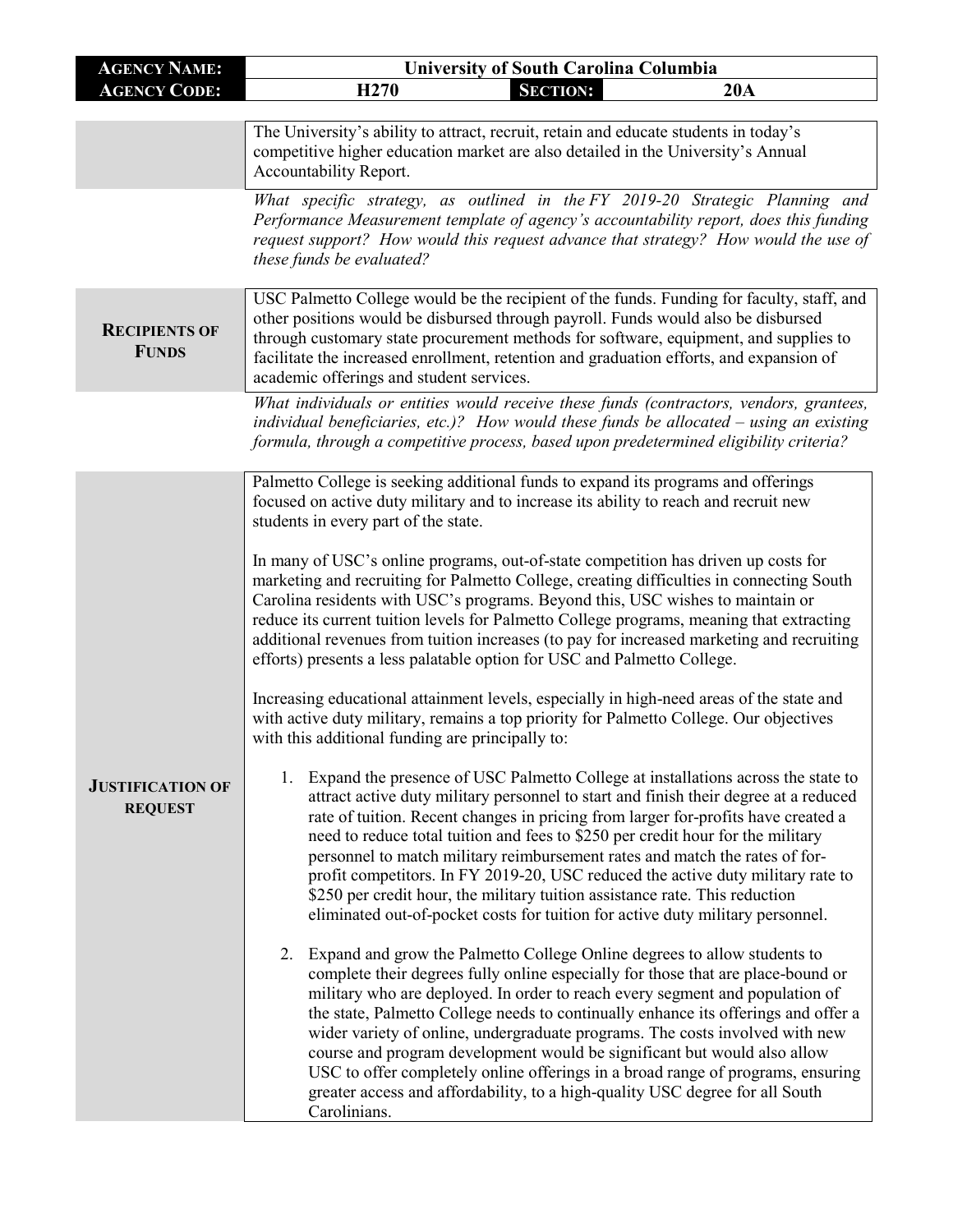| <b>AGENCY NAME:</b> |                  | <b>University of South Carolina Columbia</b>                                                                                                                                                                                                                                                                                                                                                                                                                    |                                                                                                                                                                                                                                                                                                                                        |
|---------------------|------------------|-----------------------------------------------------------------------------------------------------------------------------------------------------------------------------------------------------------------------------------------------------------------------------------------------------------------------------------------------------------------------------------------------------------------------------------------------------------------|----------------------------------------------------------------------------------------------------------------------------------------------------------------------------------------------------------------------------------------------------------------------------------------------------------------------------------------|
| <b>AGENCY CODE:</b> | H <sub>270</sub> | <b>SECTION:</b>                                                                                                                                                                                                                                                                                                                                                                                                                                                 | 20A                                                                                                                                                                                                                                                                                                                                    |
|                     |                  | 3. Keep tuition at an affordable price while maintaining a quality USC degree.<br>or more "lowest cost option(s)" for South Carolina residents and to better<br>compete with for-profit competitors who have greatly reduced prices<br>(in some cases) to compete for South Carolina residents.<br>To compete with increases in competition from out-of-state entities (both for-<br>veterans and continue to keep tuition prices at (or below) current levels. | Beyond maintaining tuition pricing at affordable levels, USC Palmetto College<br>will, on a program-by-program basis look to reduce tuition prices, to allow one<br>profits and large not-for-profits), USC Palmetto College must both rapidly grow<br>program offerings, greatly enhance its outreach and service to the military and |

*Please thoroughly explain the request to include the justification for funds, potential offsets, matching funds, and method of calculation. Please include any explanation of impact if funds are not received. If new positions have been requested, explain why existing vacancies are not sufficient.*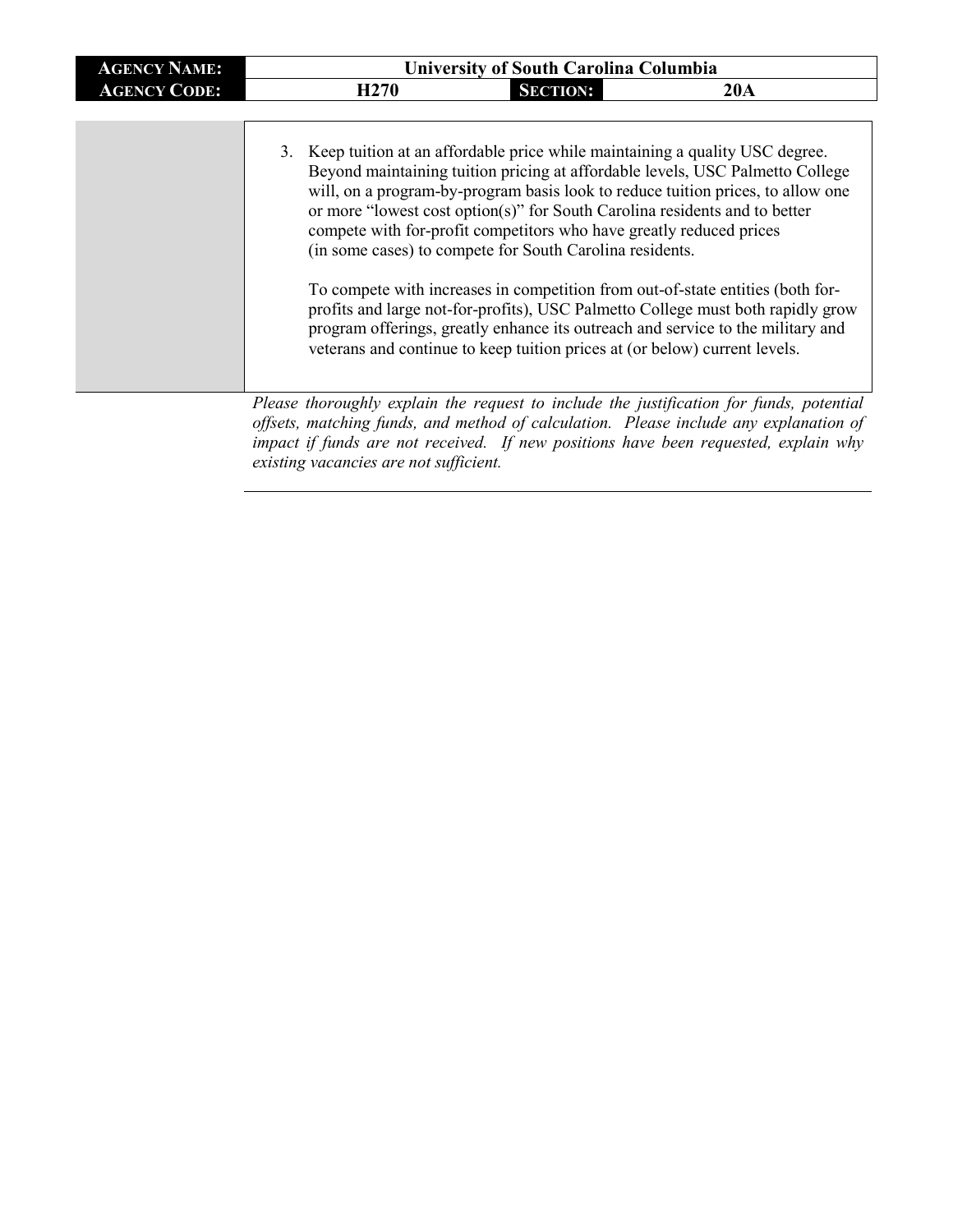**AGENCY NAME: University of South Carolina Columbia AGENCY CODE: H270 SECTION: 20A**

### **FORM C – CAPITAL REQUEST**

| <b>AGENCY PRIORITY</b>                  | $\boldsymbol{2}$                                                                                                                                                                                                                                                                                                                                                                                                                                                                                                                                                    |
|-----------------------------------------|---------------------------------------------------------------------------------------------------------------------------------------------------------------------------------------------------------------------------------------------------------------------------------------------------------------------------------------------------------------------------------------------------------------------------------------------------------------------------------------------------------------------------------------------------------------------|
|                                         | Provide the Agency Priority Ranking from the Executive Summary.                                                                                                                                                                                                                                                                                                                                                                                                                                                                                                     |
| <b>TITLE</b>                            | <b>USC Columbia School of Medicine Relocation</b>                                                                                                                                                                                                                                                                                                                                                                                                                                                                                                                   |
|                                         | Provide a brief, descriptive title for this request.                                                                                                                                                                                                                                                                                                                                                                                                                                                                                                                |
|                                         |                                                                                                                                                                                                                                                                                                                                                                                                                                                                                                                                                                     |
| <b>AMOUNT</b>                           | \$35,000,000                                                                                                                                                                                                                                                                                                                                                                                                                                                                                                                                                        |
|                                         | How much is requested for this project in FY 2020-21? This amount should correspond<br>to the total for all funding sources on the Executive Summary.                                                                                                                                                                                                                                                                                                                                                                                                               |
| <b>CPIP PRIORITY</b>                    | CPIP Plan Year 2019-2020 Priority:<br>Plan Year 2 of 14<br>Overall 2 of 32<br>First year in which the project was included in CPIP: 2016                                                                                                                                                                                                                                                                                                                                                                                                                            |
|                                         | Identify the project's CPIP plan year and priority number, along with the first year in<br>which the project was included in the agency's CPIP. If not included in the agency's<br>CPIP, please provide an explanation. If the project involves a request for appropriated<br>state funding, briefly describe the agency's contingency plan in the event that state<br>funding is not made available in the amount requested.                                                                                                                                       |
| <b>OTHER</b><br><b>APPROVALS</b>        | Approvals from the University Institutional Board, CHE, JBRC and SFAA must be<br>secured.                                                                                                                                                                                                                                                                                                                                                                                                                                                                           |
|                                         | What approvals have already been obtained? Are there additional approvals that must<br>be secured in order for the project to succeed? (Institutional board, JBRC, SFAA, etc.)                                                                                                                                                                                                                                                                                                                                                                                      |
| <b>LONG-TERM</b><br><b>PLANNING AND</b> | FY21 State Appropriation of \$35,000,000 plus prior years of State proceeds (\$5,000,000<br>in FY19 & \$15,000,000 in FY20) would be matched with \$70,000,000 in gifts,<br>institutional and other funds. Phase I totals \$125,000,000.<br>Annual cost savings for maintenance, repairs and utilities, when compared to the cost of<br>these expenses at the current location of the School of Medicine, are estimated at                                                                                                                                          |
| <b>SUSTAINABILITY</b>                   | \$1,325,000 annually.<br>The expected useful life of the capital improvement is in excess of 60-80 years.                                                                                                                                                                                                                                                                                                                                                                                                                                                           |
|                                         | What other funds have already been invested in this project (source/type, amount,<br>timeframe)? Will other capital and/or operating funds for this project be requested in<br>the future? If so, how much, and in which fiscal years? Has a source for those funds<br>been identified/secured? What is the agency's expectation with regard to additional<br>annual costs or savings associated with this capital improvement? What source of funds<br>will be impacted by those costs or savings? What is the expected useful life of the capital<br>improvement? |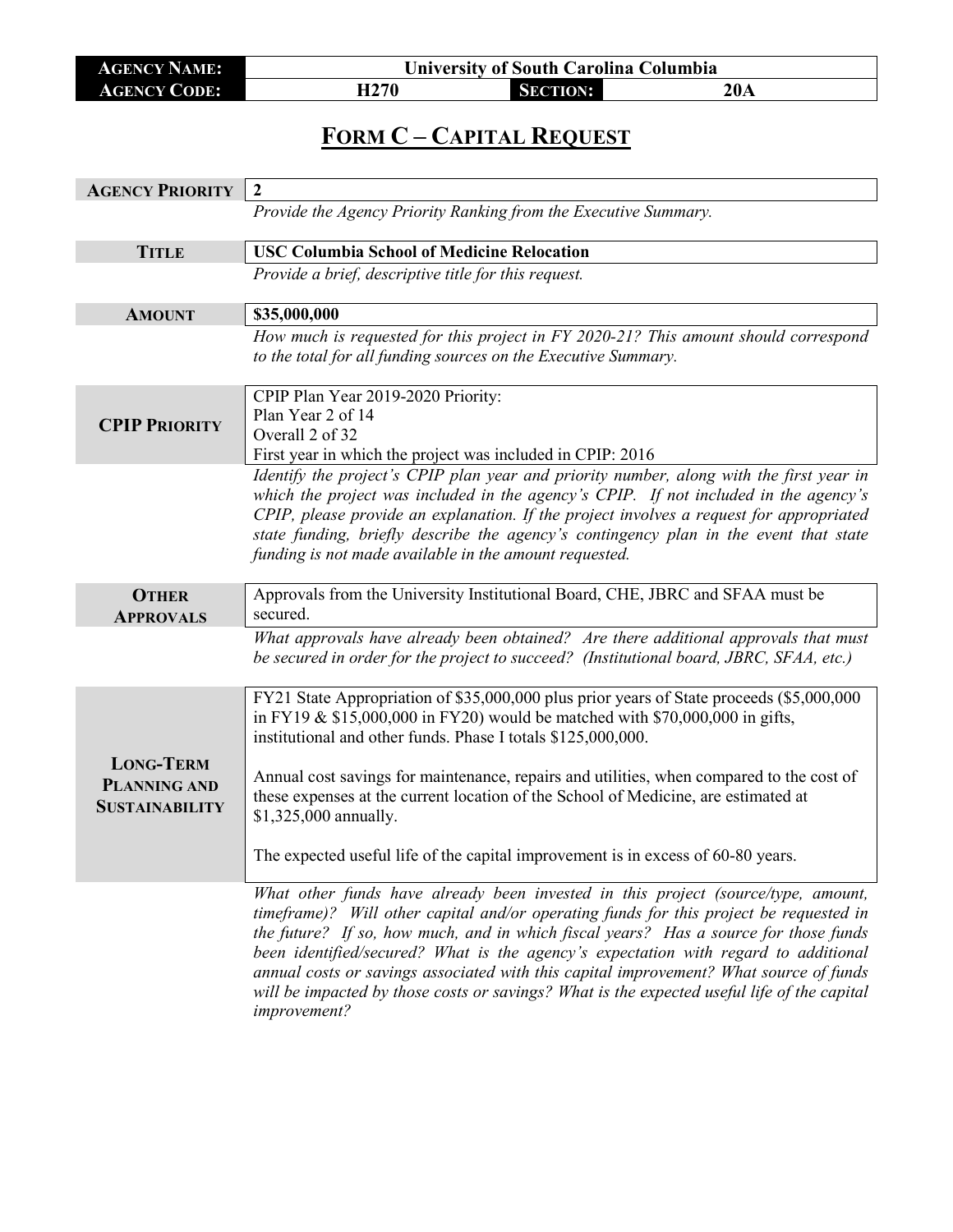| <b>AGENCY NAME:</b> | <b>University of South Carolina Columbia</b>                                                                                                                                                                                                                                                                                                                                                                                                                                                                                                                                                                                                                                                                                                                                                                                                                                                                                                                                                                                                                                                                                                                                                                                                                                                                                                                                                                                                                                                                                                                                                                                                                                                                                                                                                                                                                                                                                                                                                                                                                                                                                                                                                                                                                                                                                                                                                                                                                                                                                                                                                                                                                                                                                                                                                                                                                                                                                                                                                                                                                                                                                                                                                                                                                                                                                                                                                                                                                                                                                                                                                                                                                                                                                                                                                                                                                                                 |  |  |
|---------------------|----------------------------------------------------------------------------------------------------------------------------------------------------------------------------------------------------------------------------------------------------------------------------------------------------------------------------------------------------------------------------------------------------------------------------------------------------------------------------------------------------------------------------------------------------------------------------------------------------------------------------------------------------------------------------------------------------------------------------------------------------------------------------------------------------------------------------------------------------------------------------------------------------------------------------------------------------------------------------------------------------------------------------------------------------------------------------------------------------------------------------------------------------------------------------------------------------------------------------------------------------------------------------------------------------------------------------------------------------------------------------------------------------------------------------------------------------------------------------------------------------------------------------------------------------------------------------------------------------------------------------------------------------------------------------------------------------------------------------------------------------------------------------------------------------------------------------------------------------------------------------------------------------------------------------------------------------------------------------------------------------------------------------------------------------------------------------------------------------------------------------------------------------------------------------------------------------------------------------------------------------------------------------------------------------------------------------------------------------------------------------------------------------------------------------------------------------------------------------------------------------------------------------------------------------------------------------------------------------------------------------------------------------------------------------------------------------------------------------------------------------------------------------------------------------------------------------------------------------------------------------------------------------------------------------------------------------------------------------------------------------------------------------------------------------------------------------------------------------------------------------------------------------------------------------------------------------------------------------------------------------------------------------------------------------------------------------------------------------------------------------------------------------------------------------------------------------------------------------------------------------------------------------------------------------------------------------------------------------------------------------------------------------------------------------------------------------------------------------------------------------------------------------------------------------------------------------------------------------------------------------------------------|--|--|
| <b>AGENCY CODE:</b> | H <sub>270</sub><br><b>SECTION:</b><br>20A                                                                                                                                                                                                                                                                                                                                                                                                                                                                                                                                                                                                                                                                                                                                                                                                                                                                                                                                                                                                                                                                                                                                                                                                                                                                                                                                                                                                                                                                                                                                                                                                                                                                                                                                                                                                                                                                                                                                                                                                                                                                                                                                                                                                                                                                                                                                                                                                                                                                                                                                                                                                                                                                                                                                                                                                                                                                                                                                                                                                                                                                                                                                                                                                                                                                                                                                                                                                                                                                                                                                                                                                                                                                                                                                                                                                                                                   |  |  |
| <b>SUMMARY</b>      | The University of South Carolina is one of the Southeast's most comprehensive health<br>sciences teaching and research institutions with innovative, nationally recognized<br>programs in social work, public health, pharmacy and nursing, anchored by the School of<br>Medicine. The School of Medicine in Columbia is a national leader among U.S. medical<br>schools in the percentage of graduates who practice primary care and is committed to<br>meeting the health care needs of our state and improving the delivery of health care to all<br>South Carolinians. The School of Medicine in Columbia pioneered the use of bedside<br>ultrasound technology and is on the forefront of telemedicine. Since its founding, the<br>USC School of Medicine in Columbia has graduated more than 3,000 physicians and is<br>primed to meet the growing demand for primary care medical providers in our State.<br>The USC School of Medicine in Columbia is located in 341,000+- sq. ft. of space at the<br>Dorn VA Center. Under a lease arrangement with the US Department of Veterans<br>Affairs, the space is secured until 2030 at the lease rate of \$1 per year. The space is in<br>current need of significant capital investment to make it suitable through the existing<br>lease term. If such an investment was to be made with the expectation that the lease<br>would be renewed, the lease rate would increase to an approximate market rate ranging<br>from \$23 - \$26 per sq. ft. at the end of the current term. That would leave the University<br>to make a significant capital investment now only to forego the investment in 2030 or<br>face an unsupportable increase in annual recurring lease costs.<br>The estimated cost to bring the leased space to modern serviceable condition for another<br>generation of medical students is in excess of \$220 per sq. ft. or \$75,000,000 while<br>current annual operations and maintenance expenses of approximately \$6,000,000 are<br>expected to exceed \$8,000,000 annually in the next ten years unless the necessary<br>\$75,000,000 is invested in renovations. Future annual expenses exceeding \$8,000,000 for<br>operations and maintenance coupled with expected annual lease payments in excess of<br>\$7,800,000 plus one-time systems overhauls in excess of \$75,000,000 have led the<br>University to consider alternative locations and financing alternatives for the School of<br>Medicine facility in Columbia.<br>A modern, efficient facility, located closer to the University clinical partners in<br>Columbia, is a more effective long-term teaching and research location and a more cost-<br>effective facility to own and to operate when compared to the leasing alternative at the<br>Dorn VA Center.<br>We would begin with a new medical teaching facility of approximately $144,000$ sq. ft. $+$ -<br>in the first phase of a new development. The estimated cost to construct and equip this<br>building with teaching, laboratory, office space, and parking is \$125,000,000. This first<br>phase is projected to be completed before fall semester of 2024 with the \$35,000,000 in<br>State of SC support in this request plus State of SC support of \$5,000,000 in FY19 and<br>$$15,000,000$ in FY20 to be matched with $$70,000,000$ in gifts, institutional and other<br>funds.<br>A second phase of development is planned for a science and laboratory building with an<br>approximate $162,000$ sq. ft. $+$ - and a parking garage encompassing 700 spaces. This<br>facility would house basic sciences for the School of Medicine and research activities for<br>the university health sciences, plus required parking. This second phase can be completed<br>in 2025 at an expected cost of \$160,000,000 financed with grant generated cash, gifts,<br>and bonds. |  |  |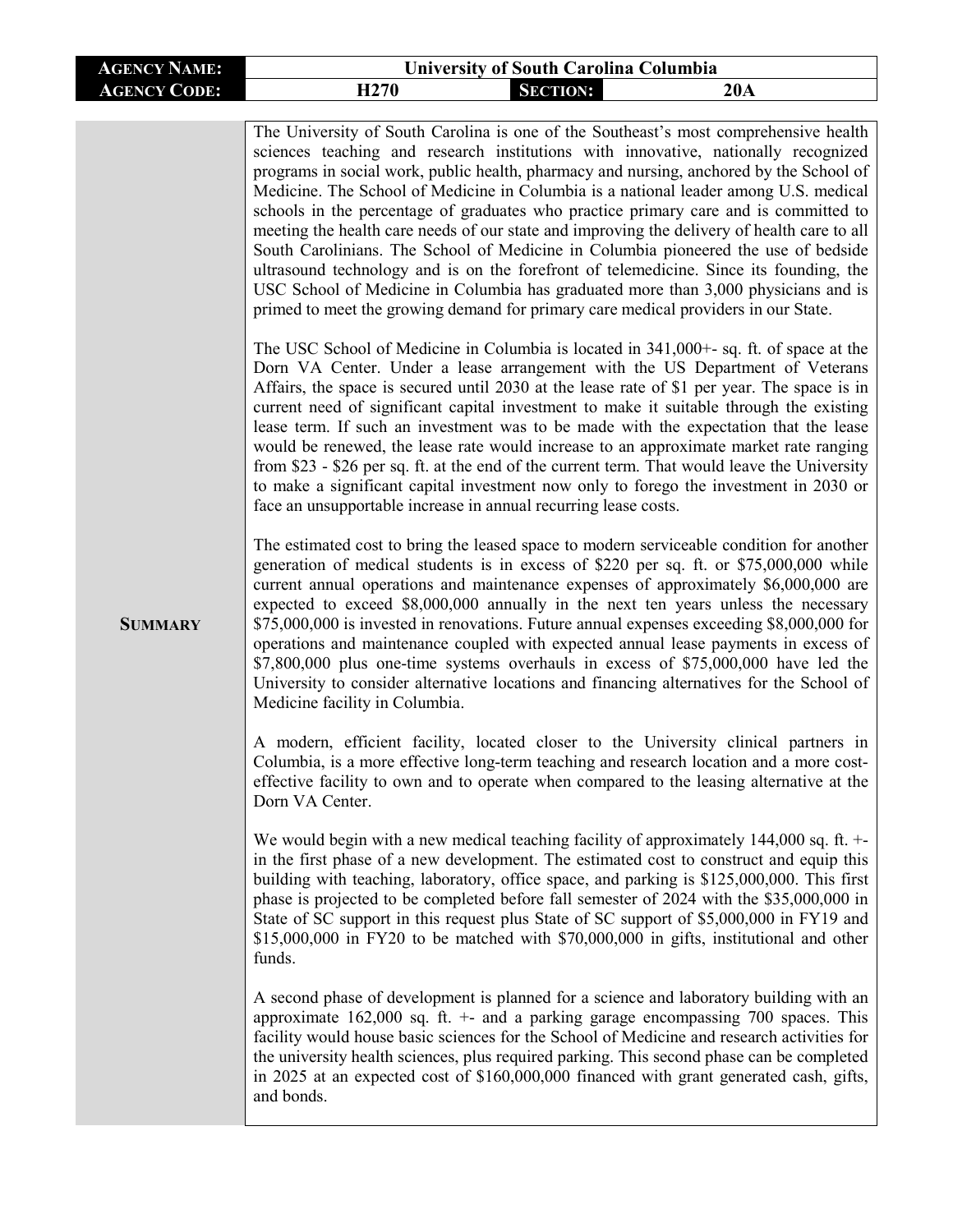| <b>AGENCY NAME:</b> | <b>University of South Carolina Columbia</b>                                                                                                                                                                                                                                                                                                                                                                                                                                        |                 |     |
|---------------------|-------------------------------------------------------------------------------------------------------------------------------------------------------------------------------------------------------------------------------------------------------------------------------------------------------------------------------------------------------------------------------------------------------------------------------------------------------------------------------------|-----------------|-----|
| <b>AGENCY CODE:</b> | H <sub>270</sub>                                                                                                                                                                                                                                                                                                                                                                                                                                                                    | <b>SECTION:</b> | 20A |
|                     |                                                                                                                                                                                                                                                                                                                                                                                                                                                                                     |                 |     |
|                     | This multi-year two-phase project can be accomplished with known or expected<br>resources jump-started with the additional \$35,000,000 of State support matched with<br>\$230,000,000 from other funds generated by the University in support of education,<br>research, and economic development.<br>A medical complex of this nature will be a catalyst for jobs in the Midlands from<br>construction (estimated 2,000 jobs) and operation $(2,200-2,600)$ jobs) to the new jobs |                 |     |
|                     | created through research, commercialization, start-ups and clinical services (950-1,200<br>jobs). In addition, it is expected to have an eventual annual economic impact of up to<br>\$180 million with up to \$9 million generated in tax revenue.                                                                                                                                                                                                                                 |                 |     |

*Provide a summary of the project and explain why it is necessary. Please refer to the budget guidelines for appropriate questions and thoroughly answer all related items.*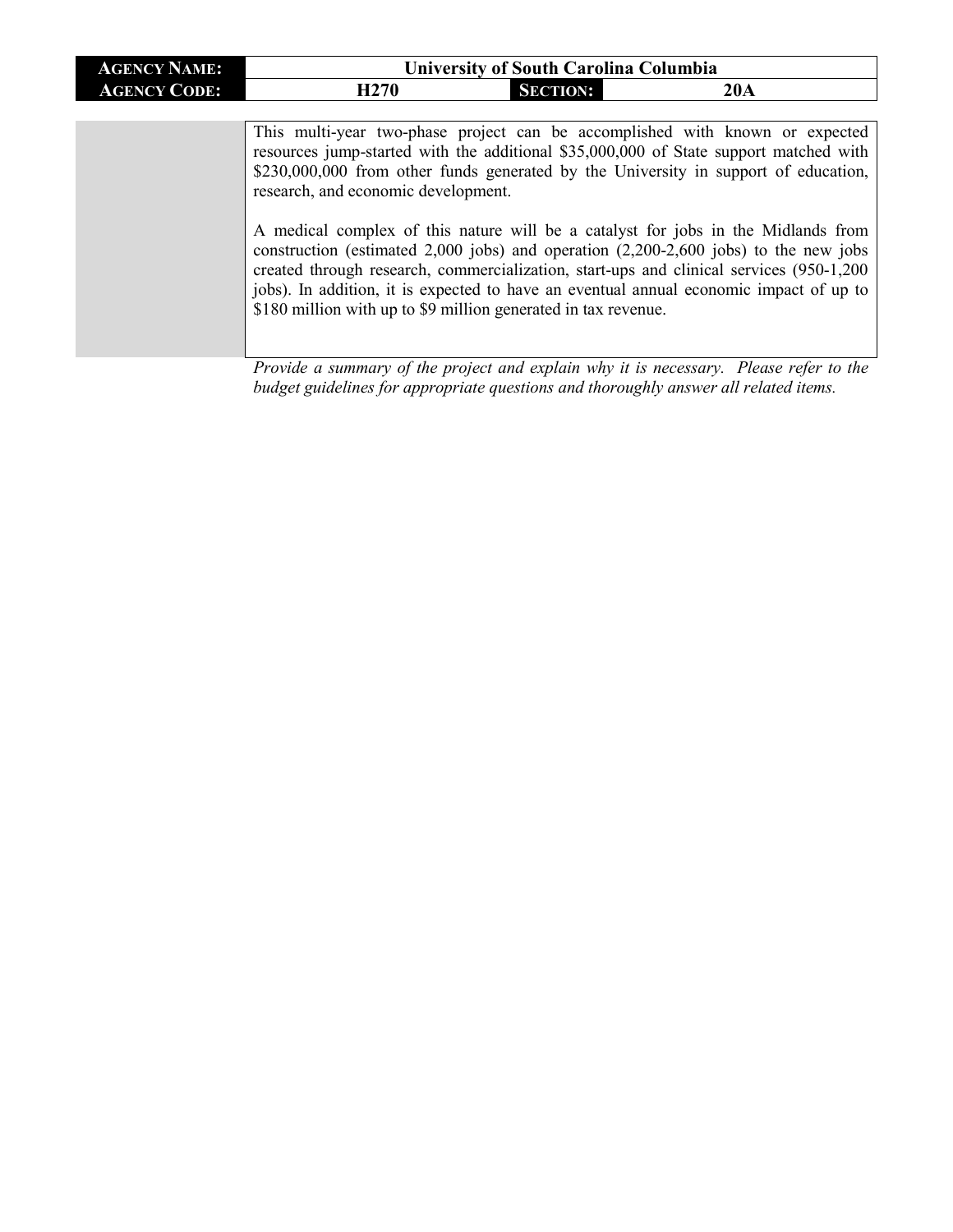**AGENCY NAME: University of South Carolina Columbia AGENCY CODE: H270 SECTION: 20A**

### **FORM C – CAPITAL REQUEST**

| <b>AGENCY PRIORITY</b>                       | 5                                                                                                                                                                                                                                                                                                                                                                                                                                                                                                                                                                   |
|----------------------------------------------|---------------------------------------------------------------------------------------------------------------------------------------------------------------------------------------------------------------------------------------------------------------------------------------------------------------------------------------------------------------------------------------------------------------------------------------------------------------------------------------------------------------------------------------------------------------------|
|                                              | Provide the Agency Priority Ranking from the Executive Summary.                                                                                                                                                                                                                                                                                                                                                                                                                                                                                                     |
| <b>TITLE</b>                                 | USC Columbia Maintenance: Critical Care and Repair (1:1)                                                                                                                                                                                                                                                                                                                                                                                                                                                                                                            |
|                                              | Provide a brief, descriptive title for this request.                                                                                                                                                                                                                                                                                                                                                                                                                                                                                                                |
| <b>AMOUNT</b>                                | \$14,000,000                                                                                                                                                                                                                                                                                                                                                                                                                                                                                                                                                        |
|                                              | How much is requested for this project in FY 2020-21? This amount should correspond<br>to the total for all funding sources on the Executive Summary.                                                                                                                                                                                                                                                                                                                                                                                                               |
| <b>CPIP PRIORITY</b>                         | This initiative to share maintenance expenditures is not identified in CPIP.<br>Maintenance - Critical Care and Repair of Education and General (E&G) facilities on the<br>USC Columbia Campus with special mention of renovation and upfit of Horry-Guignard<br>House to serve as the USC School of Law Veteran's Legal Clinic.                                                                                                                                                                                                                                    |
|                                              | Identify the project's CPIP plan year and priority number, along with the first year in<br>which the project was included in the agency's CPIP. If not included in the agency's<br>CPIP, please provide an explanation. If the project involves a request for appropriated<br>state funding, briefly describe the agency's contingency plan in the event that state<br>funding is not made available in the amount requested.                                                                                                                                       |
| <b>OTHER</b><br><b>APPROVALS</b>             | Approvals from the University Institutional Board, CHE, JBRC and SFAA must be<br>secured.                                                                                                                                                                                                                                                                                                                                                                                                                                                                           |
|                                              | What approvals have already been obtained? Are there additional approvals that must<br>be secured in order for the project to succeed? (Institutional board, JBRC, SFAA, etc.)                                                                                                                                                                                                                                                                                                                                                                                      |
| <b>LONG-TERM</b>                             | State proceeds of \$14,000,000 would be matched with \$14,000,000 in institutional and<br>other funds for a total available funding of \$28,000,000 to address critical maintenance<br>needs.<br>USC currently expends at least \$14,000,000 from certain funding sources on an                                                                                                                                                                                                                                                                                     |
| <b>PLANNING AND</b><br><b>SUSTAINABILITY</b> | annualized average basis (on average over the last few years) for institutional<br>maintenance for critical care and repairs of its E&G facilities. These funds when<br>matched would be used to reduce maintenance and capital needs that are deferred due to<br>resource constraints.                                                                                                                                                                                                                                                                             |
|                                              | What other funds have already been invested in this project (source/type, amount,<br>timeframe)? Will other capital and/or operating funds for this project be requested in<br>the future? If so, how much, and in which fiscal years? Has a source for those funds<br>been identified/secured? What is the agency's expectation with regard to additional<br>annual costs or savings associated with this capital improvement? What source of funds<br>will be impacted by those costs or savings? What is the expected useful life of the capital<br>improvement? |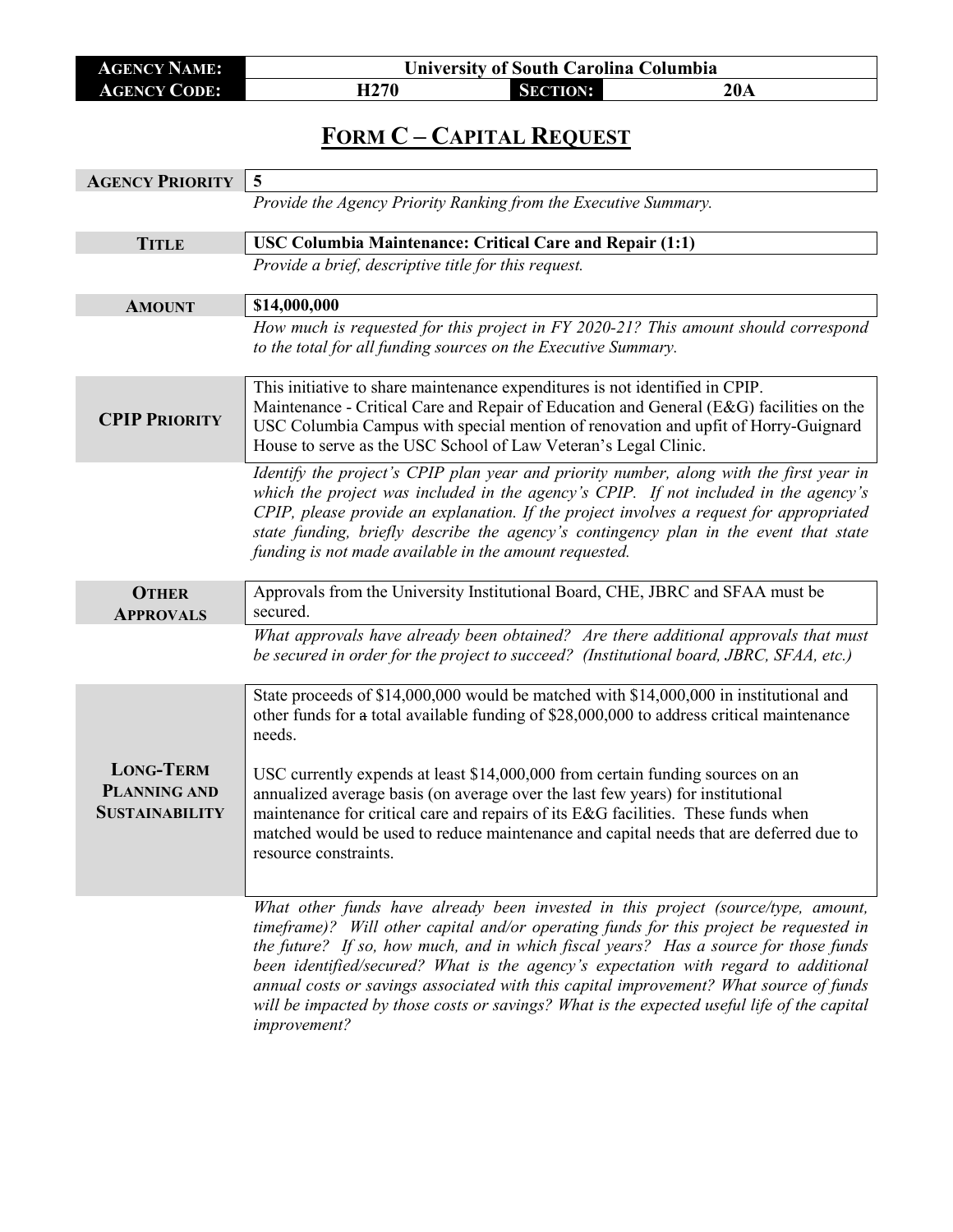| <b>AGENCY NAME:</b><br><b>University of South Carolina Columbia</b>                                                                                                                                                                                                                                                                                                                                                                                                                                                                                                                                                                                                                                                                                                                                                                                                                                                                                                                                                                                                                                                                                                                                                                                                                                                                                                                                                                                                                                                                                                                                                                                                                                                                                                                                                                                                                                                                                                                                                                                                                                                                                                                                                                                                                                                                                                                                                                                                                                                                                                                                                                                                                                                                                                                                                                                                                                                                                                                                                                                                                                                                                                                                |
|----------------------------------------------------------------------------------------------------------------------------------------------------------------------------------------------------------------------------------------------------------------------------------------------------------------------------------------------------------------------------------------------------------------------------------------------------------------------------------------------------------------------------------------------------------------------------------------------------------------------------------------------------------------------------------------------------------------------------------------------------------------------------------------------------------------------------------------------------------------------------------------------------------------------------------------------------------------------------------------------------------------------------------------------------------------------------------------------------------------------------------------------------------------------------------------------------------------------------------------------------------------------------------------------------------------------------------------------------------------------------------------------------------------------------------------------------------------------------------------------------------------------------------------------------------------------------------------------------------------------------------------------------------------------------------------------------------------------------------------------------------------------------------------------------------------------------------------------------------------------------------------------------------------------------------------------------------------------------------------------------------------------------------------------------------------------------------------------------------------------------------------------------------------------------------------------------------------------------------------------------------------------------------------------------------------------------------------------------------------------------------------------------------------------------------------------------------------------------------------------------------------------------------------------------------------------------------------------------------------------------------------------------------------------------------------------------------------------------------------------------------------------------------------------------------------------------------------------------------------------------------------------------------------------------------------------------------------------------------------------------------------------------------------------------------------------------------------------------------------------------------------------------------------------------------------------------|
| H <sub>270</sub><br><b>SECTION:</b><br>20A<br><b>AGENCY CODE:</b>                                                                                                                                                                                                                                                                                                                                                                                                                                                                                                                                                                                                                                                                                                                                                                                                                                                                                                                                                                                                                                                                                                                                                                                                                                                                                                                                                                                                                                                                                                                                                                                                                                                                                                                                                                                                                                                                                                                                                                                                                                                                                                                                                                                                                                                                                                                                                                                                                                                                                                                                                                                                                                                                                                                                                                                                                                                                                                                                                                                                                                                                                                                                  |
| The University of South Carolina is South Carolina's, and one of the Southeast's, most<br>comprehensive teaching and research institutions with innovative, nationally recognized<br>programs. This educational environment consists of millions of square feet of education<br>and general space within over one hundred buildings and structures on the Columbia<br>Campus. In addition to the education space is the necessary infrastructures maintenance<br>such as electrical, water and utility systems and the maintenance of the grounds and<br>systems supporting the educational space.<br>Maintenance is a recurring cost of ensuring the learning infrastructure is managed in a<br>manner to maximize the educational use while maintaining a strong sense of stewardship<br>for the assets and available resources. We are proposing a match on a 1:1 basis whereby<br>USC Columbia would use any appropriated state funds received to address a variety of<br>deferred or appropriate critical repair and related maintenance, and address any other<br>critical equipment, and systems repair. Key focus is upon using funds on life safety<br>maintenance matters, repair of building envelope, and repair and replacement of critical<br>building systems such as HVAC, plumbing, and electrical systems to maintain an<br>efficient and effective operation of USC Columbia's educational missions. Like most<br>state flagship universities, USC constructed a significant number of large academic<br>buildings in the 1960s and 1970s to respond to enormous growth in university<br>enrollment. These facilities are now 40-50 years old and their building systems are<br>beyond their life expectancy and require replacement to maintain water-tight, properly<br>conditioned, safe and efficient learning environments.<br>Appropriated funds would only be utilized for capital renewal, maintenance, and<br>repairs of E&G facilities and would not be used for new construction. Matching<br><b>SUMMARY</b><br>funds by the university would exclude supplemental, capital reserve, lottery, and or non-<br>recurring state funds appropriated to USC Columbia for a specific use in the current<br>fiscal year.<br>The strategic use of this 1:1 match will act as a catalyst to address:<br>1. Capital renewal and critical repairs<br>2. Maintain State University assets at a more optimal operating basis<br>3. Maximize existing educational space<br>Promote the expansion of jobs through the use of renovation, repair, and<br>4.<br>maintenance services companies and or component manufacturers.<br>One project to benefit from this funding in FY2021 is the establishment of the School of<br>Law Veteran's Clinic in the Horry-Guignard House. The School of Law began a<br>Veterans' Legal Clinic in 2018, serving the legal needs of indigent veterans, especially in<br>the areas of housing, employment, disability claims, and family law issues. Law<br>students, working under the supervision of clinical faculty, provide these legal services<br>directly to veterans and their families. Its office currently is located in the School of |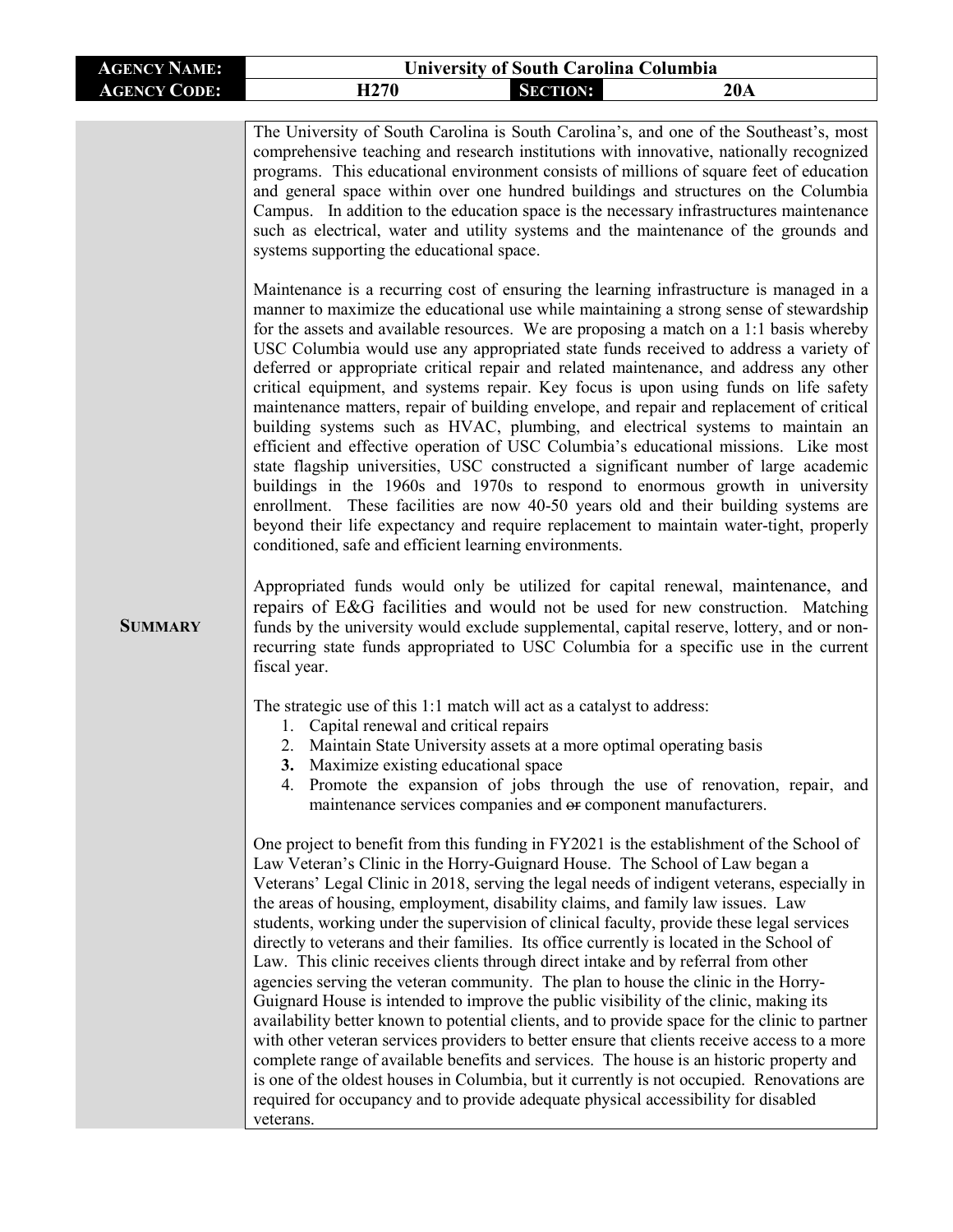| <b>AGENCY NAME:</b> | <b>University of South Carolina Columbia</b> |                 |     |
|---------------------|----------------------------------------------|-----------------|-----|
| <b>AGENCY CODE:</b> | H <sub>270</sub>                             | <b>SECTION:</b> | 20A |

Renovation of the interior of Horry-Guignard House, located at 1527 Senate Street, Columbia, a property on the historic register, to include upfit for technology, plumbing, ADA compliance, paint and fixtures. - \$1,500,000.

Significant E&G buildings that require capital renewal include the Swearingen Engineering Center, the Humanities Classroom Building, the Welsh Humanities Office Building, Coker Life Sciences Building, and Jones Physical Sciences Building.

*Provide a summary of the project and explain why it is necessary. Please refer to the budget guidelines for appropriate questions and thoroughly answer all related items.*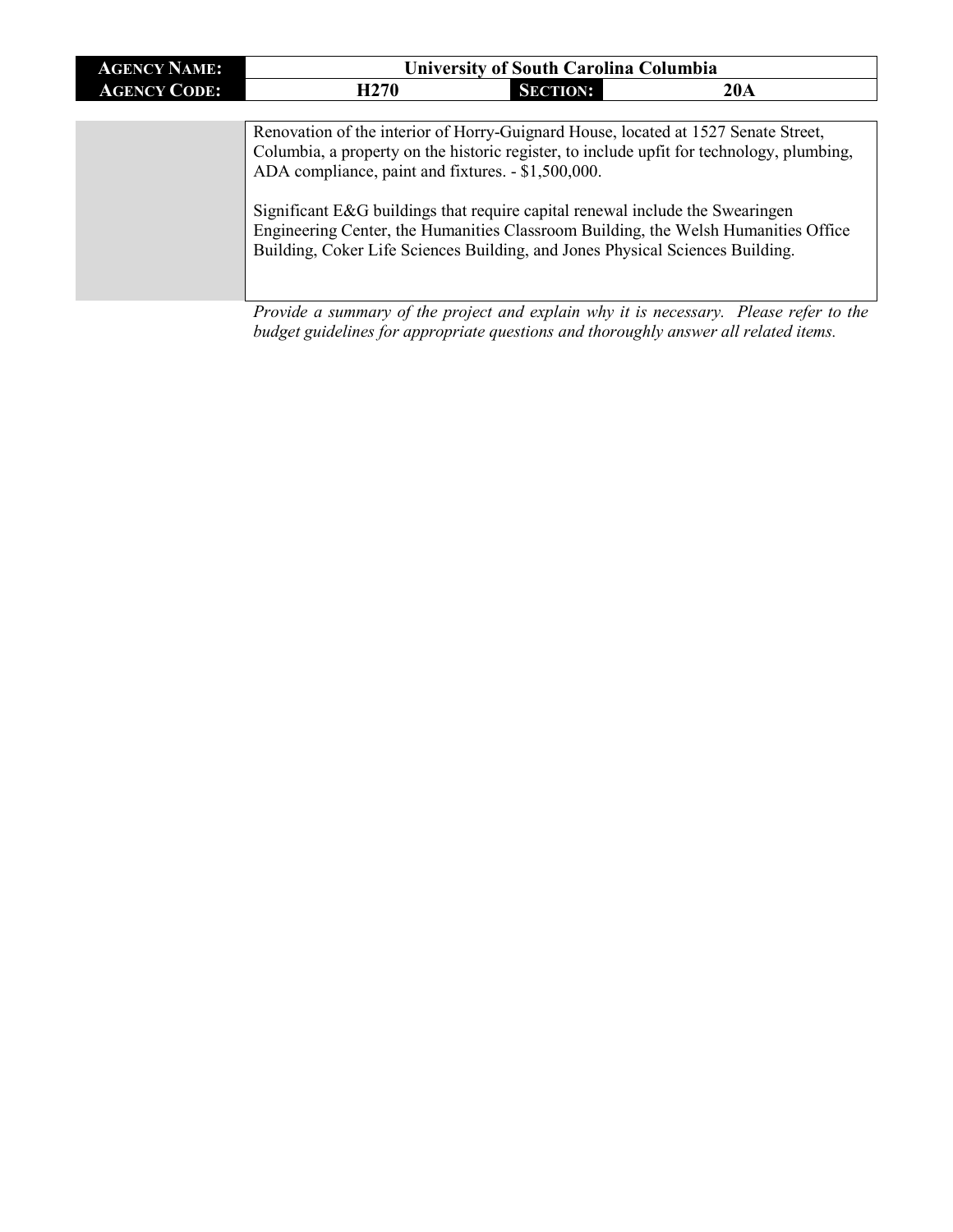| <b>AGENCY NAME:</b> | <b>University of South Carolina Columbia</b> |                 |     |
|---------------------|----------------------------------------------|-----------------|-----|
| <b>AGENCY CODE:</b> | H270                                         | <b>SECTION:</b> | 20A |

I

## **FORM D – PROVISO REVISION REQUEST**

| <b>NUMBER</b>                              | <b>NEW</b>                                                                                                                                                                                                                                                                                                                                                                                                                                                                                                                                                                                                                                                                                                                                                                                                                                                                                                                                                                                                                                                                                                                                                                                                                                                                                                                                                                                                                                                                                                                                                                                                                                                                                                                                                                                                                                                                                                                                                                                                                                                                                                                                                                           |
|--------------------------------------------|--------------------------------------------------------------------------------------------------------------------------------------------------------------------------------------------------------------------------------------------------------------------------------------------------------------------------------------------------------------------------------------------------------------------------------------------------------------------------------------------------------------------------------------------------------------------------------------------------------------------------------------------------------------------------------------------------------------------------------------------------------------------------------------------------------------------------------------------------------------------------------------------------------------------------------------------------------------------------------------------------------------------------------------------------------------------------------------------------------------------------------------------------------------------------------------------------------------------------------------------------------------------------------------------------------------------------------------------------------------------------------------------------------------------------------------------------------------------------------------------------------------------------------------------------------------------------------------------------------------------------------------------------------------------------------------------------------------------------------------------------------------------------------------------------------------------------------------------------------------------------------------------------------------------------------------------------------------------------------------------------------------------------------------------------------------------------------------------------------------------------------------------------------------------------------------|
|                                            | Cite the proviso according to the renumbered list for FY 2020-21 (or mark "NEW").                                                                                                                                                                                                                                                                                                                                                                                                                                                                                                                                                                                                                                                                                                                                                                                                                                                                                                                                                                                                                                                                                                                                                                                                                                                                                                                                                                                                                                                                                                                                                                                                                                                                                                                                                                                                                                                                                                                                                                                                                                                                                                    |
| <b>TITLE</b>                               | <b>Higher Education Repair and Renovation Fund</b>                                                                                                                                                                                                                                                                                                                                                                                                                                                                                                                                                                                                                                                                                                                                                                                                                                                                                                                                                                                                                                                                                                                                                                                                                                                                                                                                                                                                                                                                                                                                                                                                                                                                                                                                                                                                                                                                                                                                                                                                                                                                                                                                   |
|                                            | Provide the title from the FY 2019-20 Appropriations Act or suggest a short title for any<br>new request.                                                                                                                                                                                                                                                                                                                                                                                                                                                                                                                                                                                                                                                                                                                                                                                                                                                                                                                                                                                                                                                                                                                                                                                                                                                                                                                                                                                                                                                                                                                                                                                                                                                                                                                                                                                                                                                                                                                                                                                                                                                                            |
| <b>BUDGET PROGRAM</b>                      | N/A                                                                                                                                                                                                                                                                                                                                                                                                                                                                                                                                                                                                                                                                                                                                                                                                                                                                                                                                                                                                                                                                                                                                                                                                                                                                                                                                                                                                                                                                                                                                                                                                                                                                                                                                                                                                                                                                                                                                                                                                                                                                                                                                                                                  |
|                                            | Identify the associated budget program(s) by name and budget section.                                                                                                                                                                                                                                                                                                                                                                                                                                                                                                                                                                                                                                                                                                                                                                                                                                                                                                                                                                                                                                                                                                                                                                                                                                                                                                                                                                                                                                                                                                                                                                                                                                                                                                                                                                                                                                                                                                                                                                                                                                                                                                                |
| <b>RELATED BUDGET</b><br><b>REQUEST</b>    | N/A                                                                                                                                                                                                                                                                                                                                                                                                                                                                                                                                                                                                                                                                                                                                                                                                                                                                                                                                                                                                                                                                                                                                                                                                                                                                                                                                                                                                                                                                                                                                                                                                                                                                                                                                                                                                                                                                                                                                                                                                                                                                                                                                                                                  |
|                                            | Is this request associated with a budget request you have submitted for FY 2020-21? If<br>so, cite it here.                                                                                                                                                                                                                                                                                                                                                                                                                                                                                                                                                                                                                                                                                                                                                                                                                                                                                                                                                                                                                                                                                                                                                                                                                                                                                                                                                                                                                                                                                                                                                                                                                                                                                                                                                                                                                                                                                                                                                                                                                                                                          |
| <b>REQUESTED</b><br><b>ACTION</b>          | Add                                                                                                                                                                                                                                                                                                                                                                                                                                                                                                                                                                                                                                                                                                                                                                                                                                                                                                                                                                                                                                                                                                                                                                                                                                                                                                                                                                                                                                                                                                                                                                                                                                                                                                                                                                                                                                                                                                                                                                                                                                                                                                                                                                                  |
|                                            | Choose from: Add, Delete, Amend, or Codify.                                                                                                                                                                                                                                                                                                                                                                                                                                                                                                                                                                                                                                                                                                                                                                                                                                                                                                                                                                                                                                                                                                                                                                                                                                                                                                                                                                                                                                                                                                                                                                                                                                                                                                                                                                                                                                                                                                                                                                                                                                                                                                                                          |
| <b>OTHER AGENCIES</b><br><b>AFFECTED</b>   | All of the state's 33 public colleges and universities (including technical colleges) would<br>benefit from adoption of this proviso.                                                                                                                                                                                                                                                                                                                                                                                                                                                                                                                                                                                                                                                                                                                                                                                                                                                                                                                                                                                                                                                                                                                                                                                                                                                                                                                                                                                                                                                                                                                                                                                                                                                                                                                                                                                                                                                                                                                                                                                                                                                |
|                                            | Which other agencies would be affected by the recommended action? How?                                                                                                                                                                                                                                                                                                                                                                                                                                                                                                                                                                                                                                                                                                                                                                                                                                                                                                                                                                                                                                                                                                                                                                                                                                                                                                                                                                                                                                                                                                                                                                                                                                                                                                                                                                                                                                                                                                                                                                                                                                                                                                               |
|                                            |                                                                                                                                                                                                                                                                                                                                                                                                                                                                                                                                                                                                                                                                                                                                                                                                                                                                                                                                                                                                                                                                                                                                                                                                                                                                                                                                                                                                                                                                                                                                                                                                                                                                                                                                                                                                                                                                                                                                                                                                                                                                                                                                                                                      |
| <b>SUMMARY &amp;</b><br><b>EXPLANATION</b> | The University of South Carolina System supports the creation of a statewide dedicated<br>"Higher Education Repair and Renovation Fund" that would provide the state's 33 public<br>colleges and universities a modest but predictable source of recurring state funding to be<br>utilized for the exclusive purpose of maintaining (through repair and renovation – not<br>new construction) college and university education related facilities. Facilities on college<br>campuses are, in fact, state taxpayer assets that require routine maintenance and periodic<br>repair and renovation to properly maintain. According to the Commission on Higher<br>Education's latest building condition survey, the state's 33 public college and universities<br>have a combined \$1.6 Billion of estimated "maintenance needs". As state taxpayer<br>assets, reliable investment by the state in support of proper upkeep of existing college<br>and university facilities (i.e. "state") is a wise use of state resources and will help<br>mitigate the need for diverting a greater share of student tuition dollars from core<br>missions to facility upkeep which is otherwise necessary in the absence of reliable state<br>investment in college infrastructure. Since 2001, state funding dedicated to maintaining<br>college facilities, while appreciated when provided, has been unreliable. Specifically,<br>there has been no Capital Bond Bill for higher education since 2001 and in 7 state<br>budgets between FY02 and FY19, there were no Capital Reserve Fund appropriations for<br>college facilities. Creation of a dedicated state account to be managed by the<br>Commission on Higher Education (with cooperation from the Council of College<br>Presidents) to be funded reliably from a fund source(s) determined most appropriate by<br>state policymakers (as an example, the HEOA legislation identifies "excess debt service"<br>as a possible source) would help maintain important state assets while helping to mitigate<br>the level of tuition increases otherwise necessary to fund maintenance on the state's<br>college and university campuses. |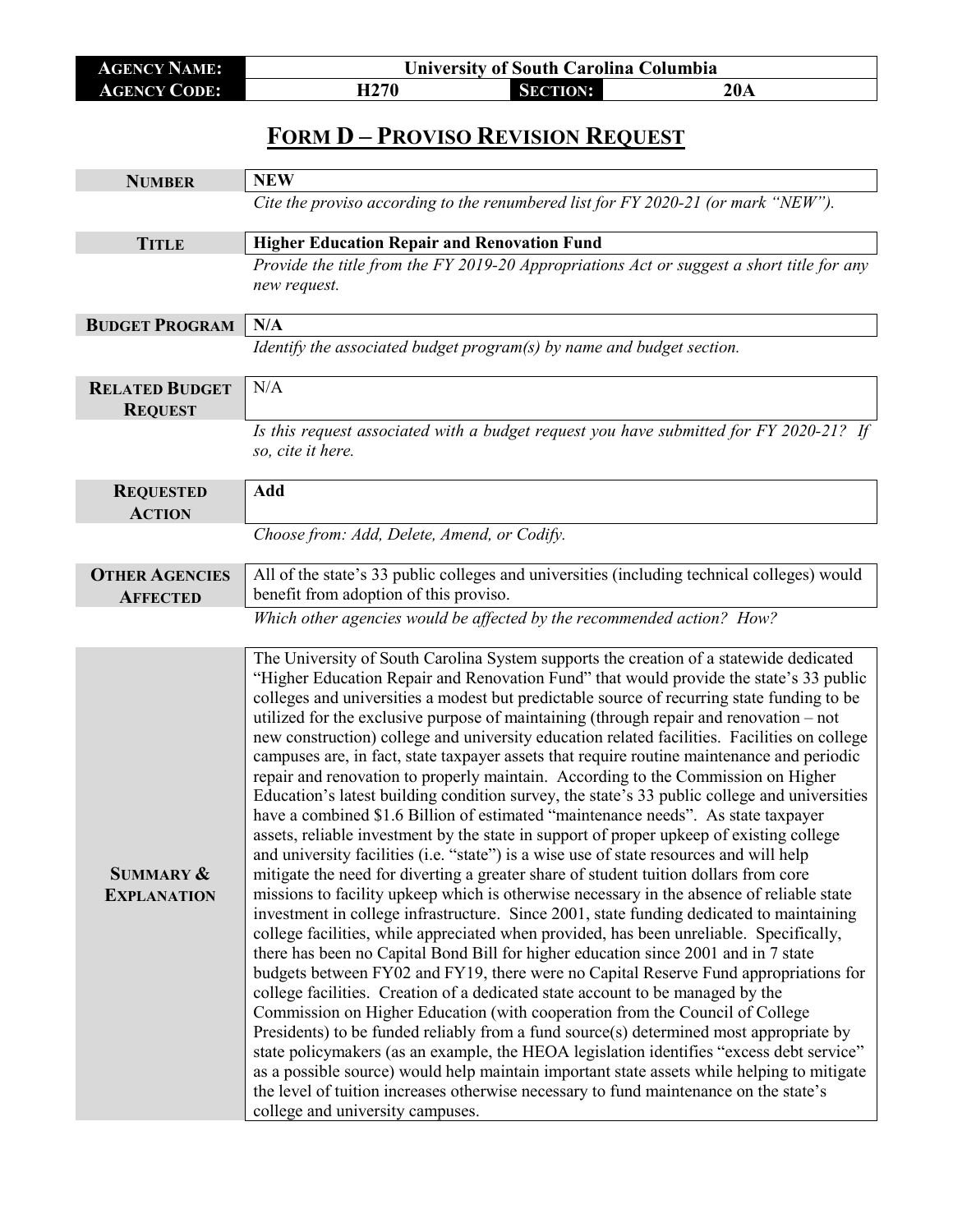| <b>AGENCY NAME:</b>             | <b>University of South Carolina Columbia</b>                |                                                                                                                                                                                                                                                                                                                                                                                                                                                                                                                                                                                                                                                                                                                                                                                                                                                                                                                                                                                                                                                                                                                                                                                                                                                                                                                                                                                                                                                                                                                                                                                                                                                                                                                                                                                               |  |
|---------------------------------|-------------------------------------------------------------|-----------------------------------------------------------------------------------------------------------------------------------------------------------------------------------------------------------------------------------------------------------------------------------------------------------------------------------------------------------------------------------------------------------------------------------------------------------------------------------------------------------------------------------------------------------------------------------------------------------------------------------------------------------------------------------------------------------------------------------------------------------------------------------------------------------------------------------------------------------------------------------------------------------------------------------------------------------------------------------------------------------------------------------------------------------------------------------------------------------------------------------------------------------------------------------------------------------------------------------------------------------------------------------------------------------------------------------------------------------------------------------------------------------------------------------------------------------------------------------------------------------------------------------------------------------------------------------------------------------------------------------------------------------------------------------------------------------------------------------------------------------------------------------------------|--|
| <b>AGENCY CODE:</b>             | H <sub>270</sub>                                            | <b>SECTION:</b><br>20A                                                                                                                                                                                                                                                                                                                                                                                                                                                                                                                                                                                                                                                                                                                                                                                                                                                                                                                                                                                                                                                                                                                                                                                                                                                                                                                                                                                                                                                                                                                                                                                                                                                                                                                                                                        |  |
|                                 |                                                             |                                                                                                                                                                                                                                                                                                                                                                                                                                                                                                                                                                                                                                                                                                                                                                                                                                                                                                                                                                                                                                                                                                                                                                                                                                                                                                                                                                                                                                                                                                                                                                                                                                                                                                                                                                                               |  |
|                                 | expected to come from direct state investment.              | Note: The University of South Carolina's five-year capital plan proactively commits<br>funding of approximately \$118 Million in an effort to manage deferred maintenance and<br>capital renewal projects across the USC System, of which only \$8.5 Million is currently                                                                                                                                                                                                                                                                                                                                                                                                                                                                                                                                                                                                                                                                                                                                                                                                                                                                                                                                                                                                                                                                                                                                                                                                                                                                                                                                                                                                                                                                                                                     |  |
|                                 |                                                             | Summarize the existing proviso. If requesting a new proviso, describe the current state<br>of affairs without it. Explain the need for your requested action. For deletion requests<br>due to recent codification, please identify SC Code section where language now appears.                                                                                                                                                                                                                                                                                                                                                                                                                                                                                                                                                                                                                                                                                                                                                                                                                                                                                                                                                                                                                                                                                                                                                                                                                                                                                                                                                                                                                                                                                                                |  |
| <b>FISCAL IMPACT</b>            |                                                             | The fiscal impact to the state would be dependent upon how much the state invested in<br>the fund and from what source or sources. As such, the proviso, as proposed by the USC<br>System, is a support and encouragement of the "policy" (i.e. setting up the fund) of<br>which USC and its System would receive a "share" based on the formula contemplated<br>by the proviso and based on how much the state annually deposits into the fund.                                                                                                                                                                                                                                                                                                                                                                                                                                                                                                                                                                                                                                                                                                                                                                                                                                                                                                                                                                                                                                                                                                                                                                                                                                                                                                                                              |  |
|                                 | federal, or other funds. Explain the method of calculation. | Provide estimates of any fiscal impacts associated with this proviso, whether for state,                                                                                                                                                                                                                                                                                                                                                                                                                                                                                                                                                                                                                                                                                                                                                                                                                                                                                                                                                                                                                                                                                                                                                                                                                                                                                                                                                                                                                                                                                                                                                                                                                                                                                                      |  |
| <b>PROPOSED</b><br>PROVISO TEXT | construction.                                               | For the current fiscal year, there is established the Higher Education Facilities Repair<br>and Renovation Fund to be administered by the Commission on Higher Education<br>pursuant to the requirements of this provision. On or before October thirty-first of the<br>current fiscal year, of the funds appropriated to the Higher Education Facilities Repair<br>and Renovation Fund, the commission shall transfer twenty percent to the State Board for<br>Technical and Comprehensive Education for distribution among the State's public<br>technical colleges in a manner the board adopts and the remaining eighty percent must be<br>distributed by the commission to each of the state's remaining public research,<br>comprehensive and two-year branch campuses of the University of South Carolina based<br>on a formula developed by the commission's Finance and Facilities Committee in<br>cooperation with the Council of Presidents. At minimum, the committee and council's<br>formula shall take into consideration an institution's total number of buildings by type,<br>size (as measured by square footage) and age compared to the total number of buildings<br>by type, size (as measured by square footage) and age among all public research,<br>comprehensive and two-year branch campuses of the University of South Carolina.<br>The funds shall only be expended for necessary renovation, repair, and related<br>maintenance, and other critical equipment and system repair and maintenance that are<br>necessary for the safe and efficient operation of the institution's physical plant in its<br>support of the institution's educational purpose. Funds shall not be used for new<br>Dagte EV 2010 20 tout ghough they hold and underline incentional |  |

*Paste FY 2019-20 text above, then bold and underline insertions and strikethrough deletions. For new proviso requests, enter requested text above.*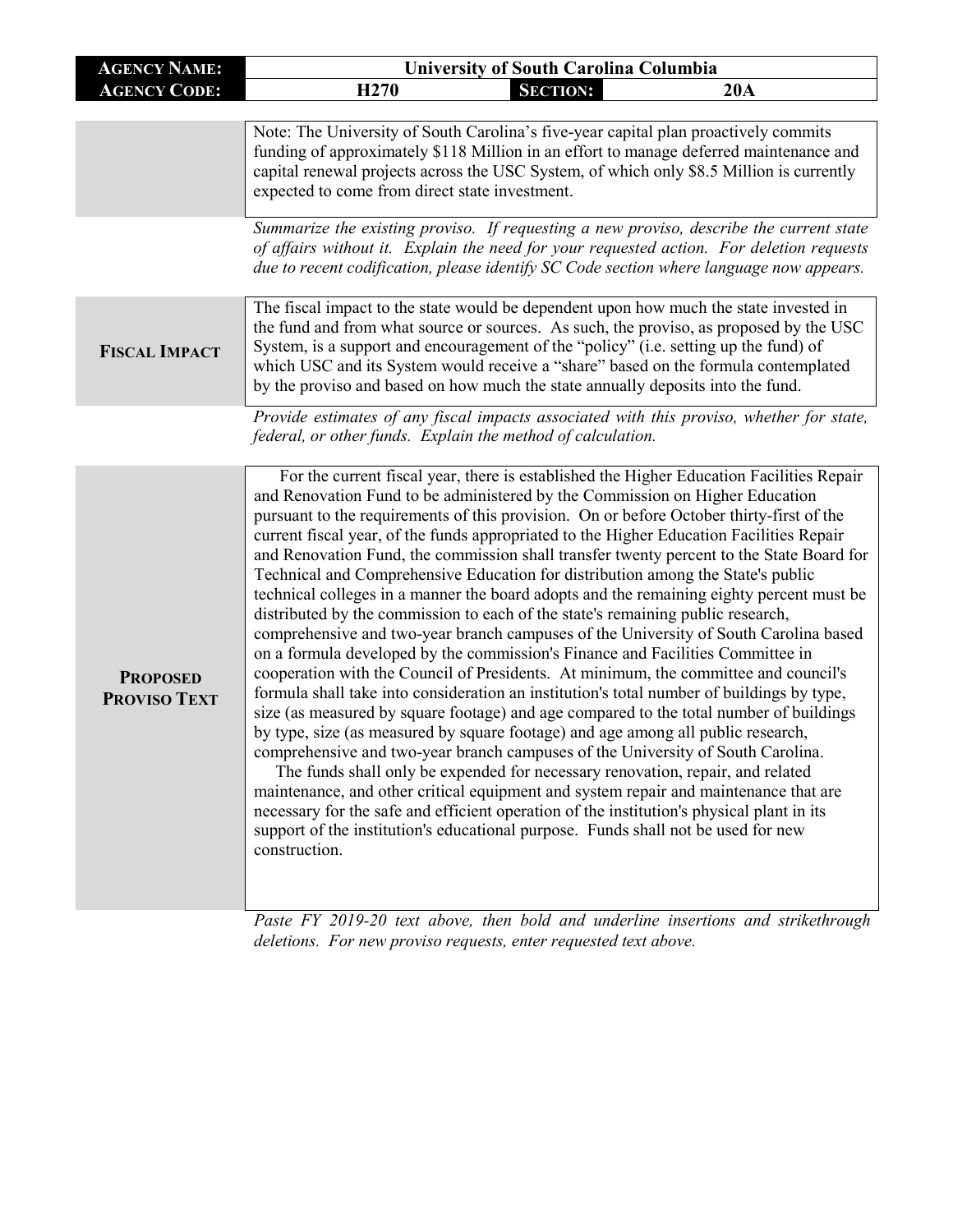| <b>AGENCY NAME:</b> | <b>University of South Carolina Columbia</b> |                 |     |
|---------------------|----------------------------------------------|-----------------|-----|
| <b>AGENCY CODE:</b> | H <sub>270</sub>                             | <b>SECTION:</b> | 20A |

## **FORM D – PROVISO REVISION REQUEST**

|                                            | <b>NEW</b>                                                                                                                                                                                                                                                                                                                                                                                                                                                                                                                                                                                                                                                                                                                                                                                                                                                                                                                                                                                                                                                                                                                                                                                                                                                                                                                                                                                                                                                                                                                                                                                                                                                           |
|--------------------------------------------|----------------------------------------------------------------------------------------------------------------------------------------------------------------------------------------------------------------------------------------------------------------------------------------------------------------------------------------------------------------------------------------------------------------------------------------------------------------------------------------------------------------------------------------------------------------------------------------------------------------------------------------------------------------------------------------------------------------------------------------------------------------------------------------------------------------------------------------------------------------------------------------------------------------------------------------------------------------------------------------------------------------------------------------------------------------------------------------------------------------------------------------------------------------------------------------------------------------------------------------------------------------------------------------------------------------------------------------------------------------------------------------------------------------------------------------------------------------------------------------------------------------------------------------------------------------------------------------------------------------------------------------------------------------------|
| <b>NUMBER</b>                              |                                                                                                                                                                                                                                                                                                                                                                                                                                                                                                                                                                                                                                                                                                                                                                                                                                                                                                                                                                                                                                                                                                                                                                                                                                                                                                                                                                                                                                                                                                                                                                                                                                                                      |
|                                            | Cite the proviso according to the renumbered list for FY 2020-21 (or mark "NEW").                                                                                                                                                                                                                                                                                                                                                                                                                                                                                                                                                                                                                                                                                                                                                                                                                                                                                                                                                                                                                                                                                                                                                                                                                                                                                                                                                                                                                                                                                                                                                                                    |
| <b>TITLE</b>                               | <b>Permanent Improvement Project Thresholds</b>                                                                                                                                                                                                                                                                                                                                                                                                                                                                                                                                                                                                                                                                                                                                                                                                                                                                                                                                                                                                                                                                                                                                                                                                                                                                                                                                                                                                                                                                                                                                                                                                                      |
|                                            | Provide the title from the FY 2019-20 Appropriations Act or suggest a short title for any                                                                                                                                                                                                                                                                                                                                                                                                                                                                                                                                                                                                                                                                                                                                                                                                                                                                                                                                                                                                                                                                                                                                                                                                                                                                                                                                                                                                                                                                                                                                                                            |
|                                            | new request.                                                                                                                                                                                                                                                                                                                                                                                                                                                                                                                                                                                                                                                                                                                                                                                                                                                                                                                                                                                                                                                                                                                                                                                                                                                                                                                                                                                                                                                                                                                                                                                                                                                         |
|                                            |                                                                                                                                                                                                                                                                                                                                                                                                                                                                                                                                                                                                                                                                                                                                                                                                                                                                                                                                                                                                                                                                                                                                                                                                                                                                                                                                                                                                                                                                                                                                                                                                                                                                      |
| <b>BUDGET PROGRAM</b>                      | N/A                                                                                                                                                                                                                                                                                                                                                                                                                                                                                                                                                                                                                                                                                                                                                                                                                                                                                                                                                                                                                                                                                                                                                                                                                                                                                                                                                                                                                                                                                                                                                                                                                                                                  |
|                                            | Identify the associated budget program(s) by name and budget section.                                                                                                                                                                                                                                                                                                                                                                                                                                                                                                                                                                                                                                                                                                                                                                                                                                                                                                                                                                                                                                                                                                                                                                                                                                                                                                                                                                                                                                                                                                                                                                                                |
| <b>RELATED BUDGET</b>                      | N/A                                                                                                                                                                                                                                                                                                                                                                                                                                                                                                                                                                                                                                                                                                                                                                                                                                                                                                                                                                                                                                                                                                                                                                                                                                                                                                                                                                                                                                                                                                                                                                                                                                                                  |
| <b>REQUEST</b>                             |                                                                                                                                                                                                                                                                                                                                                                                                                                                                                                                                                                                                                                                                                                                                                                                                                                                                                                                                                                                                                                                                                                                                                                                                                                                                                                                                                                                                                                                                                                                                                                                                                                                                      |
|                                            | Is this request associated with a budget request you have submitted for FY 2020-21? If<br>so, cite it here.                                                                                                                                                                                                                                                                                                                                                                                                                                                                                                                                                                                                                                                                                                                                                                                                                                                                                                                                                                                                                                                                                                                                                                                                                                                                                                                                                                                                                                                                                                                                                          |
| <b>REQUESTED</b>                           | Add                                                                                                                                                                                                                                                                                                                                                                                                                                                                                                                                                                                                                                                                                                                                                                                                                                                                                                                                                                                                                                                                                                                                                                                                                                                                                                                                                                                                                                                                                                                                                                                                                                                                  |
| <b>ACTION</b>                              |                                                                                                                                                                                                                                                                                                                                                                                                                                                                                                                                                                                                                                                                                                                                                                                                                                                                                                                                                                                                                                                                                                                                                                                                                                                                                                                                                                                                                                                                                                                                                                                                                                                                      |
|                                            | Choose from: Add, Delete, Amend, or Codify.                                                                                                                                                                                                                                                                                                                                                                                                                                                                                                                                                                                                                                                                                                                                                                                                                                                                                                                                                                                                                                                                                                                                                                                                                                                                                                                                                                                                                                                                                                                                                                                                                          |
| <b>OTHER AGENCIES</b>                      | All public colleges and universities (including technical colleges) would benefit from                                                                                                                                                                                                                                                                                                                                                                                                                                                                                                                                                                                                                                                                                                                                                                                                                                                                                                                                                                                                                                                                                                                                                                                                                                                                                                                                                                                                                                                                                                                                                                               |
| <b>AFFECTED</b>                            | adoption of this proviso.                                                                                                                                                                                                                                                                                                                                                                                                                                                                                                                                                                                                                                                                                                                                                                                                                                                                                                                                                                                                                                                                                                                                                                                                                                                                                                                                                                                                                                                                                                                                                                                                                                            |
|                                            | Which other agencies would be affected by the recommended action? How?                                                                                                                                                                                                                                                                                                                                                                                                                                                                                                                                                                                                                                                                                                                                                                                                                                                                                                                                                                                                                                                                                                                                                                                                                                                                                                                                                                                                                                                                                                                                                                                               |
|                                            |                                                                                                                                                                                                                                                                                                                                                                                                                                                                                                                                                                                                                                                                                                                                                                                                                                                                                                                                                                                                                                                                                                                                                                                                                                                                                                                                                                                                                                                                                                                                                                                                                                                                      |
| <b>SUMMARY &amp;</b><br><b>EXPLANATION</b> | This proviso would provide colleges and universities a measure of modest but<br>meaningful regulatory relief by increasing the state's fixed "permanent improvement<br>project" (PIP) dollar threshold that currently triggers the state's multi-phased, eight-step<br>(BOT, CHE, JBRC, and SFAA x2 (Phases 1 and 2)) approval process before execution of<br>a college or university's project can commence. By increasing the threshold for PIP<br>projects from \$1M to \$5M for research universities and from \$1M to \$2M for all other<br>public institutions of higher learning including technical colleges, smaller more routine<br>capital and other PIPs can be undertaken in a more timely and cost effective manner,<br>while larger more costly projects would continue to undergo the state's multi-phased,<br>eight-step approval process. Note that since 2011 (the last time the PIP thresholds were<br>raised), construction prices have increased by 40% (according to the Turner Building<br>Cost Index) resulting in an erosion of the value of the state's current PIP threshold.<br>Importantly, this proviso would require a college or university's duly elected governing<br>board to approve projects falling within these revised thresholds by public vote in open<br>session. Additionally, projects approved pursuant to this proviso would require annual<br>reporting to the Governor, CHE, JBRC and SFAA. Adoption of this proviso would have<br>no fiscal impact on the General Fund or state budget, while providing institutions of<br>higher learning meaningful process relief with proper oversight and reporting ensured. |
|                                            | Summarize the existing proviso. If requesting a new proviso, describe the current state<br>of affairs without it. Explain the need for your requested action. For deletion requests<br>due to recent codification, please identify SC Code section where language now appears.                                                                                                                                                                                                                                                                                                                                                                                                                                                                                                                                                                                                                                                                                                                                                                                                                                                                                                                                                                                                                                                                                                                                                                                                                                                                                                                                                                                       |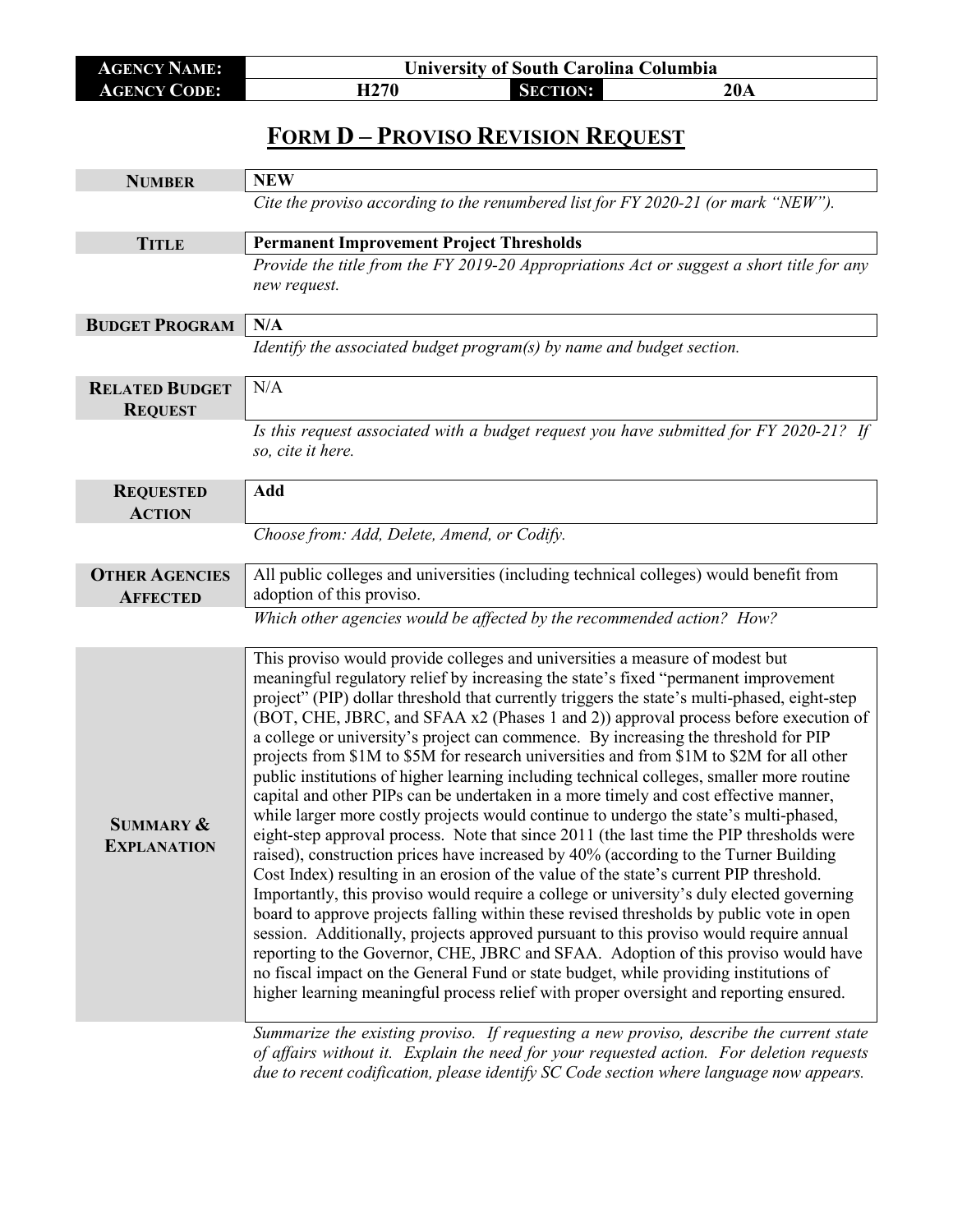| <b>AGENCY NAME:</b>                    | <b>University of South Carolina Columbia</b>                                                                                                                                                                                                                                                                                                                                                                                                                                                                                                                                                                                                                                                                                                                                                                                                                                                |                 |                                                                                          |
|----------------------------------------|---------------------------------------------------------------------------------------------------------------------------------------------------------------------------------------------------------------------------------------------------------------------------------------------------------------------------------------------------------------------------------------------------------------------------------------------------------------------------------------------------------------------------------------------------------------------------------------------------------------------------------------------------------------------------------------------------------------------------------------------------------------------------------------------------------------------------------------------------------------------------------------------|-----------------|------------------------------------------------------------------------------------------|
| <b>AGENCY CODE:</b>                    | H <sub>270</sub>                                                                                                                                                                                                                                                                                                                                                                                                                                                                                                                                                                                                                                                                                                                                                                                                                                                                            | <b>SECTION:</b> | 20A                                                                                      |
|                                        |                                                                                                                                                                                                                                                                                                                                                                                                                                                                                                                                                                                                                                                                                                                                                                                                                                                                                             |                 |                                                                                          |
| <b>FISCAL IMPACT</b>                   | Proviso does not have a negative fiscal impact. Proviso creates efficiencies for colleges<br>and SC administration where time and resources may be spent on higher priority projects.                                                                                                                                                                                                                                                                                                                                                                                                                                                                                                                                                                                                                                                                                                       |                 |                                                                                          |
|                                        | federal, or other funds. Explain the method of calculation.                                                                                                                                                                                                                                                                                                                                                                                                                                                                                                                                                                                                                                                                                                                                                                                                                                 |                 | Provide estimates of any fiscal impacts associated with this proviso, whether for state, |
| <b>PROPOSED</b><br><b>PROVISO TEXT</b> | For the current fiscal year, permanent improvement projects as defined in Title 2,<br>Chapter 47 of the Code of Laws where the cost is at least one million dollars but no<br>greater than five million dollars for public research universities and not greater than two<br>million dollars for all other public institutions of higher learning are exempt from the<br>requirements of Section 2-47-50 except that a project shall not be considered approved<br>without an institution's governing board having first voted to approve the project in<br>public session. Institutions shall provide a report of projects approved by their governing<br>boards pursuant to this provision to the Chairmen of the Commission on Higher<br>Education, the Joint Bond Review Committee, and the State Fiscal Accountability<br>Authority by September thirtieth of the current fiscal year. |                 | Paste FY 2019-20 text above, then bold and underline insertions and strikethrough        |
|                                        | deletions. For new proviso requests, enter requested text above.                                                                                                                                                                                                                                                                                                                                                                                                                                                                                                                                                                                                                                                                                                                                                                                                                            |                 |                                                                                          |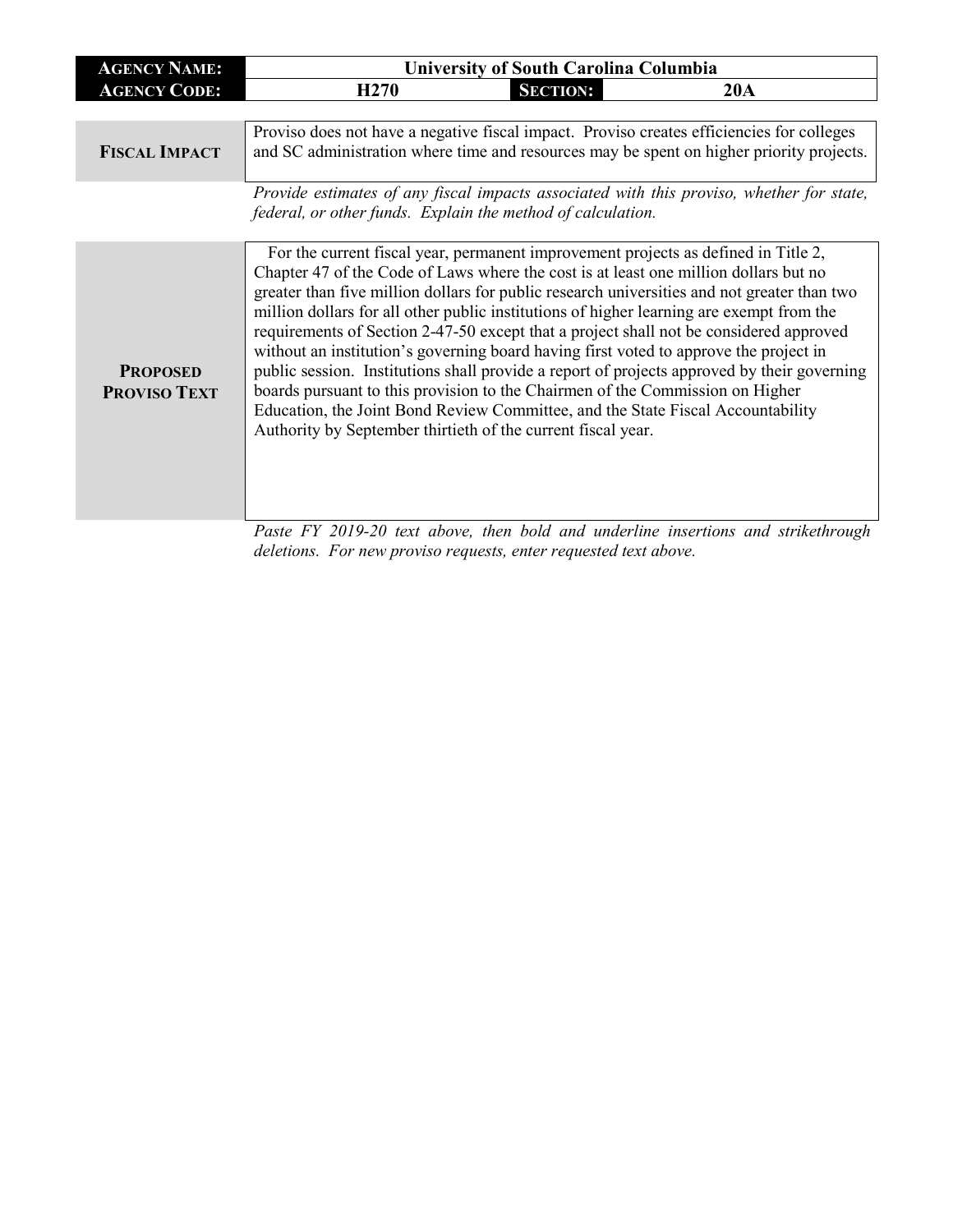| <b>AGENCY NAME:</b> | <b>University of South Carolina Columbia</b> |                 |     |
|---------------------|----------------------------------------------|-----------------|-----|
| <b>AGENCY CODE:</b> | H270                                         | <b>SECTION:</b> | 20A |

## **FORM D – PROVISO REVISION REQUEST**

| <b>NUMBER</b>                              | <b>NEW</b>                                                                                                                                                                                                                                                                                                                                                                                                                                                                                                                                                                                                                                                                                                                                                                                                                                                                                                                                                                                                                           |
|--------------------------------------------|--------------------------------------------------------------------------------------------------------------------------------------------------------------------------------------------------------------------------------------------------------------------------------------------------------------------------------------------------------------------------------------------------------------------------------------------------------------------------------------------------------------------------------------------------------------------------------------------------------------------------------------------------------------------------------------------------------------------------------------------------------------------------------------------------------------------------------------------------------------------------------------------------------------------------------------------------------------------------------------------------------------------------------------|
|                                            | Cite the proviso according to the renumbered list for FY 2020-21 (or mark "NEW").                                                                                                                                                                                                                                                                                                                                                                                                                                                                                                                                                                                                                                                                                                                                                                                                                                                                                                                                                    |
| <b>TITLE</b>                               | Educational Fee Waivers for In-State Students - Access and Affordability                                                                                                                                                                                                                                                                                                                                                                                                                                                                                                                                                                                                                                                                                                                                                                                                                                                                                                                                                             |
|                                            | Provide the title from the FY 2019-20 Appropriations Act or suggest a short title for any<br>new request.                                                                                                                                                                                                                                                                                                                                                                                                                                                                                                                                                                                                                                                                                                                                                                                                                                                                                                                            |
| <b>BUDGET PROGRAM</b>                      | N/A                                                                                                                                                                                                                                                                                                                                                                                                                                                                                                                                                                                                                                                                                                                                                                                                                                                                                                                                                                                                                                  |
|                                            | Identify the associated budget program(s) by name and budget section.                                                                                                                                                                                                                                                                                                                                                                                                                                                                                                                                                                                                                                                                                                                                                                                                                                                                                                                                                                |
| <b>RELATED BUDGET</b><br><b>REQUEST</b>    | N/A                                                                                                                                                                                                                                                                                                                                                                                                                                                                                                                                                                                                                                                                                                                                                                                                                                                                                                                                                                                                                                  |
|                                            | Is this request associated with a budget request you have submitted for FY 2020-21? If<br>so, cite it here.                                                                                                                                                                                                                                                                                                                                                                                                                                                                                                                                                                                                                                                                                                                                                                                                                                                                                                                          |
| <b>REQUESTED</b><br><b>ACTION</b>          | Add                                                                                                                                                                                                                                                                                                                                                                                                                                                                                                                                                                                                                                                                                                                                                                                                                                                                                                                                                                                                                                  |
|                                            | Choose from: Add, Delete, Amend, or Codify.                                                                                                                                                                                                                                                                                                                                                                                                                                                                                                                                                                                                                                                                                                                                                                                                                                                                                                                                                                                          |
| <b>OTHER AGENCIES</b><br><b>AFFECTED</b>   | This request benefits all colleges and universities in the state. It does not require any<br>institution to implement the additional flexibility, so there is no adverse impact.                                                                                                                                                                                                                                                                                                                                                                                                                                                                                                                                                                                                                                                                                                                                                                                                                                                     |
|                                            | Which other agencies would be affected by the recommended action? How?                                                                                                                                                                                                                                                                                                                                                                                                                                                                                                                                                                                                                                                                                                                                                                                                                                                                                                                                                               |
|                                            |                                                                                                                                                                                                                                                                                                                                                                                                                                                                                                                                                                                                                                                                                                                                                                                                                                                                                                                                                                                                                                      |
| <b>SUMMARY &amp;</b><br><b>EXPLANATION</b> | Currently, code section 59-101-620 stipulates, "A public institution of higher learning<br>may offer educational fee waivers to no more than four percent (4%) of the<br>undergraduate student body." This request to allow an additional four percent (4%)<br>dedicated to low-income South Carolinians will enable higher education institutions to<br>directly influence access and affordability in a positive way. It will allow greater support<br>for Pell-eligible residents and those residents that just miss Pell eligibility and face<br>growing loan debt. This institutional reinvestment will assist South Carolinians in<br>reducing out of pocket costs, which will positively influence recruitment and retention of<br>low-income students. As the state is considering additional investment in South<br>Carolinians with financial need, this request allows (but does not require) higher<br>education institutions to increase their investment and does so without directly impacting<br>the state's budget. |
|                                            | Summarize the existing proviso. If requesting a new proviso, describe the current state<br>of affairs without it. Explain the need for your requested action. For deletion requests<br>due to recent codification, please identify SC Code section where language now appears.                                                                                                                                                                                                                                                                                                                                                                                                                                                                                                                                                                                                                                                                                                                                                       |
| <b>FISCAL IMPACT</b>                       | There is no fiscal impact to the state of South Carolina or the state budget. Since this<br>request provides flexibility but is not a requirement, it allows institutions with prudent<br>planning and fiscal management to contribute to greater access and affordability for<br>South Carolina residents. Furthermore, this provision caps this additional waiver<br>flexibility at two percent so that it is a finite, and not open-ended, provision.                                                                                                                                                                                                                                                                                                                                                                                                                                                                                                                                                                             |
|                                            | Provide estimates of any fiscal impacts associated with this proviso, whether for state,<br>federal, or other funds. Explain the method of calculation.                                                                                                                                                                                                                                                                                                                                                                                                                                                                                                                                                                                                                                                                                                                                                                                                                                                                              |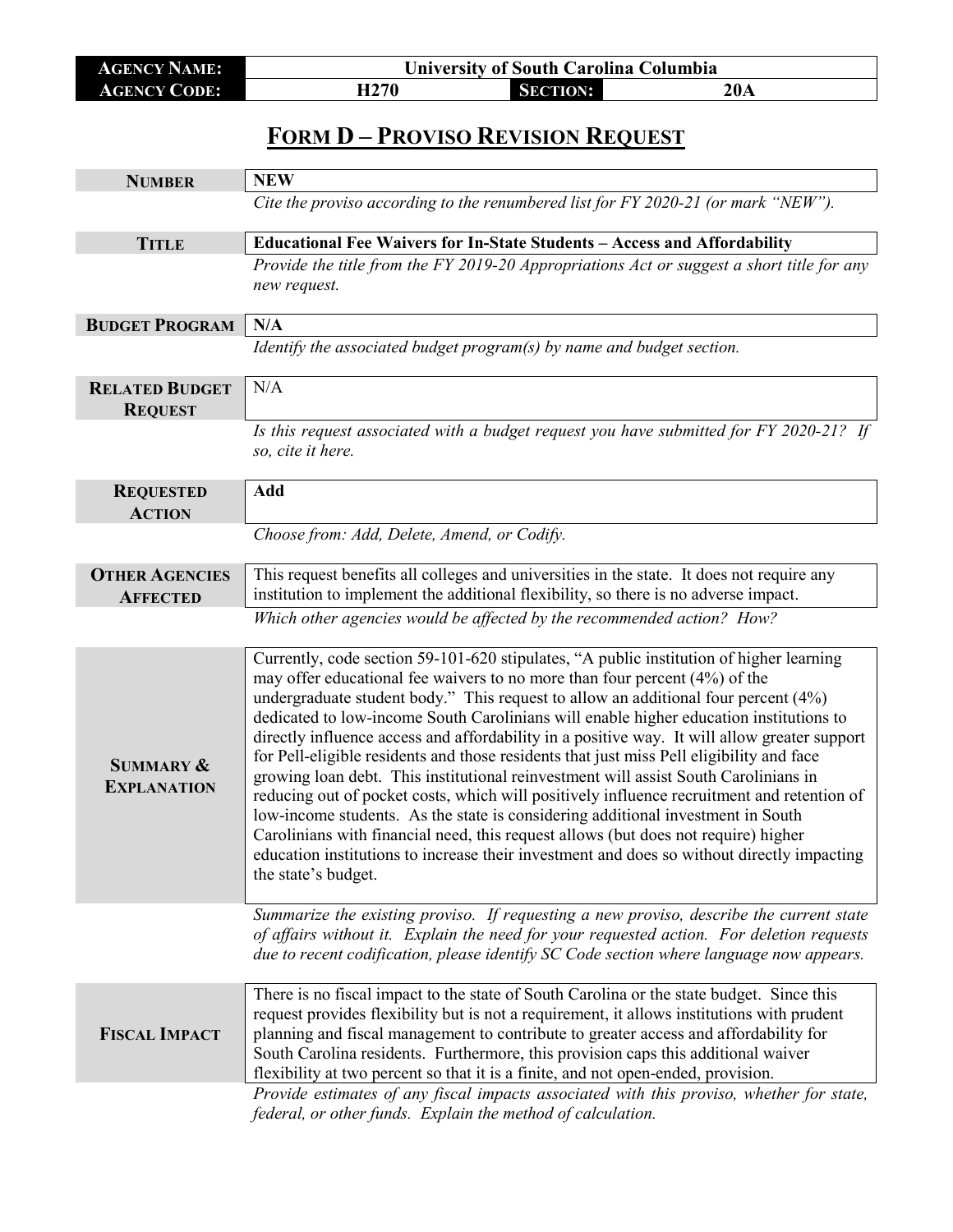| <b>AGENCY NAME:</b>                    | <b>University of South Carolina Columbia</b>                                                                                                                                                                                                                                                                                                                                                                                                                                                                                                                                                                                                                                                                                                                                                                                                                               |                 |     |
|----------------------------------------|----------------------------------------------------------------------------------------------------------------------------------------------------------------------------------------------------------------------------------------------------------------------------------------------------------------------------------------------------------------------------------------------------------------------------------------------------------------------------------------------------------------------------------------------------------------------------------------------------------------------------------------------------------------------------------------------------------------------------------------------------------------------------------------------------------------------------------------------------------------------------|-----------------|-----|
| <b>AGENCY CODE:</b>                    | H <sub>270</sub>                                                                                                                                                                                                                                                                                                                                                                                                                                                                                                                                                                                                                                                                                                                                                                                                                                                           | <b>SECTION:</b> | 20A |
|                                        |                                                                                                                                                                                                                                                                                                                                                                                                                                                                                                                                                                                                                                                                                                                                                                                                                                                                            |                 |     |
| <b>PROPOSED</b><br><b>PROVISO TEXT</b> | For the current fiscal year, of the funds appropriated within this act, institutions of higher<br>learning may offer up to, but may not exceed, an additional four percent of educational<br>fee waivers allowed by law provided that additional waivers, if any, are limited<br>exclusively to the benefit of undergraduate resident students whose family income is two<br>hundred percent or less than federal poverty guidelines. Institutions utilizing this<br>provision shall report the number and amount of additional waivers offered to<br>undergraduate resident students to the Chairmen of the House Ways and Means<br>Committee, House Education and Public Works Committee, Senate Finance Committee,<br>Senate Education Committee, Commission on Higher Education and the Governor on or<br>before December 31 <sup>st</sup> of the current fiscal year. |                 |     |

*Paste FY 2019-20 text above, then bold and underline insertions and strikethrough deletions. For new proviso requests, enter requested text above.*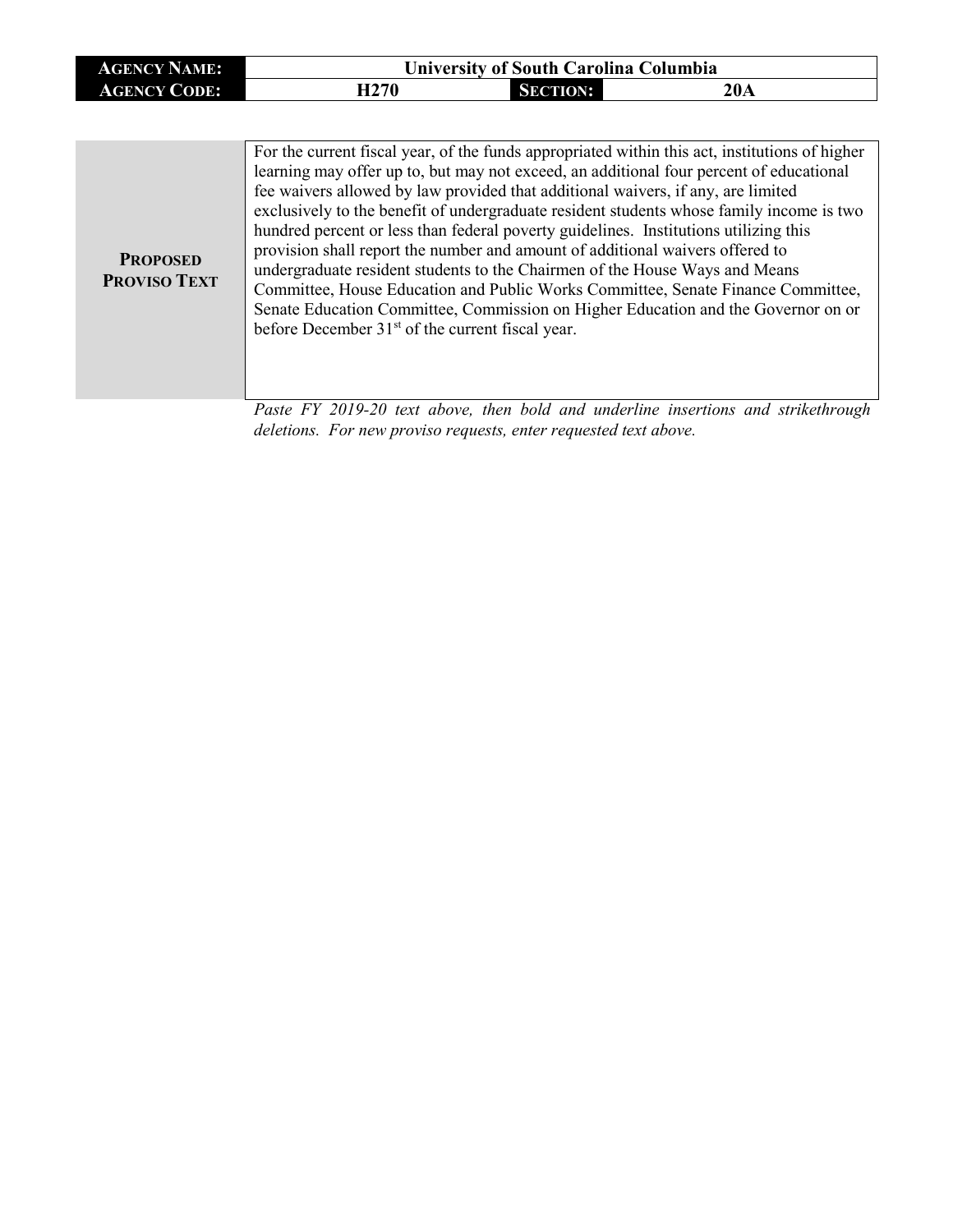| <b>AGENCY NAME:</b> | <b>University of South Carolina Columbia</b> |                 |     |
|---------------------|----------------------------------------------|-----------------|-----|
| <b>AGENCY CODE:</b> | H <sub>270</sub>                             | <b>SECTION:</b> | 20A |

## **FORM E – AGENCY COST SAVINGS AND GENERAL FUND REDUCTION CONTINGENCY PLAN**

| <b>TITLE</b>                               | <b>Agency Cost Savings and General Fund Reduction Contingency Plan</b>                                                                                                                                                                                                                                                                                                                                                                                                                                                                                                                                                                                                                                                                |
|--------------------------------------------|---------------------------------------------------------------------------------------------------------------------------------------------------------------------------------------------------------------------------------------------------------------------------------------------------------------------------------------------------------------------------------------------------------------------------------------------------------------------------------------------------------------------------------------------------------------------------------------------------------------------------------------------------------------------------------------------------------------------------------------|
|                                            |                                                                                                                                                                                                                                                                                                                                                                                                                                                                                                                                                                                                                                                                                                                                       |
| <b>AMOUNT</b>                              | \$4,679,094<br>Columbia \$4,046,735<br>School of Medicine \$587,732<br>Special Items \$44,627                                                                                                                                                                                                                                                                                                                                                                                                                                                                                                                                                                                                                                         |
|                                            | What is the General Fund 3% reduction amount (minimum based on the FY 2019-20<br>recurring appropriations)? This amount should correspond to the reduction spreadsheet<br>prepared by EBO.                                                                                                                                                                                                                                                                                                                                                                                                                                                                                                                                            |
| <b>ASSOCIATED FTE</b><br><b>REDUCTIONS</b> | Further review would be necessary to determine the number of positions likely impacted<br>by such a State appropriation reduction. Preliminary review indicates approximately<br>thirty (30) positions would be impacted.                                                                                                                                                                                                                                                                                                                                                                                                                                                                                                             |
|                                            | How many FTEs would be reduced in association with this General Fund reduction?                                                                                                                                                                                                                                                                                                                                                                                                                                                                                                                                                                                                                                                       |
| PROGRAM/ACTIVITY<br><b>IMPACT</b>          | Education and General Unrestricted (I.A and II.A) and associated Employee Benefits<br>(II.C. and IV.). The University's primary mission of providing instructional services to<br>students would be specifically impacted. However, in order to minimize the impact on<br>instructional programs, service units (administration, libraries, law enforcement and<br>safety, student affairs, etc.) would also be directed to reduce expenditures. Both<br>academic and service units are funded from the University's general fund which is<br>comprised almost exclusively from State General Fund and student tuition and fee<br>revenue. Three special items as identified in the State Appropriation Act would also be<br>reduced. |
|                                            | What programs or activities are supported by the General Funds identified?                                                                                                                                                                                                                                                                                                                                                                                                                                                                                                                                                                                                                                                            |

|                | The University would reduce expenditures for every academic (including the School of<br>Medicine) and service unit in response to 3% reduction in State General Funds.<br><b>Academic Units</b> – The financial reduction within the academic units will result in                                                                                                                                                                                                                                                                                                     |  |  |
|----------------|------------------------------------------------------------------------------------------------------------------------------------------------------------------------------------------------------------------------------------------------------------------------------------------------------------------------------------------------------------------------------------------------------------------------------------------------------------------------------------------------------------------------------------------------------------------------|--|--|
| <b>SUMMARY</b> | vacant faculty and staff positions going unfilled. Specifically, this reduction will result<br>in foregoing the hiring of approximately ten faculty (savings of $$1,609,759$ – salary and<br>fringe) and fifteen staff (savings of \$946,349 - salary and fringe) positions across campus.<br>This will unfortunately increase faculty: student ratio or alternatively reduce course<br>offerings. USC Columbia has maintained a low faculty: student ratio to ensure that<br>students receive quality, personalized attention and support. This may impact our unique |  |  |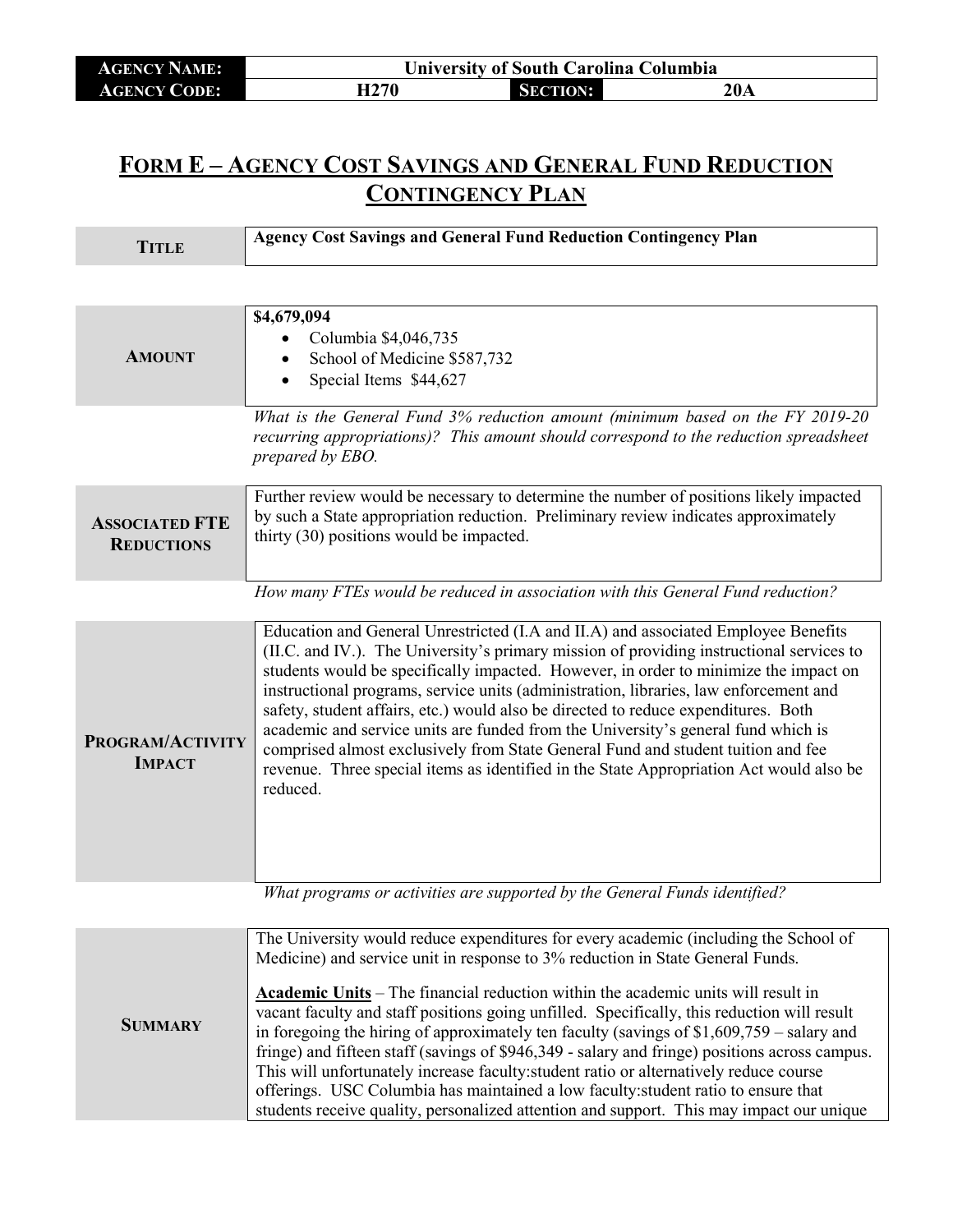| <b>AGENCY NAME:</b> | <b>University of South Carolina Columbia</b>                                                                                                                                                                                                                                                                                                                                                                                                                                                                                                                                                                                                                                                                                                                                                                                                                                                                                                  |                 |                                                                                                                                                                                                                                                                                                                                                                                                                                                                                                                                                                                                                                                 |
|---------------------|-----------------------------------------------------------------------------------------------------------------------------------------------------------------------------------------------------------------------------------------------------------------------------------------------------------------------------------------------------------------------------------------------------------------------------------------------------------------------------------------------------------------------------------------------------------------------------------------------------------------------------------------------------------------------------------------------------------------------------------------------------------------------------------------------------------------------------------------------------------------------------------------------------------------------------------------------|-----------------|-------------------------------------------------------------------------------------------------------------------------------------------------------------------------------------------------------------------------------------------------------------------------------------------------------------------------------------------------------------------------------------------------------------------------------------------------------------------------------------------------------------------------------------------------------------------------------------------------------------------------------------------------|
| <b>AGENCY CODE:</b> | H <sub>270</sub>                                                                                                                                                                                                                                                                                                                                                                                                                                                                                                                                                                                                                                                                                                                                                                                                                                                                                                                              | <b>SECTION:</b> | 20A                                                                                                                                                                                                                                                                                                                                                                                                                                                                                                                                                                                                                                             |
|                     | college experience and may increase the time to graduate thereby increasing the financial<br>impact to families. The reduction in staff across campus will impede the operations within<br>the departments through increased workloads for the staff that remain.<br>Within the Evening Program, a \$33,472 decrease in recurring funds will reduce the<br>number of temporary faculty or adjuncts, which will result in fewer course offerings or<br>larger class sizes. These classes are offered not only during the evenings but on the<br>weekends as well and many times include the Carolina Core classes that all students are<br>required to take to graduate. Due to the physical plant constraints on the number of class<br>offerings the University of South Carolina can provide throughout the day, this is a great<br>alternative for students to take advantage of and still stay on track to graduate within four<br>years. |                 |                                                                                                                                                                                                                                                                                                                                                                                                                                                                                                                                                                                                                                                 |
|                     | <b>School of Medicine</b> would transfer four administrative positions (cost-savings of<br>clinical partner, including three human resources positions. The School's Human<br>supporting the Basic Science and Clinical Departments within the School through<br>academic units' timeliness in resolving HR matters.                                                                                                                                                                                                                                                                                                                                                                                                                                                                                                                                                                                                                          |                 | \$587,732 salary and fringe) associated with clinical practices and administration to key<br>Resources Office contributes to the mission of the USC Division of Human Resources by<br>planning, implementing, and promoting human resources programs and practices that<br>enhance the School's ability to attract, develop, reward, and retain an exceptional faculty<br>and staff. The transfer of staff will place an additional burden on remaining staff and<br>lead to delays in the processing of time-sensitive payroll documents, as well as impede the                                                                                |
|                     | Service units including Administration and Finance, Law Enforcement and Safety,<br>Student Affairs and Facility Services would be directed to reduce expenditures by<br>\$1,457,154. In response to those reductions, these units would, among other things,<br>positions.                                                                                                                                                                                                                                                                                                                                                                                                                                                                                                                                                                                                                                                                    |                 | reduce the number of student employees, cut back on marketing materials, transportation<br>services, and eliminate research supplements. The Division of Law Enforcement and<br>Safety would specifically have to eliminate a Campus Safety Officer program. Student<br>Affairs would reduce participation in a National Student Engagement program. Limited<br>and targeted reductions in force would also need to be implemented. Although further<br>review would be necessary to determine the number of staff that would likely be impacted,<br>such a reduction within the service units alone would probably involve at least four staff |
|                     | <b>Special Items</b> as listed in the State Appropriation Act include Law Library, Small<br>Business Development Center and Palmetto Poison Center. These items would be<br>reduced by a total of \$44,627.                                                                                                                                                                                                                                                                                                                                                                                                                                                                                                                                                                                                                                                                                                                                   |                 |                                                                                                                                                                                                                                                                                                                                                                                                                                                                                                                                                                                                                                                 |
|                     | significant impact on service delivery.                                                                                                                                                                                                                                                                                                                                                                                                                                                                                                                                                                                                                                                                                                                                                                                                                                                                                                       |                 | Please provide a detailed summary of service delivery impact caused by a reduction in<br>General Fund Appropriations and provide the method of calculation for anticipated<br>reductions. Agencies should prioritize reduction in expenditures that have the least                                                                                                                                                                                                                                                                                                                                                                              |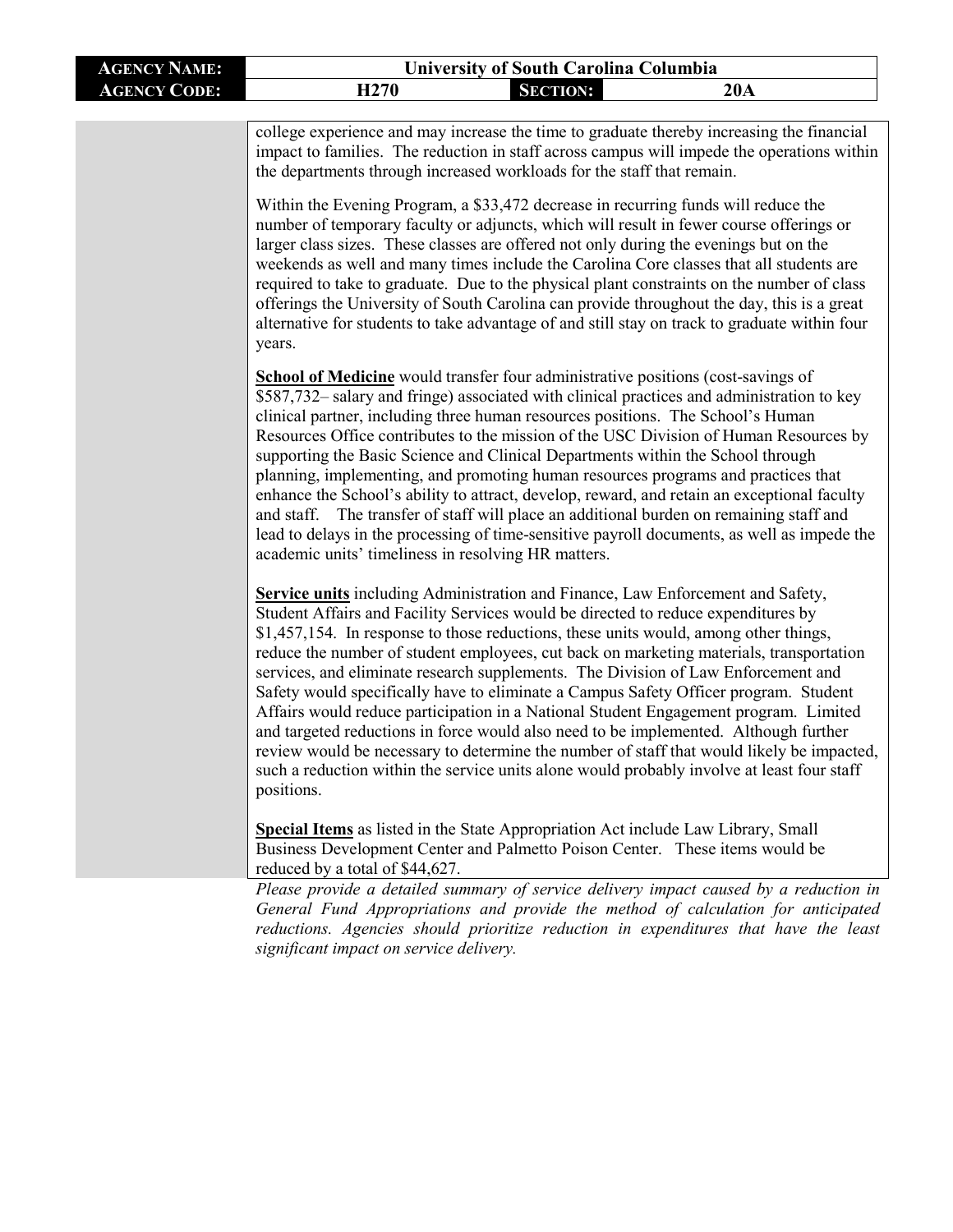| <b>AGENCY NAME:</b>                        | <b>University of South Carolina Columbia</b>                              |                 |                                                                                                                                                                                                                                                                                                                                                                                                                                                                                                                                                                                                                                                                                                                                                                                                                                                                                                                                 |
|--------------------------------------------|---------------------------------------------------------------------------|-----------------|---------------------------------------------------------------------------------------------------------------------------------------------------------------------------------------------------------------------------------------------------------------------------------------------------------------------------------------------------------------------------------------------------------------------------------------------------------------------------------------------------------------------------------------------------------------------------------------------------------------------------------------------------------------------------------------------------------------------------------------------------------------------------------------------------------------------------------------------------------------------------------------------------------------------------------|
| <b>AGENCY CODE:</b>                        | H <sub>270</sub>                                                          | <b>SECTION:</b> | 20A                                                                                                                                                                                                                                                                                                                                                                                                                                                                                                                                                                                                                                                                                                                                                                                                                                                                                                                             |
|                                            |                                                                           |                 |                                                                                                                                                                                                                                                                                                                                                                                                                                                                                                                                                                                                                                                                                                                                                                                                                                                                                                                                 |
| <b>AGENCY COST</b><br><b>SAVINGS PLANS</b> | materials, eliminating some class offerings and keeping positions vacant. |                 | See summary above for expenditure reductions that would be implemented in response to<br>a State General Funds reduction. The University continues to re-evaluate programs and<br>services as a part of its overall effort to operate within limited resources. The University<br>has, among other things, repurposed building space, refrained from hiring some<br>additional faculty and staff, and reduced printing, marketing, and travel. Under the<br>direction of the Provost, the University recently revised its strategic plan which includes<br>reallocating \$17.8 million of existing unrestricted funds toward strategic academic<br>objectives. This reallocation initiative is being implemented for FY18. Units are taking<br>various measures to absorb the reduction in operating funds including, but not limited to,<br>reducing professional development expenditures, reducing purchase of instructional |
|                                            |                                                                           |                 | What measures does the agency plan to implement to reduce its costs and operating                                                                                                                                                                                                                                                                                                                                                                                                                                                                                                                                                                                                                                                                                                                                                                                                                                               |

*expenses by more than \$50,000? Provide a summary of the measures taken and the estimated amount of savings. How does the agency plan to repurpose the savings?*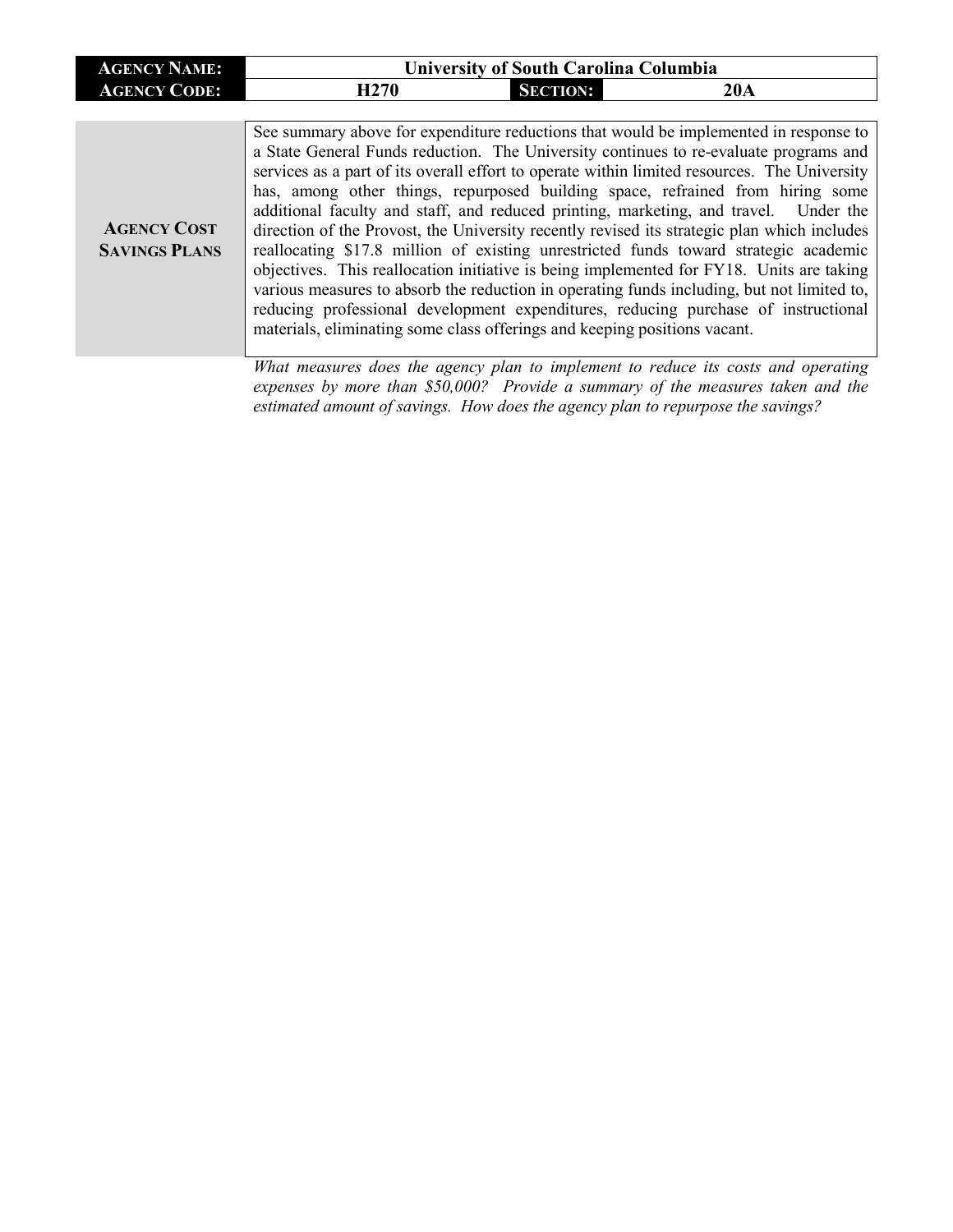| <b>AGENCY NAME:</b>                                                              | <b>University of South Carolina Columbia</b>                                                                                                                                                                                                                                                                                                                                                                                                                                                                                                                                                                                                                                                                    |  |  |
|----------------------------------------------------------------------------------|-----------------------------------------------------------------------------------------------------------------------------------------------------------------------------------------------------------------------------------------------------------------------------------------------------------------------------------------------------------------------------------------------------------------------------------------------------------------------------------------------------------------------------------------------------------------------------------------------------------------------------------------------------------------------------------------------------------------|--|--|
| <b>AGENCY CODE:</b>                                                              | H <sub>270</sub><br><b>SECTION:</b><br>20A                                                                                                                                                                                                                                                                                                                                                                                                                                                                                                                                                                                                                                                                      |  |  |
| FORM F-REDUCING COST AND BURDEN TO BUSINESSES AND CITIZENS                       |                                                                                                                                                                                                                                                                                                                                                                                                                                                                                                                                                                                                                                                                                                                 |  |  |
| <b>TITLE</b>                                                                     | Reducing Cost and Burden to Businesses and Citizens - University of South<br>Carolina Columbia.                                                                                                                                                                                                                                                                                                                                                                                                                                                                                                                                                                                                                 |  |  |
|                                                                                  | Provide a brief, descriptive title for this request.                                                                                                                                                                                                                                                                                                                                                                                                                                                                                                                                                                                                                                                            |  |  |
| <b>EXPECTED</b><br><b>SAVINGS TO</b><br><b>BUSINESSES AND</b><br><b>CITIZENS</b> | The University has implemented programs and taken steps over the last several years<br>designed to assist students in obtaining a degree in a timely manner and to minimize the<br>overall cost of obtaining a quality education. Providing a quality workforce to the<br>businesses within the State is a vital aspect of continuous economic development. The<br>savings to citizens and business of the state are incalculable. The economic impact of the<br>University on the State of South Carolina is significant, and highlights are provided<br>further below.                                                                                                                                        |  |  |
|                                                                                  | What is the expected savings to South Carolina's businesses and citizens that is<br>generated by this proposal? The savings could be related to time or money.                                                                                                                                                                                                                                                                                                                                                                                                                                                                                                                                                  |  |  |
| <b>FACTORS</b><br><b>ASSOCIATED WITH</b><br><b>THE REQUEST</b>                   | Mark "X" for all that apply:<br>Repeal or revision of regulations.<br>Reduction of agency fees or fines to businesses or citizens.<br>Greater efficiency in agency services or reduction in compliance burden.<br>X<br>Other                                                                                                                                                                                                                                                                                                                                                                                                                                                                                    |  |  |
| <b>METHOD OF</b><br><b>CALCULATION</b>                                           | Highlights of a recent study found that USC:<br>Has a total economic impact (all 8 campuses statewide) of approximately \$5.5<br>billion when measured in terms of annual state output.<br>Supports over 60,000 job statewide.<br>$\bullet$<br>Returns \$219 million annually to the state in tax revenue.<br>$\bullet$<br>Other findings and the complete study can be found at:<br>http://southcarolina.edu/documents/dor usc impact fd1 2017.pdf                                                                                                                                                                                                                                                             |  |  |
|                                                                                  | Describe the method of calculation for determining the expected cost or time savings to<br>businesses or citizens.                                                                                                                                                                                                                                                                                                                                                                                                                                                                                                                                                                                              |  |  |
| <b>REDUCTION OF</b><br><b>FEES OR FINES</b>                                      | The only published State of South Carolina regulations USC are those contained in<br>Chapter 119 dealing with motor vehicle registration, parking, obeying traffic signs and<br>adhering to posted speed limits while on campus. These regulations were promulgated<br>under the authority of Section 59-117-40 of the S.C. Code of Laws. All tuition, fees and<br>fines are reviewed annually before being presented to the Board of Trustees for their<br>consideration and approval. These tuition and fees are contained in the annual budget and<br>are related to providing instructional services to enrolled students. There are a few fines<br>contained in that schedule which all relate to parking. |  |  |
|                                                                                  | Which fees or fines does the agency intend to reduce? What was the fine or fee revenue<br>for the previous fiscal year? What was the associated program expenditure for the<br>previous fiscal year? What is the enabling authority for the issuance of the fee or fine?                                                                                                                                                                                                                                                                                                                                                                                                                                        |  |  |